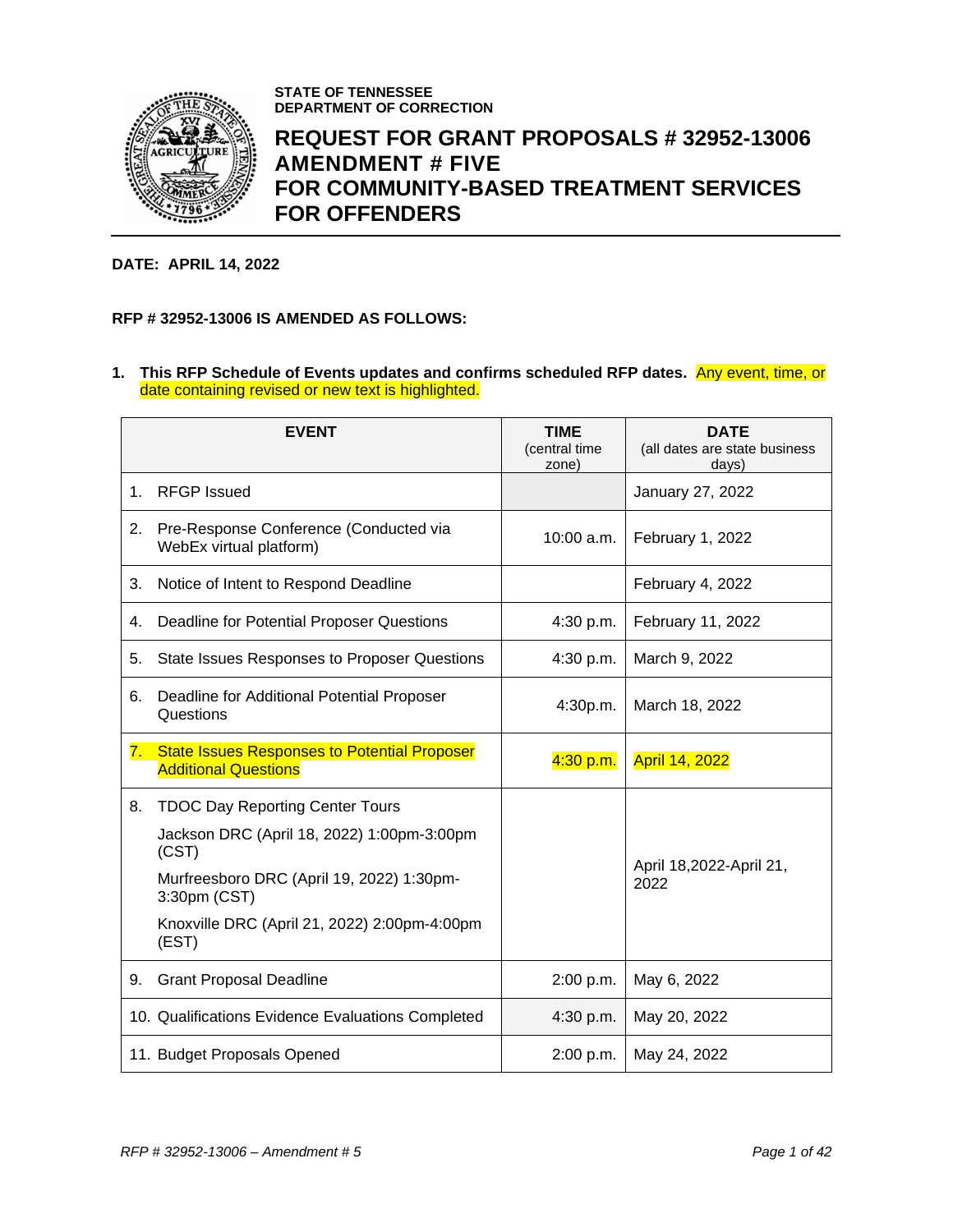| 12. Award Notice Released and<br>RFGP Files Opened for Public Inspection | 2:00 p.m.   | June 1, 2022  |
|--------------------------------------------------------------------------|-------------|---------------|
| 13. Open File Period Ends                                                | 4:30 p.m.   | June 10, 2022 |
| 14. Grantee Signature Deadline                                           | $4:30$ p.m. | June 17, 2022 |
| 15. Contract Signed by the State                                         | 2:00 p.m.   | June 24, 2022 |
| 16. Grant Contract Start Date                                            |             | July 1, 2022  |

### **2. State responses to questions and comments in the table below amend and clarify this RFP.**

Any restatement of RFP text in the Question/Comment column shall NOT be construed as a change in the actual wording of the RFP document.

| <b>RFP</b><br><b>SECTION</b> | <b>PAGE</b><br># | <b>QUESTION / COMMENT</b>                                                                                                                                                                                                                                                  | <b>STATE RESPONSE</b>                                                                                                                                                                                                                                             |
|------------------------------|------------------|----------------------------------------------------------------------------------------------------------------------------------------------------------------------------------------------------------------------------------------------------------------------------|-------------------------------------------------------------------------------------------------------------------------------------------------------------------------------------------------------------------------------------------------------------------|
|                              |                  | 1.On A.31 can you<br>define the word<br>"projects"? Also, can<br>you clarify what the<br>State means by the<br>phrase "similar in size<br>to state" because our<br>services we provide<br>are smaller?                                                                     | A completed project is any contract that has come to the<br>end of its natural life and where a new replacement<br>contract has been awarded. All current Grantees have<br>completed contracts with the TN Dept of Correction.                                    |
|                              |                  | 2. On A.31 if grantee<br>doesn't have any<br>completed projects<br>how will this be<br>scored?                                                                                                                                                                             | If a Grantee has not completed a contract, i.e. fulfilled<br>the contract requirements, then the grantee will not be<br>awarded points for meeting this requirement.                                                                                              |
|                              |                  | 3. If an offender is<br>placed with a<br>Community<br>Corrections program<br>initially out of court<br>and the assessment<br>places the offender in<br>a DRC, what happens<br>if the offender moves<br>to a new jurisdiction<br>that doesn't have the<br>required service? | Any transfer of supervision requires a number of steps,<br>including an order of the court approving the transfer.<br>An offender would not be able to move/transfer without<br>these steps being completed and an accompanying<br>order of the sentencing court. |
|                              |                  | 4. Although we are<br>excited about offering<br>additional services<br>and the funding being<br>provided to do so<br>under the Community<br>Corrections Program,<br>will a proposal be<br>disqualified if we<br>propose to implement                                       | Awarded Grantees will be granted a ninety (90)-day<br>period to ramp up and implement DRC, IOP and/or<br>Inpatient Residential Services. This time will allow for<br>the hiring of necessary staff and utilization of needed<br>facilities.                       |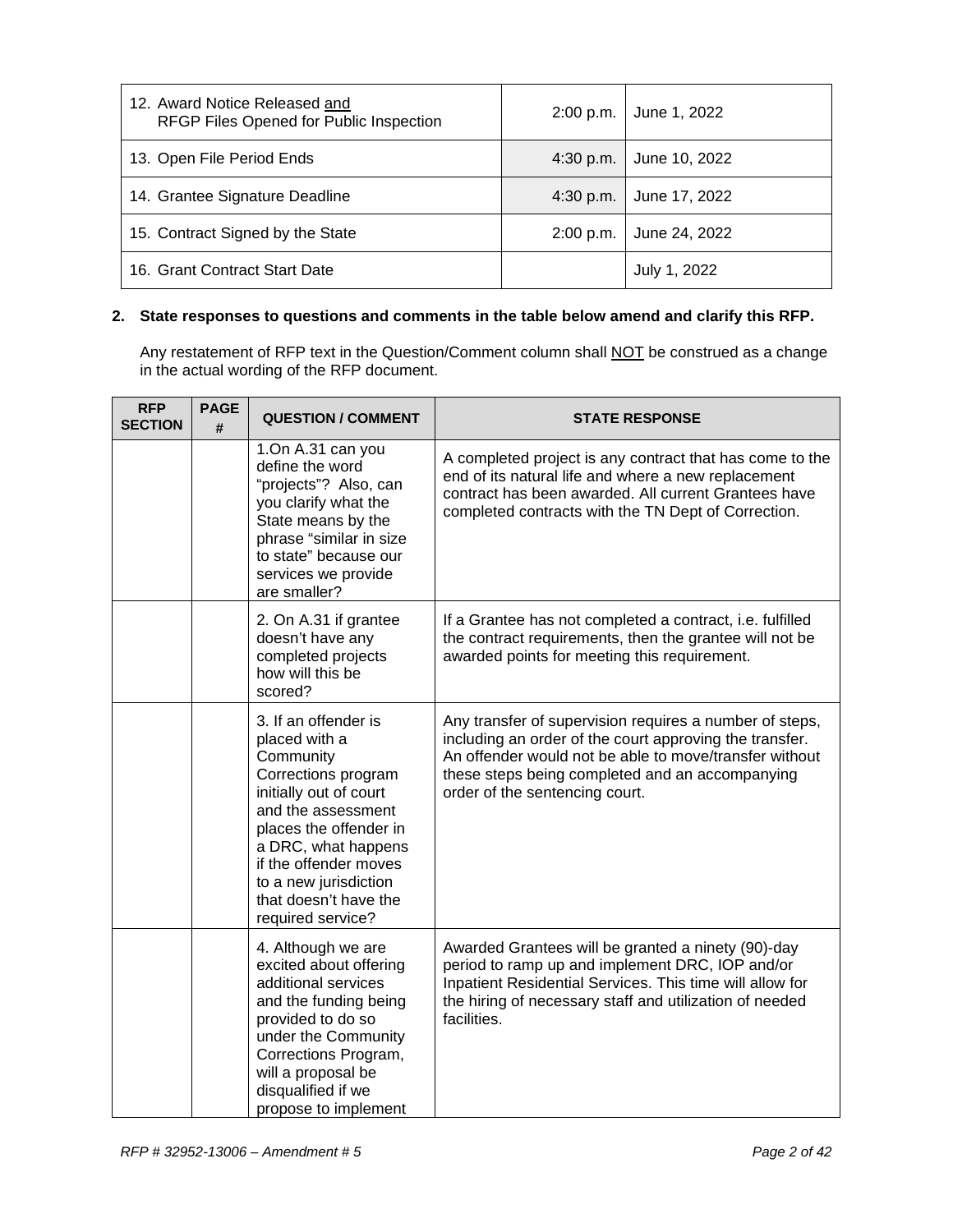| <b>RFP</b><br><b>SECTION</b> | <b>PAGE</b><br># | <b>QUESTION / COMMENT</b>                                                                                                                                                                                                                                                                                                                                                                                                                              | <b>STATE RESPONSE</b>                                               |
|------------------------------|------------------|--------------------------------------------------------------------------------------------------------------------------------------------------------------------------------------------------------------------------------------------------------------------------------------------------------------------------------------------------------------------------------------------------------------------------------------------------------|---------------------------------------------------------------------|
|                              |                  | these services<br>phased in throughout<br>the next 12 months in<br>our multiple county<br>area? It is impossible<br>to believe that a<br>contract can be<br>signed on June 21st,<br>and implementation<br>with hiring staff,<br>training and ready to<br>hit the ground on July<br>1st and actually be<br>able to offer evidence<br>based effective<br>services. Please<br>explain the<br>opportunity for<br>phasing in within our<br>counties?        |                                                                     |
|                              |                  | 5.Does TDOC agree<br>that this RFGP<br>attempts to change<br>the current TCA code<br>40-36-106? How is<br>this legal?                                                                                                                                                                                                                                                                                                                                  | No. The RFGP and its requirements are consistent with<br>State law. |
|                              |                  | 6. You answered on<br>question #136c, that<br>all program<br>operations for DRC,<br><b>IOP and Residential</b><br>Treatment must be<br>operational on July 1,<br>2022. Can you<br>explain how you are<br>actively preparing to<br>open a DRC in<br>Columbia and<br>Chattanooga, and<br>have yet to do so,<br>while this proposal<br>says that to open any<br>entity, it has to be up<br>and running by July 1,<br>2022, with no phase<br>in proponent? | See the response to Question #4.                                    |
|                              |                  | 7) Will current<br>agencies who are<br>proposing an IOP<br>and/or DRC be<br>disqualified if they<br>don't have qualified<br>staff in place to                                                                                                                                                                                                                                                                                                          | See Response to Question #4                                         |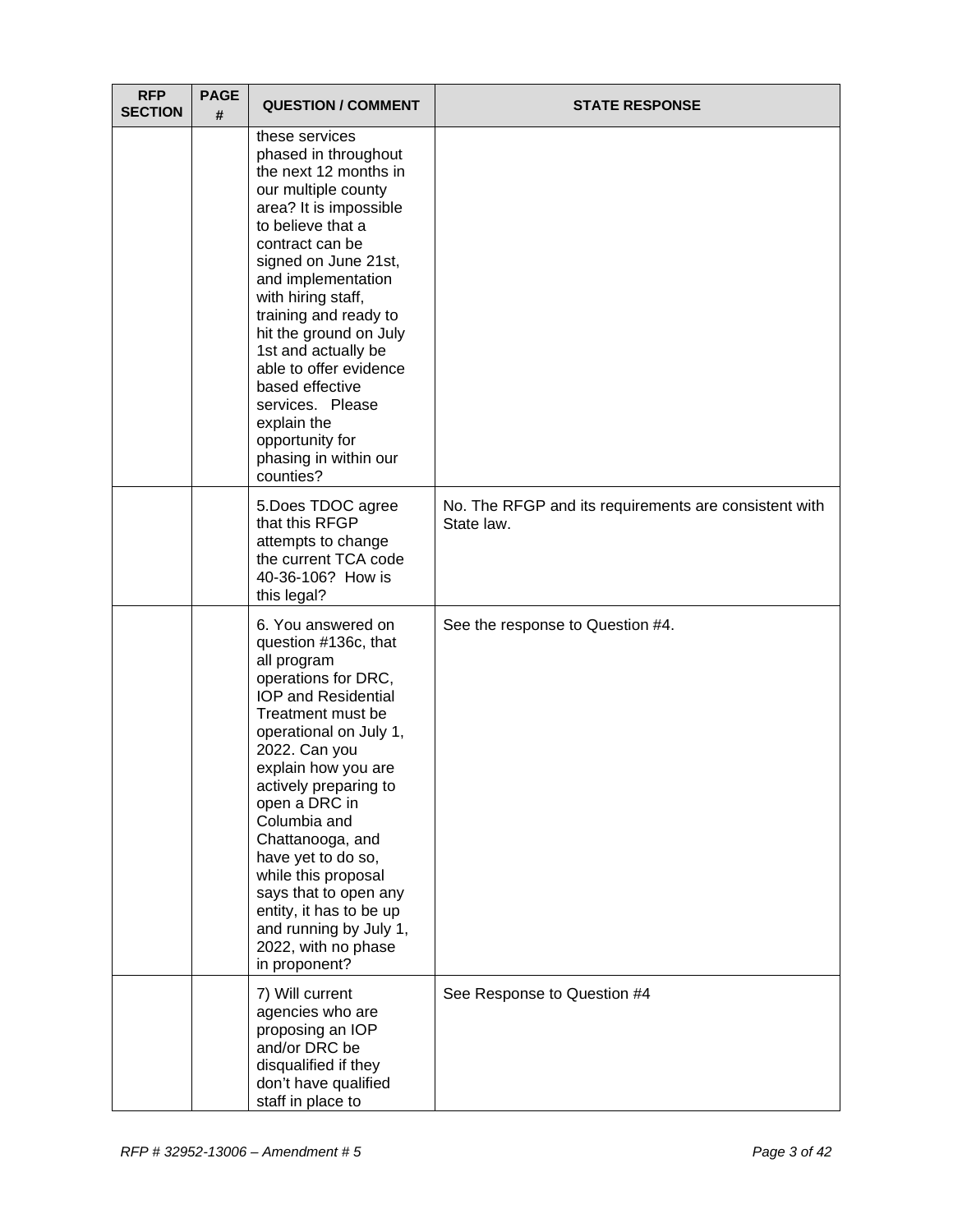| <b>RFP</b><br><b>SECTION</b> | <b>PAGE</b><br># | <b>QUESTION / COMMENT</b>                                                                                                                                                                                                                                                           | <b>STATE RESPONSE</b>                                                                                                                                                                                                                                                                                                                                                                         |
|------------------------------|------------------|-------------------------------------------------------------------------------------------------------------------------------------------------------------------------------------------------------------------------------------------------------------------------------------|-----------------------------------------------------------------------------------------------------------------------------------------------------------------------------------------------------------------------------------------------------------------------------------------------------------------------------------------------------------------------------------------------|
|                              |                  | implement these<br>starting July 1, 2022?<br>Most, if not all, CC<br>agencies do not have<br>the budget to hire this<br>type of personnel<br>within this FY in order<br>to start July 1, 2022.<br>It would be highly<br>unfair and unethical<br>to expect otherwise.                |                                                                                                                                                                                                                                                                                                                                                                                               |
|                              |                  | 8) In Section A-<br>General<br>Qualifications &<br>Experience, A.31, will<br>the State consider<br>removing this as<br>current CC agencies<br>have no other<br>"projects" we have<br>completed besides<br>previous contracts<br>with TDOC?                                          | This requirement will not be removed as it is important<br>to the State's consideration whether a potential grantee<br>has a history of completed projects.<br>A completed project is any contract that has come to the<br>end of its natural life and where a new replacement<br>contract has been awarded. All current Grantees have<br>completed contracts with the TN Dept of Correction. |
|                              |                  | 9) In section A.16<br>(IV), it states<br>Professional<br>malpractice Liability<br>with a limit of not less<br>than Three Million<br>Dollars (\$2,000,000)<br>per claim. It this<br>supposed to reflect<br>Three Million or Two<br>Million?                                          | The correct amount is \$3,000,000.00. This correction<br>has been made.                                                                                                                                                                                                                                                                                                                       |
|                              |                  | 10) In the Program<br>Standards AP7.03<br>and S3.01 list a<br>minimum of what<br>should be included in<br>the AAAA. S3.01 list<br>that Risk assessment<br>supervision level<br>should be included<br>but it is not listed in<br>AP7.02. Is there a<br>reason for the<br>difference? | The Risk Assessment Supervision level is in S3.01 is<br>because the S section addresses grantees providing<br>supervision. It is not included in AP7.03 because those<br>criteria are applicable to all grantees. Only grantees<br>providing a supervision component coupled with<br>treatment need to include the risk assessment<br>supervision level.                                      |
|                              |                  | 11) If a subcontractor<br>has individuals<br>employed that have<br>been convicted of<br>felonies, but the                                                                                                                                                                           | This will be considered and approved by the State on a<br>case-by-case basis.                                                                                                                                                                                                                                                                                                                 |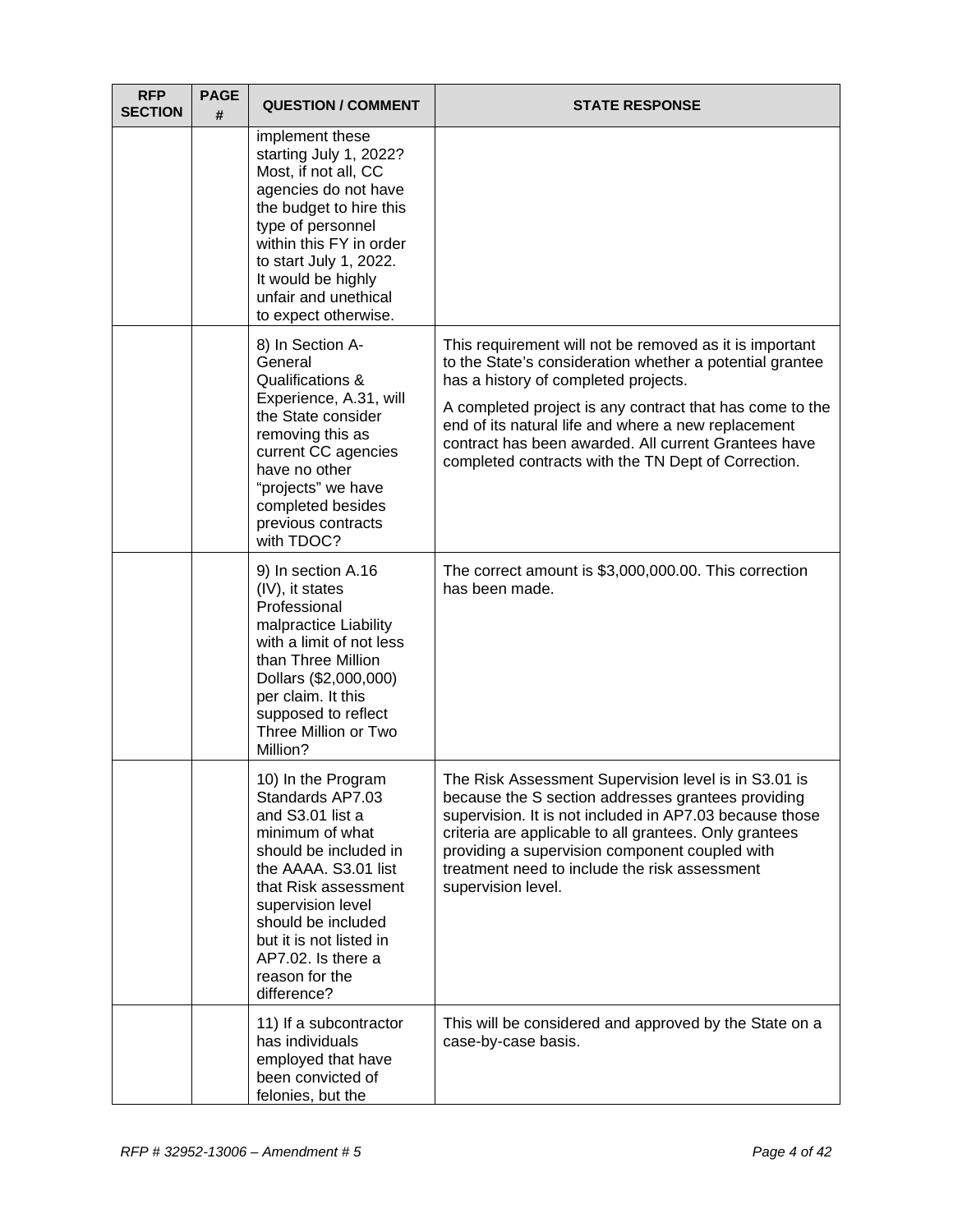| <b>RFP</b><br><b>SECTION</b> | <b>PAGE</b><br># | <b>QUESTION / COMMENT</b>                                                                                                                                                                                                                                                                                                                                                                                                                                                                                                           | <b>STATE RESPONSE</b>                                                                                                                                                                                                                                                                                                                                                                                                                                                                                                                                                                                                                                                                            |
|------------------------------|------------------|-------------------------------------------------------------------------------------------------------------------------------------------------------------------------------------------------------------------------------------------------------------------------------------------------------------------------------------------------------------------------------------------------------------------------------------------------------------------------------------------------------------------------------------|--------------------------------------------------------------------------------------------------------------------------------------------------------------------------------------------------------------------------------------------------------------------------------------------------------------------------------------------------------------------------------------------------------------------------------------------------------------------------------------------------------------------------------------------------------------------------------------------------------------------------------------------------------------------------------------------------|
|                              |                  | individuals that have<br>the felony do not offer<br>services to the DRC<br>offenders will that be<br>allowed?                                                                                                                                                                                                                                                                                                                                                                                                                       |                                                                                                                                                                                                                                                                                                                                                                                                                                                                                                                                                                                                                                                                                                  |
|                              |                  | 12) S6.08 of Program<br>Standards discusses<br>supervision fee<br>collection. Does the<br>calculation include all<br>offenders paying \$15<br>per month even if<br>monthly contact is not<br>a requirement?<br>Example: John is<br>classified as a<br>Medium offender who<br>is only meeting CCP<br>because of court<br>order. His<br>requirements are<br>Face to Face contact<br>once every three<br>months. Would his<br>supervision fee be<br>\$15 each visit or a<br>total of \$45 each visit<br>because of previous<br>months? | The supervision fee is \$15/month, regardless of how<br>many office visits an offender is required to make or<br>does complete. If an offender has not been declared<br>indigent, there is also a required \$30/month Criminal<br>Injury Compensation Fund fee, for a possible total of<br>\$45/month per offender.                                                                                                                                                                                                                                                                                                                                                                              |
|                              |                  | 13) In regards to<br>Sanctions, would<br>Respondent's be<br>allowed access to<br><b>TDOC's Distributed</b><br>Applications for<br><b>Graduated Sanctions</b><br>website if approved<br>for the RFGP?                                                                                                                                                                                                                                                                                                                                | Yes, the respondents will have access to the Distributed<br>Application. TDOC will provide all necessary training.                                                                                                                                                                                                                                                                                                                                                                                                                                                                                                                                                                               |
|                              |                  | 14) Can you list<br>specifications that<br>would be approved by<br>the State for a<br>Memorandum of<br>Understand instead of<br>subcontracting with<br>an entity to provide<br>alcohol/drug<br>treatment services?                                                                                                                                                                                                                                                                                                                  | Any Grantee that elects to enter into an MOU for the<br>purposes of subcontracting services under this RFGP<br>must submit the proposed MOU to the State no less<br>than thirty (30) business days prior to the effective start<br>date and must receive approval in writing from the State<br>before services can begin. The MOU must operate in<br>accordance with the Rules of the Tennessee<br>Department of Mental Health and Substance Abuse<br>Services. The rules can be viewed through the following<br>URL:<br>https://publications.tnsosfiles.com/rules/0940/0940.htm<br>The MOU would need to contain sufficient language to<br>ensure that the subcontractor will provide treatment |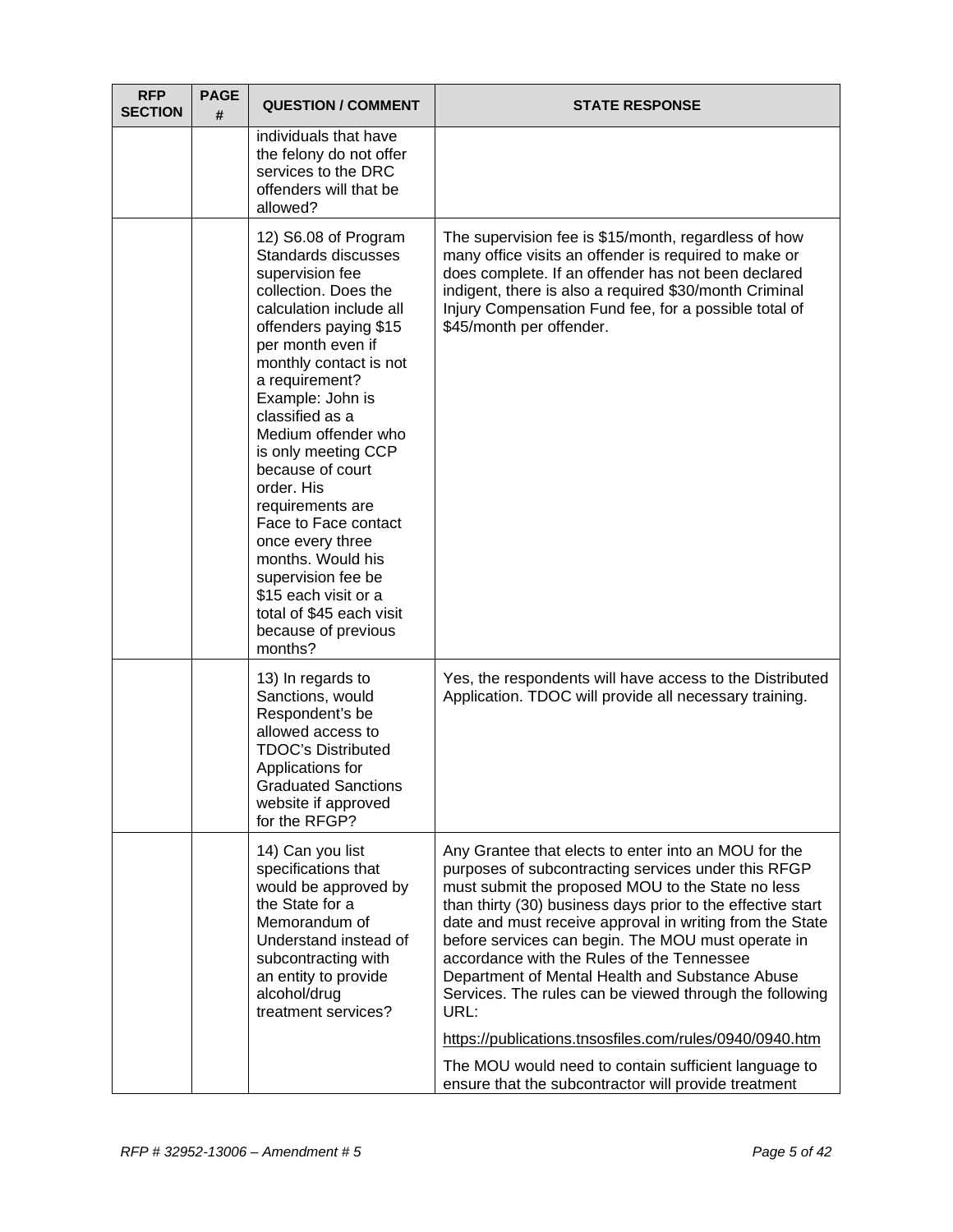| <b>RFP</b><br><b>SECTION</b> | <b>PAGE</b><br># | <b>QUESTION / COMMENT</b>                                                                                                                                                                                                                                                                                                                                                                                                                                                                                                                                                                                                                                                                                                                                                                                                                                                  | <b>STATE RESPONSE</b>                                                                                                                                                                                                                                                                                                                                                                             |
|------------------------------|------------------|----------------------------------------------------------------------------------------------------------------------------------------------------------------------------------------------------------------------------------------------------------------------------------------------------------------------------------------------------------------------------------------------------------------------------------------------------------------------------------------------------------------------------------------------------------------------------------------------------------------------------------------------------------------------------------------------------------------------------------------------------------------------------------------------------------------------------------------------------------------------------|---------------------------------------------------------------------------------------------------------------------------------------------------------------------------------------------------------------------------------------------------------------------------------------------------------------------------------------------------------------------------------------------------|
|                              |                  |                                                                                                                                                                                                                                                                                                                                                                                                                                                                                                                                                                                                                                                                                                                                                                                                                                                                            | services consistent with the terms and criteria set forth<br>in the pro forma contract attached to this RFGP.                                                                                                                                                                                                                                                                                     |
|                              |                  | 15) Program<br>Standards AP7.05,<br>states grantee will<br>utilize TDOC OMS<br>contact notes within<br>Community<br><b>Correction Contact</b><br>Note Handbook<br>unless otherwise<br>listed. Offenders in<br>our district are<br>sentenced to<br>Community<br>Corrections and as a<br>special condition<br>comply with the<br>Recovery Court. In<br>regards to those<br>offenders, they attend<br>IOP with an entity that<br>is not subcontracted<br>by our program and<br>have meetings with<br>additional staff in the<br>Recovery Court that<br>are not employed by<br>the Community<br>Corrections Program.<br>How would the State<br>like for us to proceed<br>with their contact<br>notes in ETOMIS?<br>Would the<br>requirement be only<br>the contact with the<br>Community<br><b>Corrections Case</b><br>Officer or any contact<br>within the Recovery<br>Court? | This RFGP requires supervision to be coupled with a<br>treatment component. As such, the Grantee would be<br>responsible for entering information into OMS consistent<br>with Standards of Supervision and applicable TDOC<br>policy. This would require the Grantee's supervision<br>staff to be in contact with the treatment staff and enter<br>information received into the OMS as required. |
|                              |                  | 16) If the Respondent<br>is approved for this<br>RFGP and the<br>Respondent utilized<br><b>Offender Contact</b><br>Form, could one<br>officer enter contact<br>notes for other<br>officers or does the                                                                                                                                                                                                                                                                                                                                                                                                                                                                                                                                                                                                                                                                     | The officer who had contact with the offender must enter<br>the contact note.                                                                                                                                                                                                                                                                                                                     |
|                              |                  | contact note have to<br>be entered by the<br>officer who had                                                                                                                                                                                                                                                                                                                                                                                                                                                                                                                                                                                                                                                                                                                                                                                                               |                                                                                                                                                                                                                                                                                                                                                                                                   |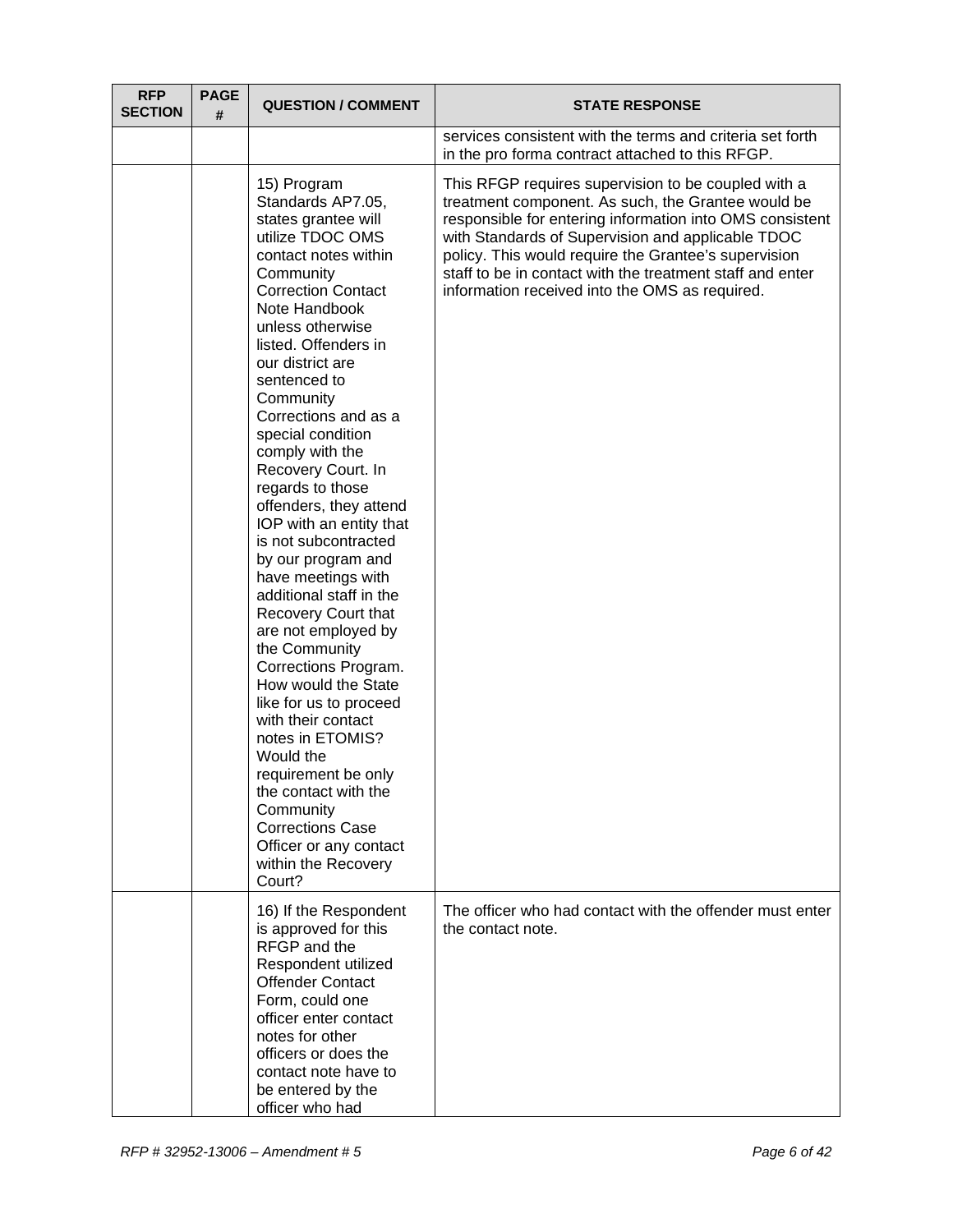| <b>RFP</b><br><b>SECTION</b> | <b>PAGE</b><br># | <b>QUESTION / COMMENT</b>                                                                                                                                                                                                                                  | <b>STATE RESPONSE</b>                                                                                                                                                                                                                                                                                                                                                                                                                                                                                                                                 |
|------------------------------|------------------|------------------------------------------------------------------------------------------------------------------------------------------------------------------------------------------------------------------------------------------------------------|-------------------------------------------------------------------------------------------------------------------------------------------------------------------------------------------------------------------------------------------------------------------------------------------------------------------------------------------------------------------------------------------------------------------------------------------------------------------------------------------------------------------------------------------------------|
|                              |                  | contact with the<br>offender?                                                                                                                                                                                                                              |                                                                                                                                                                                                                                                                                                                                                                                                                                                                                                                                                       |
|                              |                  | 17) Reference Grant<br>Contract A.11, Day<br>Reporting Center (e.),<br>page 11:                                                                                                                                                                            | Confirmed. Proposers may elect to propose supervision<br>services in addition to mandatory treatment. Supervision<br>services are not mandatory within this RFGP. A<br>proposer will not be disqualified if they do not propose                                                                                                                                                                                                                                                                                                                       |
|                              |                  | "The Grantee shall<br>ensure that any<br>supervision services<br>align with the<br>Standards of<br>Supervision as set<br>forth in Attachment<br>Four."                                                                                                     | supervision services.                                                                                                                                                                                                                                                                                                                                                                                                                                                                                                                                 |
|                              |                  | The DOC clarified in<br>question 6 that,<br>"Supervision is not a<br>requirement when<br>proposing one of the<br>approved treatment<br>options."                                                                                                           |                                                                                                                                                                                                                                                                                                                                                                                                                                                                                                                                                       |
|                              |                  | a. Will the<br>Department please<br>confirm that a DRC<br>offeror will not be<br>required to provide<br>the supervision<br>services referenced<br>above and outlined in<br>the Standards of<br>Supervision if not<br>providing<br>supervision?             |                                                                                                                                                                                                                                                                                                                                                                                                                                                                                                                                                       |
|                              |                  | 18) Reference<br>Attachment 6.2 -<br>Section A - General<br>Qualifications &<br>Experience Items:<br>A.11, page 13:<br>"Provide a letter of<br>support or pre-<br>approval letter from<br>the identified county<br>entity where the<br>Respondent seeks to | a. The letter must come from the Sentencing Court(s)<br>and/or District Attorney's office in the jurisdiction where<br>services will be provided.<br>A Sentencing Court and/or District Attorney may provide<br>letters of support to more than one potential Grantee<br>proposing services in the applicable jurisdiction should<br>they so choose.<br>b. (i.) Confirmed<br>b. (ii.) Correct or the Grantee may receive indirect<br>funding through an established Board. In the case of<br>indirect funding through an established Board consistent |
|                              |                  | provide services. If<br>the Respondent<br>seeks to provide<br>services in more than<br>one (1) county, a<br>letter of support or<br>pre-approval letter                                                                                                    | with 40-36-3021(b), the Department would request a<br>letter of support from that Board indicating their<br>willingness to contract with the private entity to provide<br>Community Correction services.<br>c. This requirement is set by statute and therefore<br>cannot be waived or removed by TDOC.                                                                                                                                                                                                                                               |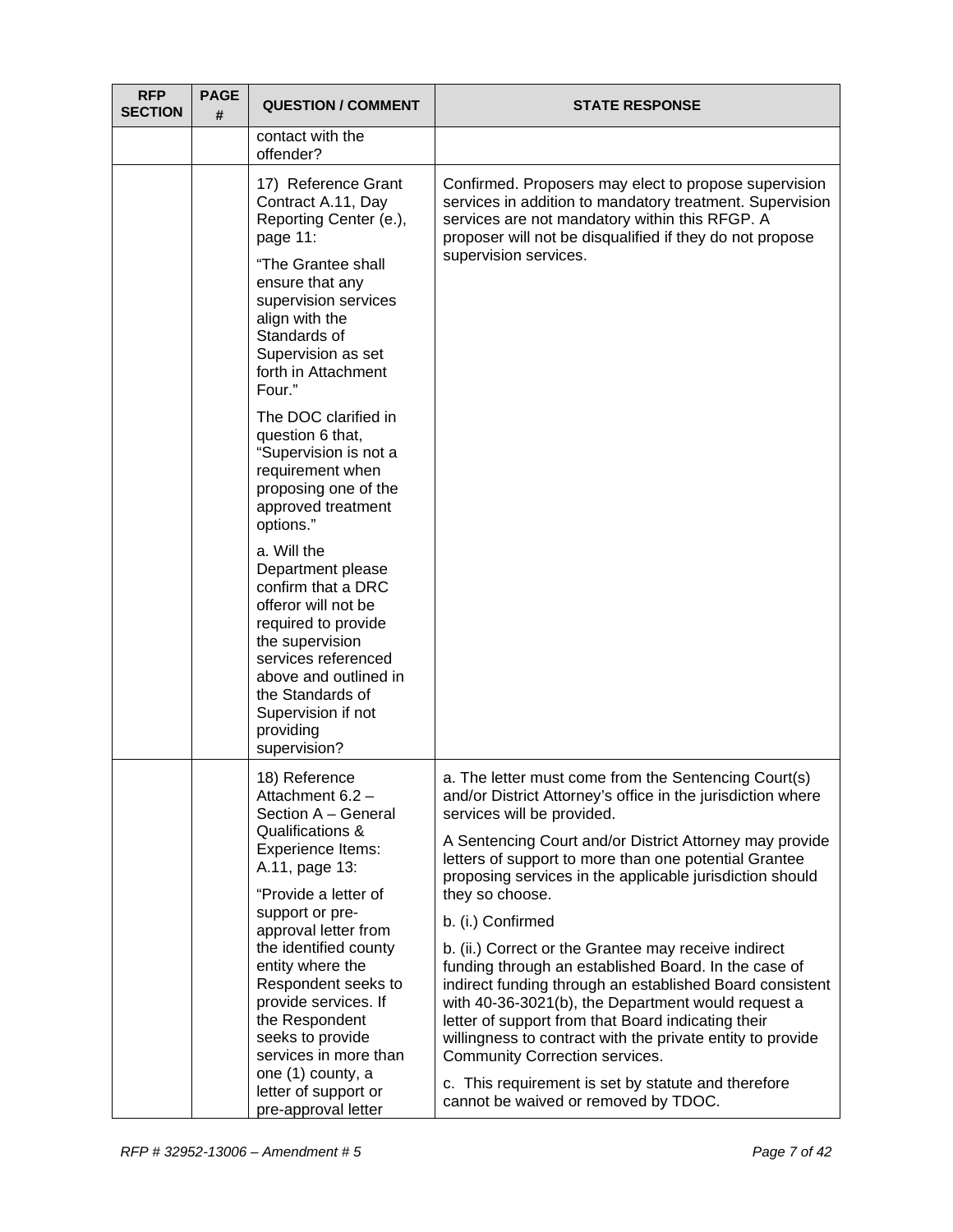| <b>RFP</b><br><b>SECTION</b> | <b>PAGE</b><br># | <b>QUESTION / COMMENT</b>                                                                                                                                                                                                                                                                                                    | <b>STATE RESPONSE</b> |
|------------------------------|------------------|------------------------------------------------------------------------------------------------------------------------------------------------------------------------------------------------------------------------------------------------------------------------------------------------------------------------------|-----------------------|
|                              |                  | must be provided<br>from all identified<br>counties."                                                                                                                                                                                                                                                                        |                       |
|                              |                  | The DOC clarified in<br>question 95 that,<br>"These requirements<br>are set by Tennessee<br>Law and specifically<br>contained in TCA 40-<br>36-301 (b)."                                                                                                                                                                     |                       |
|                              |                  | a. From whom in the<br>county do we need to<br>request the letter of<br>support or pre-<br>approval letter? The<br>courts, a specific<br>Judge, Community<br><b>Corrections Advisory</b><br>Board, Commissioner<br>or another county<br>agency?                                                                              |                       |
|                              |                  | (i) Where can we find<br>a list of counties with<br>Community<br><b>Corrections Advisory</b><br>Boards and the<br>POC <sub>s</sub> ?                                                                                                                                                                                         |                       |
|                              |                  | (ii) Will you please<br>provide a sample<br>letter of support and<br>pre-approval letter, so<br>we get exactly what is<br>required.                                                                                                                                                                                          |                       |
|                              |                  | (iii) It appears that<br>county Community<br><b>Corrections Advisory</b><br>Boards and other<br>county stakeholders<br>meet sporadically<br>over the year. How<br>can we meet the<br><b>RFPG</b> submittal<br>timeline if getting<br>these letters will take<br>longer to get than the<br><b>Grant Proposal</b><br>deadline? |                       |
|                              |                  | i. If letters are still<br>required, please<br>consider changing<br>requirement to<br>provide the letter prior                                                                                                                                                                                                               |                       |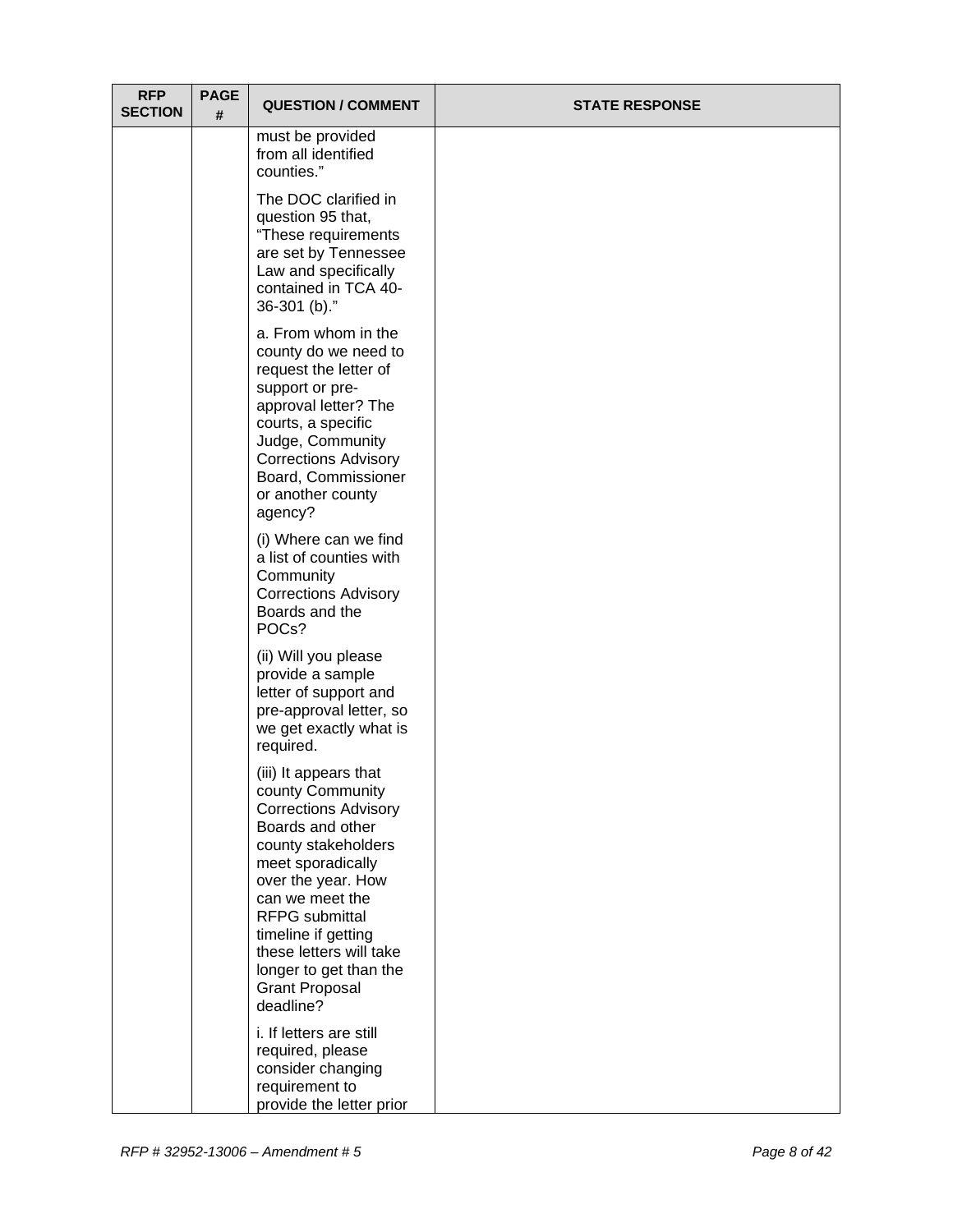| <b>RFP</b><br><b>SECTION</b> | <b>PAGE</b><br># | <b>QUESTION / COMMENT</b>                                                                                                                                                                                                                                                                                                                                                                                                                                                                                                                                                                                                                                                                                                                                                                                       | <b>STATE RESPONSE</b> |
|------------------------------|------------------|-----------------------------------------------------------------------------------------------------------------------------------------------------------------------------------------------------------------------------------------------------------------------------------------------------------------------------------------------------------------------------------------------------------------------------------------------------------------------------------------------------------------------------------------------------------------------------------------------------------------------------------------------------------------------------------------------------------------------------------------------------------------------------------------------------------------|-----------------------|
|                              |                  | to Contract Start date.<br>This will give<br>grantees the exact<br>counties and services<br>granted and therefore<br>we can focus on<br>those specific<br>counties for support<br>letters.                                                                                                                                                                                                                                                                                                                                                                                                                                                                                                                                                                                                                      |                       |
|                              |                  | b. TCA 40-36-301 (b)<br>states, "A private<br>agency may be<br>eligible for direct<br>financial aid under<br>this chapter only in a<br>county that has not<br>established a local<br>community<br>corrections advisory<br>board, and only after<br>the county legislative<br>body in the county<br>has received notice<br>that an application for<br>direct financial aid<br>has been made by a<br>private agency and<br>fails to establish a<br>local community<br>corrections advisory<br>board within thirty<br>(30) days; however,<br>nothing in this chapter<br>shall prohibit a private<br>agency from receiving<br>indirect financial aid<br>for such a program<br>through a local<br>community<br>corrections advisory<br>board once the board<br>is established by the<br>county legislative<br>body." |                       |
|                              |                  | (i) It appears that the<br>grantee only needs to<br>notify a county<br>Community<br><b>Corrections Advisory</b><br>Board that we are<br>submitting a proposal<br>for the grant, and we<br>cannot find a<br>requirement to get a                                                                                                                                                                                                                                                                                                                                                                                                                                                                                                                                                                                 |                       |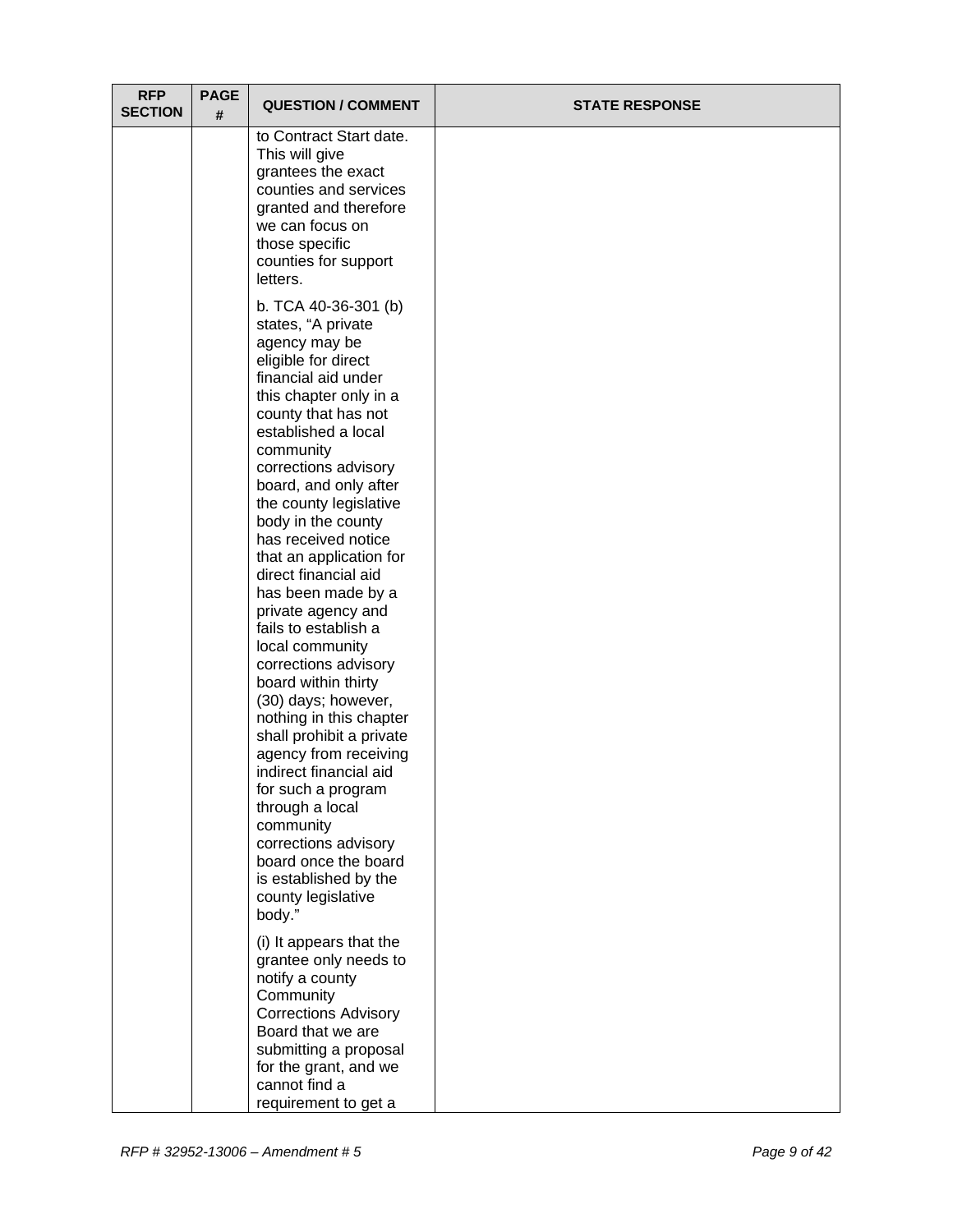| <b>RFP</b><br><b>SECTION</b> | <b>PAGE</b><br># | <b>QUESTION / COMMENT</b>                                                                                                                                                                                                                                                                                                                                                                                                                                                                                                          | <b>STATE RESPONSE</b>                                                                                                                                                                                                     |
|------------------------------|------------------|------------------------------------------------------------------------------------------------------------------------------------------------------------------------------------------------------------------------------------------------------------------------------------------------------------------------------------------------------------------------------------------------------------------------------------------------------------------------------------------------------------------------------------|---------------------------------------------------------------------------------------------------------------------------------------------------------------------------------------------------------------------------|
|                              |                  | letter of support or<br>pre-approval letter.<br>Please confirm if we<br>provide proof that we<br>have notified the<br>County that will<br>satisfy this<br>requirement                                                                                                                                                                                                                                                                                                                                                              |                                                                                                                                                                                                                           |
|                              |                  | (ii) Also, please clarify<br>this grant funding. It<br>appears that a<br>grantee is only<br>awarded funds if the<br>county does not<br>establish a<br>Community<br><b>Corrections Advisory</b><br>Board within 30 days.<br>Is this correct? How<br>does this work for the<br>Grantee?                                                                                                                                                                                                                                              |                                                                                                                                                                                                                           |
|                              |                  | c. If this requirement<br>cannot be removed,<br>please consider other<br>ways Grantees can<br>comply without<br>submitting a letter of<br>support or pre-<br>approval letter by the<br><b>Grant Proposal</b><br>Deadline. This<br>requirement makes it<br>almost impossible for<br>potential new<br>Grantees to<br>participate in this<br>procurement. Long<br>existing county<br>providers will have<br>the relationships<br>necessary to comply<br>even if not the best<br>option for the services<br>requested in this<br>RFGP. |                                                                                                                                                                                                                           |
|                              |                  | 19) Reference<br>Attachment 6.2 -<br>Section A - General<br>Qualifications &<br>Experience Items:<br>A.26, page 15:                                                                                                                                                                                                                                                                                                                                                                                                                | The State will accept a sample of all relevant policies as<br>written within the RFGP for evaluation. The policies may<br>be included as appendices and will not count against<br>the page limit for proposal submission. |
|                              |                  | "Provide a copy of all<br>operational policies                                                                                                                                                                                                                                                                                                                                                                                                                                                                                     |                                                                                                                                                                                                                           |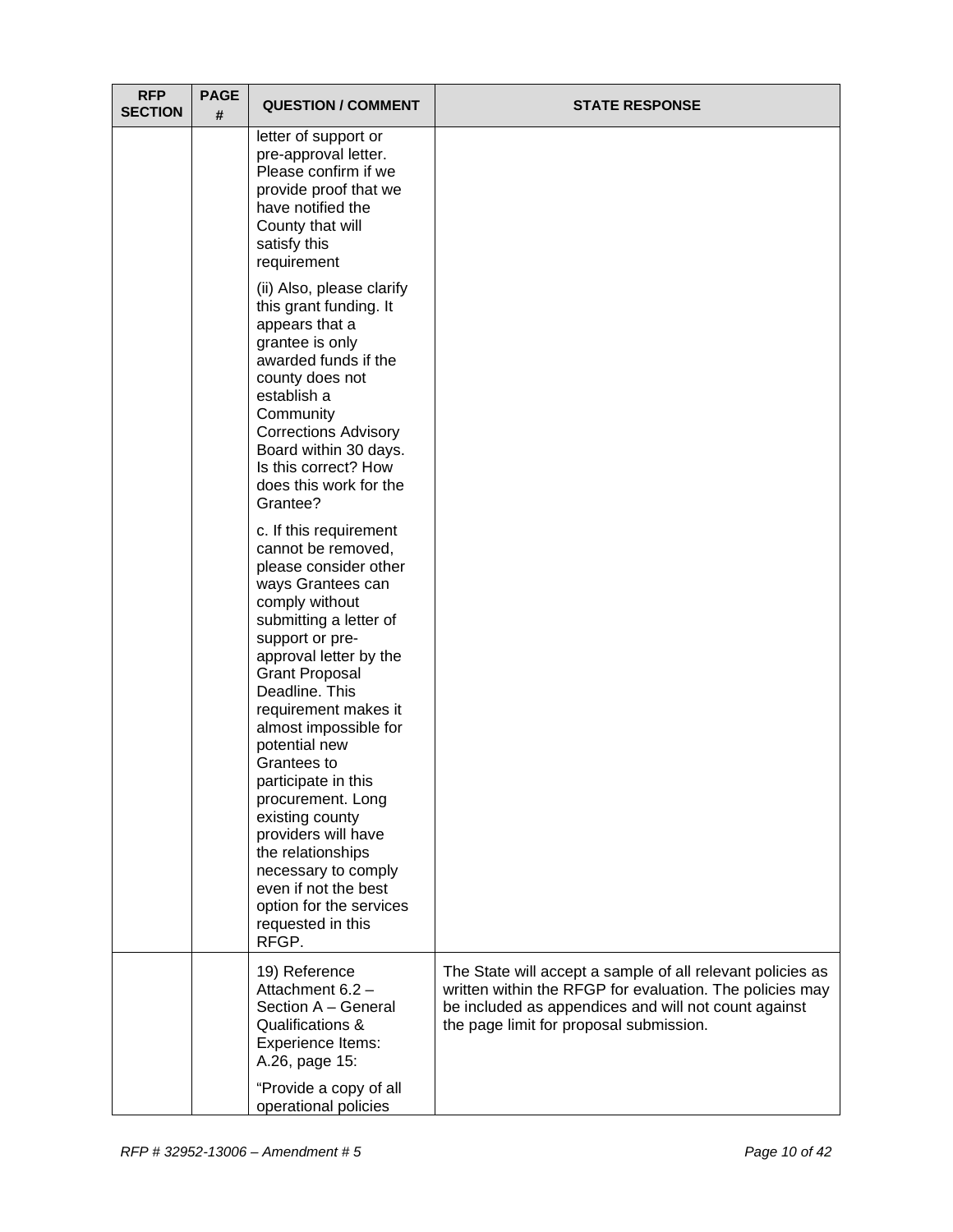| <b>RFP</b><br><b>SECTION</b> | <b>PAGE</b><br># | <b>QUESTION / COMMENT</b>                                                                                                                                                                                                                                                                                                                                                                                                                                                       | <b>STATE RESPONSE</b>                                                                                                                                                                                                                                                                                                                     |
|------------------------------|------------------|---------------------------------------------------------------------------------------------------------------------------------------------------------------------------------------------------------------------------------------------------------------------------------------------------------------------------------------------------------------------------------------------------------------------------------------------------------------------------------|-------------------------------------------------------------------------------------------------------------------------------------------------------------------------------------------------------------------------------------------------------------------------------------------------------------------------------------------|
|                              |                  | from the<br>Respondent's<br>organization to<br>include but not be<br>limited to Financial,<br>Human Resources,<br>Administration,<br>Substance Abuse<br>Treatment and;<br><b>Supervision Services</b><br>(if supervision is<br>being proposed as a<br>response to this<br>RFGP)."                                                                                                                                                                                               |                                                                                                                                                                                                                                                                                                                                           |
|                              |                  | a. Our organization's<br>operational policies in<br>the respective<br>categories are each<br>several hundred<br>pages in length and<br>are considered<br>confidential and<br>proprietary<br>documents for<br>internal operational<br>purposes. May<br>Respondents instead<br>submit a Table of<br>Contents for each of<br>our operational<br>policies requested in<br>response to RFGP #<br>23952-13006, with<br>select policies<br>provided to the DOC<br>upon contract award? |                                                                                                                                                                                                                                                                                                                                           |
|                              |                  | 20) A.31. Customer<br>references, and<br>projects. Does this<br>apply to us? If so<br>does it matter what is<br>proposed, for<br>instance DRC, IOP,<br>residential, or<br>outsourced.                                                                                                                                                                                                                                                                                           | See Response to Question #1<br>This does apply to all possible treatment components<br>being proposed.                                                                                                                                                                                                                                    |
|                              |                  | 21) A.33. This says to<br>probation or a newly<br>awarded Grantee, is<br>this talking about<br>current offenders on<br>the program if grant is<br>not renewed, Or if<br>new grant is awarded                                                                                                                                                                                                                                                                                    | This requirement pertains to two scenarios:<br>1. For a current Grantees who does not receive a grant<br>under this $RFGP - a$ plan for how offenders will be<br>transferred to a new Grantee or to State probation.<br>2. For new Grantees - how offenders will be<br>accepted/transferred into services provided by the new<br>Grantee. |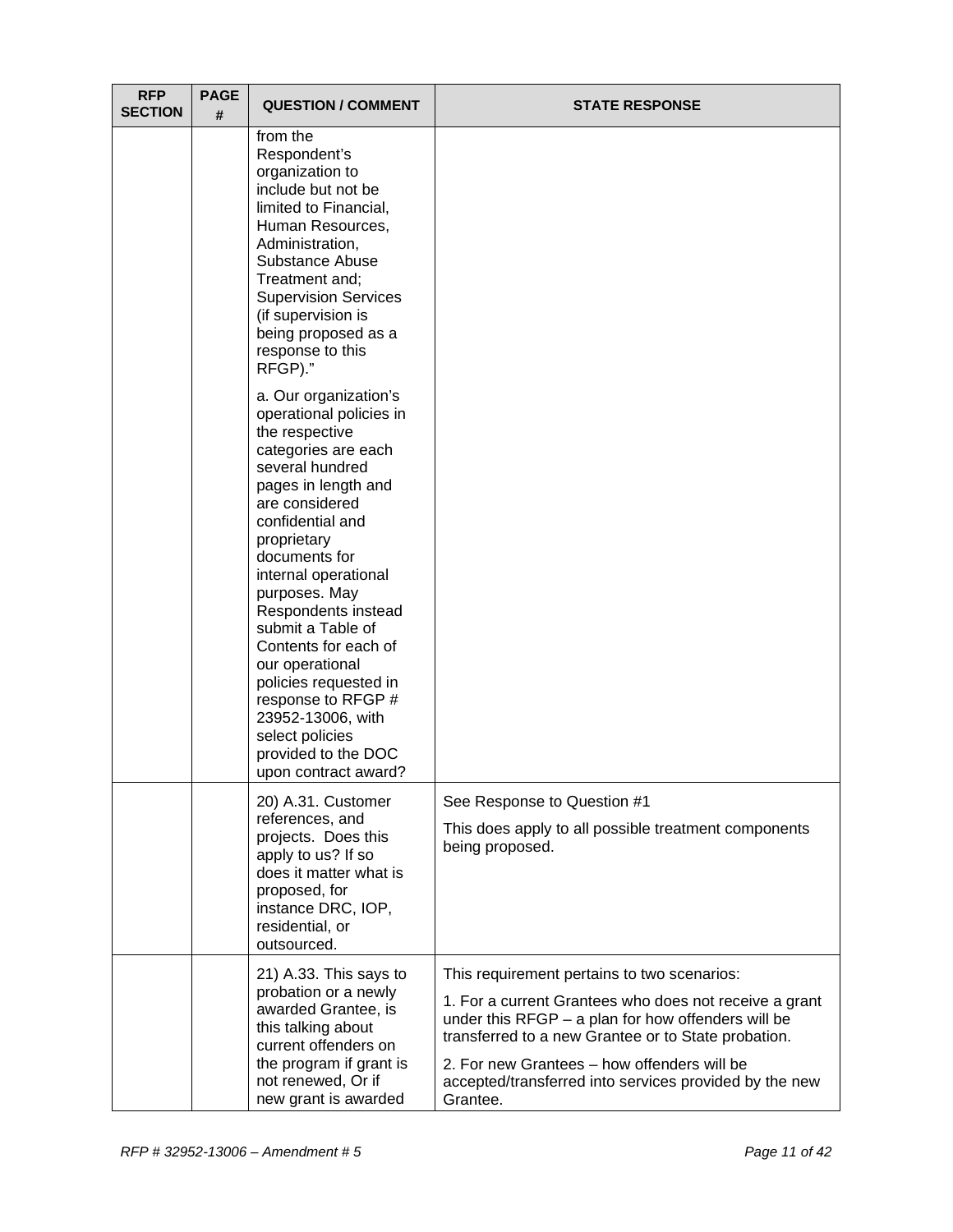| <b>RFP</b><br><b>SECTION</b> | <b>PAGE</b><br># | <b>QUESTION / COMMENT</b>                                                                                                                                     | <b>STATE RESPONSE</b>                                                                                                                                                                                                                                                                                                                                                                                       |
|------------------------------|------------------|---------------------------------------------------------------------------------------------------------------------------------------------------------------|-------------------------------------------------------------------------------------------------------------------------------------------------------------------------------------------------------------------------------------------------------------------------------------------------------------------------------------------------------------------------------------------------------------|
|                              |                  | is it talking about<br>current case load<br>being transferred to<br>probation.                                                                                |                                                                                                                                                                                                                                                                                                                                                                                                             |
|                              |                  | 22) What if an<br>insurance company<br>will not do 10 mil for<br>insurance? What are<br>the options. Does the<br>state have any<br>companies to<br>recommend? | In consultation with the Central Procurement Office<br>Division of Risk Management, the State has lowered the<br>insurance liability amount to \$5,000,000. This change is<br>reflected in Release #3 of the RFGP.                                                                                                                                                                                          |
|                              |                  | 23) If the court refers<br>defendants to CC to<br>go to a residential<br>treatment, will the<br>state consider that a<br>court order and<br>recognize that.   | A referral from a Court operates as a mechanism to<br>determine if an offender qualifies for the services<br>provided under a particular program. If the offender<br>does not qualify, then the offender is referred back to<br>the Court for sentencing determination in light of this<br>non-qualifying determination. This is different from a<br>sentencing order from a Court.                         |
|                              |                  | 24) Section:<br>Comprehensive<br><b>Commercial General</b><br>Liability (including<br>personal injury and<br>property damage,<br>premises/operations,         | a. The State's approved contract templates require<br>coverage amounts that are one million dollars<br>(\$1,000,000) per occurrence two million dollars<br>(\$2,000,000) in the aggregate. These policy limits<br>provide adequate protection.                                                                                                                                                              |
|                              |                  | independent<br>contractor,<br>contractual liability<br>and completed<br>operations/products)<br>with a bodily<br>injury/property<br>damage combined           | b. Tennessee Governmental Tort Liability Act ("GTLA"),<br>Tenn. Code Ann. § 29-20-201(b) it provides that the<br>immunity extends " unless the conduct amounts to<br>willful, wanton, or gross negligence. The standard<br>applied is "reckless disregard of the rights of others or a<br>conscious indifference to consequences." Leatherwood<br>v. Wadley, 121 S.W. 3d 682, 694 (Tenn. Ct. App.<br>2002). |
|                              |                  | single limit not less<br>than One Million<br>Dollars (\$1,000,000)<br>per occurrence and<br><b>Five Million Dollars</b><br>(\$5,000,000)<br>aggregate         | One of the most important provisions of the GTLA is the<br>section that grants absolute immunity to local<br>governments and then creates a number of exceptions<br>to this immunity making them liable for certain actions or<br>inactions, based on negligence. The areas in which the<br>GTLA removes governmental immunity and can be<br>sued are as follows but are not limited to:                    |
|                              |                  | Question: For those<br>Community<br><b>Corrections Agencies</b><br>that are defined as<br>governmental entities<br>under the Tennessee                        | Tenn. Code Ann. § 29-20-202: Removal of immunity for<br>injury from negligent operation of motor vehicles or<br>other equipment.                                                                                                                                                                                                                                                                            |
|                              |                  | Governmental Tort<br>Liability Act, why<br>would these<br>significant limits be<br>required as there are                                                      | Tenn. Code Ann. § 29-20-203: Removal of immunity for<br>injury from defective, unsafe, or dangerous streets and<br>highways. Includes streets, alleys, sidewalks, and/or<br>traffic control devices.                                                                                                                                                                                                        |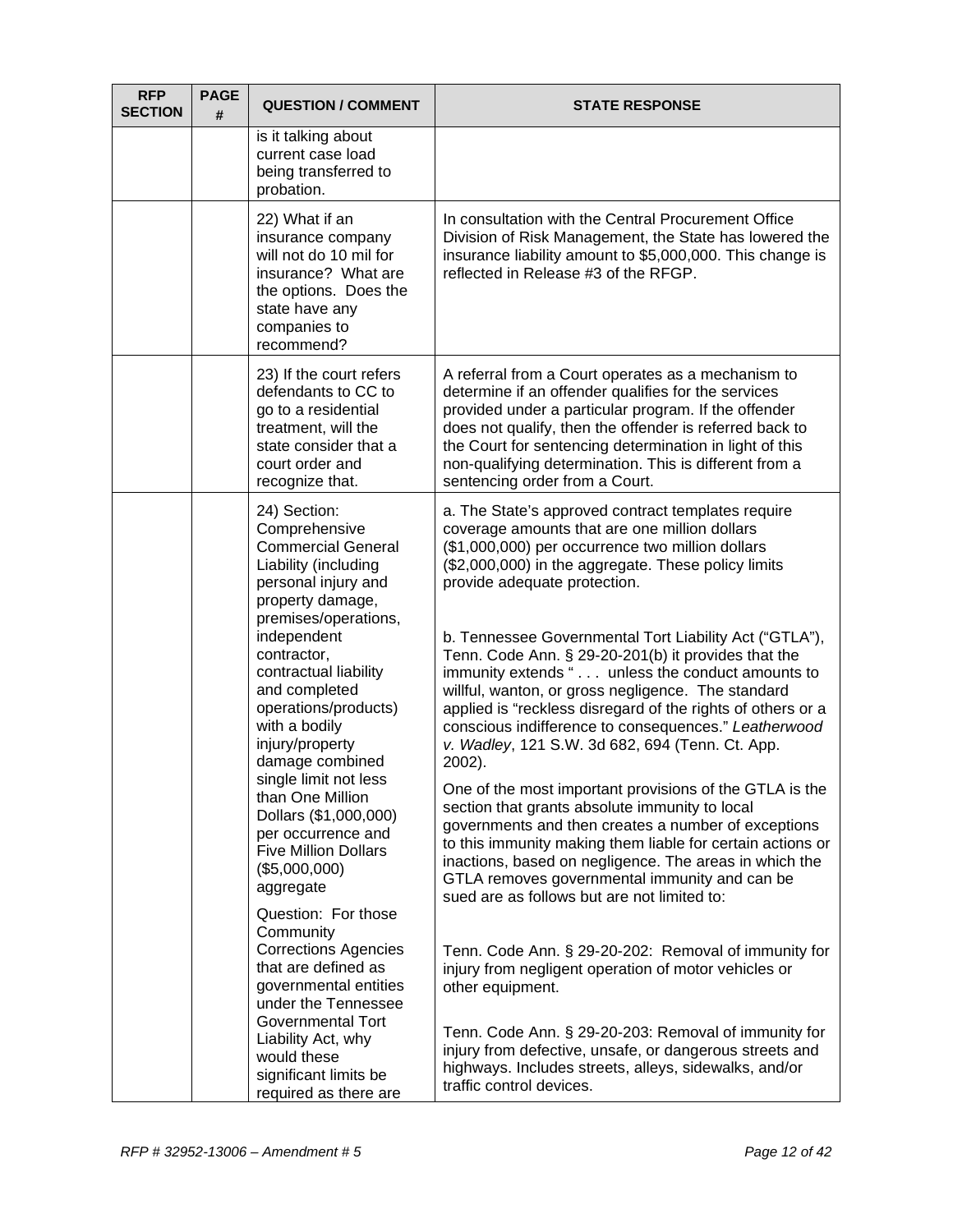| <b>RFP</b><br><b>SECTION</b> | <b>PAGE</b><br># | <b>QUESTION / COMMENT</b>                                                                                                                                                                                                                                                                                                                                                                                       | <b>STATE RESPONSE</b>                                                                                                                                                                                                                                                                             |
|------------------------------|------------------|-----------------------------------------------------------------------------------------------------------------------------------------------------------------------------------------------------------------------------------------------------------------------------------------------------------------------------------------------------------------------------------------------------------------|---------------------------------------------------------------------------------------------------------------------------------------------------------------------------------------------------------------------------------------------------------------------------------------------------|
|                              |                  | limit protections<br>(\$300,000 Bodily<br>Injury per<br>person/\$700,000<br>Bodily Injury per<br>occurrence/\$100,000<br>Property Damage per<br>occurrence) and<br>immunities granted<br>under TCA 29-20-101<br>et seq to<br>governmental<br>entities? What<br>exposures exist for<br>General Liability that<br>would not have these<br>protections thus<br>requiring significant<br>limits?                    | Tenn. Code Ann. § 29-20-204: Removal of immunity for<br>injury from dangerous structures. Any public building,<br>structure, dam, reservoir, or other public improvement.<br>Tenn. Code Ann. § 29-20-205 Removal of immunity for<br>injury caused by negligent act or omission of an<br>employee. |
|                              |                  | 25) Section:<br>Professional<br><b>Malpractice Liability</b><br>with a limit of not less<br>than Three Million<br>Dollars (\$2,000,000)<br>Question: What limit<br>is being<br>required\$3,000,000<br>or \$2,000,000?<br>Please confirm that<br>Professional<br><b>Malpractice Liability</b><br>means Professional<br>Liability for<br>counselors which is<br><b>Errors or Omissions</b><br>Liability coverage. | See the State's response to Question #9                                                                                                                                                                                                                                                           |
|                              |                  | 26) Which entity (e.g.,<br>TDOC, current<br>grantee, or new<br>award grantee) will be<br>responsible for<br>securing the court<br>order modifications<br>necessary to<br>effectuate the<br>transition of current<br><b>CC Offenders</b><br>deemed no longer be                                                                                                                                                  | TDOC will work in cooperation with the Grantees to<br>obtain the needed court orders in such instances.                                                                                                                                                                                           |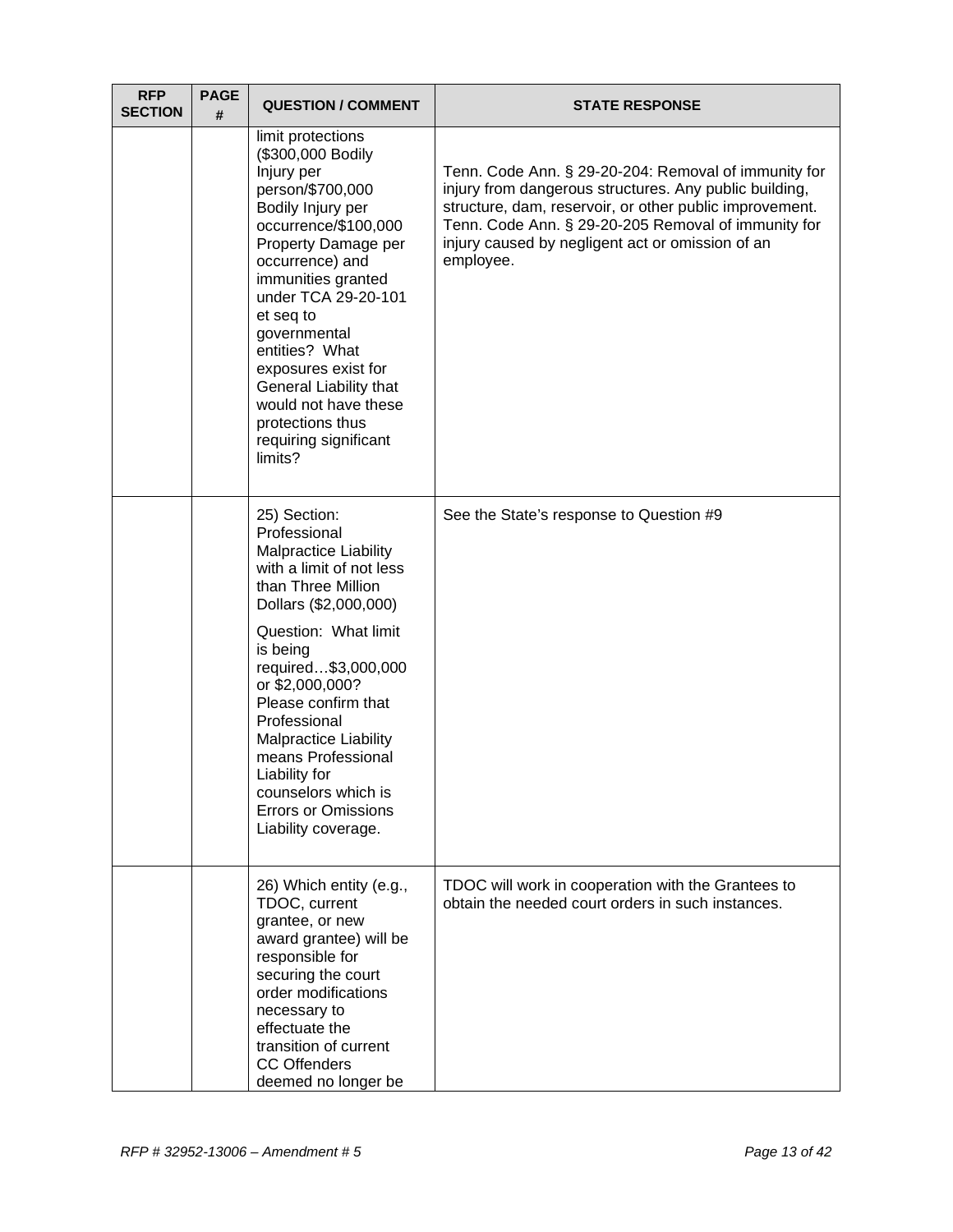| <b>RFP</b><br><b>SECTION</b> | <b>PAGE</b><br># | <b>QUESTION / COMMENT</b>                                                                                                                                                                                                                                            | <b>STATE RESPONSE</b>                                                                                                                                                                                                                                                                                                                                   |
|------------------------------|------------------|----------------------------------------------------------------------------------------------------------------------------------------------------------------------------------------------------------------------------------------------------------------------|---------------------------------------------------------------------------------------------------------------------------------------------------------------------------------------------------------------------------------------------------------------------------------------------------------------------------------------------------------|
|                              |                  | eligible by TDOC's<br>assessment?                                                                                                                                                                                                                                    |                                                                                                                                                                                                                                                                                                                                                         |
|                              |                  | 27) In reference to<br>the State's response<br>to Question #13 in<br>RFGP #32952-13006<br><b>Amendment Two:</b><br>"Offenders with a<br>documented co-<br>occurring disorder                                                                                         | Yes. If the facilities are TNDMHSAS<br>a.<br>Certified/Licensed and have the appropriately<br>licensed providers to provide the scope of services<br>identified, the provider is qualified to receive<br>referrals from the awarded grantee.<br>b. TDOC will also review each applicant/facility to                                                     |
|                              |                  | can receive treatment<br>in a DRC, IOP, or                                                                                                                                                                                                                           | determine and ensure they meet the necessary<br>licensing and service criteria.                                                                                                                                                                                                                                                                         |
|                              |                  | <b>Residential Facility if</b><br>the Grantee's<br>providers are<br>licensed, credentialed<br>and certified by the                                                                                                                                                   | c. The State is open to licensed providers being added<br>by subcontract throughout the grant term in order to<br>ensure sufficient provision of services to offender<br>population.                                                                                                                                                                    |
|                              |                  | State to provide<br>treatment for co-<br>occurring disorders. If                                                                                                                                                                                                     | d. The Grantee would submit the proposed subcontract<br>to the State for review and approval 30 days prior to its<br>implementation.                                                                                                                                                                                                                    |
|                              |                  | the Grantee does not<br>have staff or sub-<br>contract staff that are<br>licensed to treat co-<br>occurring disorders,<br>then the Grantee<br>must refer the<br>Offender to an<br>outside licensed<br>provider approved<br>by the State."                            | e. The Grantee would submit to the State a written<br>request for additional funding with supporting<br>information/documentation. The submission would be<br>reviewed and a final determination made by the State.<br>All requests for additional funding are subject to funds<br>availability as stated in Section D.9.of the Pro Forma<br>contracts. |
|                              |                  | a. (In reference to<br>bold text in State<br>Response above) Will<br>any facility holding a<br>current/valid<br><b>TNDMHSAS license</b><br>in the appropriate<br>mental health<br>treatment category<br>qualify to receive<br>referrals from the<br>awarded grantee? |                                                                                                                                                                                                                                                                                                                                                         |
|                              |                  | b. Or, alternatively,<br>will TDOC employ an<br>independent approval<br>process to determine<br>which licensed<br>facilities qualify per<br><b>TDOC</b> standards to<br>receive a grantee's<br>mental health<br>referrals?                                           |                                                                                                                                                                                                                                                                                                                                                         |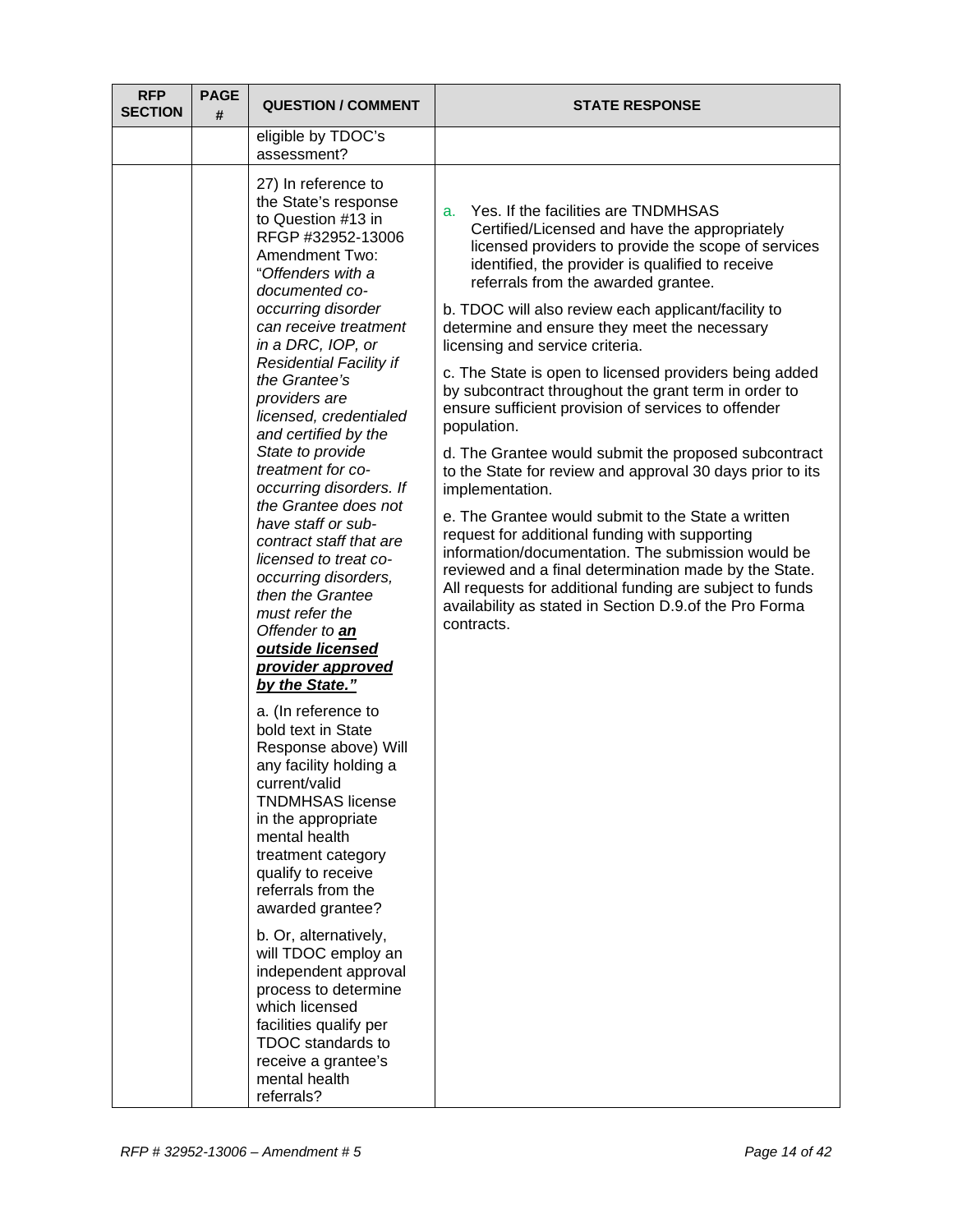| c. If caseload/client<br>volume exceeds the<br>awarded grantee's<br>initial expectation,<br>and additional<br>licensed providers<br>need to be secured<br>via subcontracts<br>during the grant term,<br>will there be a<br>mechanism to amend<br>the grant contract to<br>add an additional<br>subcontractor?<br>d. If so, what specific<br>steps will be included<br>in that process?<br>e. Could additional<br>funding be added to<br>the awarded<br>grantee's budget to<br>accommodate the<br>need to add an<br>additional provider<br>subcontractor during<br>the grant term?<br>A) These offenders would not count toward the<br>28) a. Would "low to<br>moderate needs"<br>designated caseload size.<br>offenders ordered by<br>the Court to be<br>supervised by the<br>awarded grantee<br>count towards the<br>designated caseload<br>size of 50 offenders<br>to 1 case officer?<br>of offender.<br>b. If a "low to<br>moderate needs"<br>offender or an<br>the applicable documents within this RFGP.<br>offender without "an<br>identified and<br>approved treatment-<br>D. See response above to question (b).<br>based need" is<br>ordered by the court<br>to participate in the | <b>RFP</b><br><b>SECTION</b> | <b>PAGE</b><br># | <b>QUESTION / COMMENT</b> | <b>STATE RESPONSE</b>                                                                                                                                                                                                                                                           |
|---------------------------------------------------------------------------------------------------------------------------------------------------------------------------------------------------------------------------------------------------------------------------------------------------------------------------------------------------------------------------------------------------------------------------------------------------------------------------------------------------------------------------------------------------------------------------------------------------------------------------------------------------------------------------------------------------------------------------------------------------------------------------------------------------------------------------------------------------------------------------------------------------------------------------------------------------------------------------------------------------------------------------------------------------------------------------------------------------------------------------------------------------------------------------------------------|------------------------------|------------------|---------------------------|---------------------------------------------------------------------------------------------------------------------------------------------------------------------------------------------------------------------------------------------------------------------------------|
|                                                                                                                                                                                                                                                                                                                                                                                                                                                                                                                                                                                                                                                                                                                                                                                                                                                                                                                                                                                                                                                                                                                                                                                             |                              |                  |                           |                                                                                                                                                                                                                                                                                 |
|                                                                                                                                                                                                                                                                                                                                                                                                                                                                                                                                                                                                                                                                                                                                                                                                                                                                                                                                                                                                                                                                                                                                                                                             |                              |                  |                           |                                                                                                                                                                                                                                                                                 |
|                                                                                                                                                                                                                                                                                                                                                                                                                                                                                                                                                                                                                                                                                                                                                                                                                                                                                                                                                                                                                                                                                                                                                                                             |                              |                  |                           |                                                                                                                                                                                                                                                                                 |
|                                                                                                                                                                                                                                                                                                                                                                                                                                                                                                                                                                                                                                                                                                                                                                                                                                                                                                                                                                                                                                                                                                                                                                                             |                              |                  |                           |                                                                                                                                                                                                                                                                                 |
|                                                                                                                                                                                                                                                                                                                                                                                                                                                                                                                                                                                                                                                                                                                                                                                                                                                                                                                                                                                                                                                                                                                                                                                             |                              |                  |                           | B. If an offender, who does not qualify for treatment<br>services as set forth in this RFGP, is ordered by the<br>court nonetheless to participate in the Grantee's<br>program, then TDOC would not provide funding to<br>the extent funding is requested specific to this type |
|                                                                                                                                                                                                                                                                                                                                                                                                                                                                                                                                                                                                                                                                                                                                                                                                                                                                                                                                                                                                                                                                                                                                                                                             |                              |                  |                           | C. The referenced language has been amended in all                                                                                                                                                                                                                              |
|                                                                                                                                                                                                                                                                                                                                                                                                                                                                                                                                                                                                                                                                                                                                                                                                                                                                                                                                                                                                                                                                                                                                                                                             |                              |                  |                           |                                                                                                                                                                                                                                                                                 |
| treatment/supervision<br>program, will the<br>grantee's acceptance<br>of such an individual<br>adversely affect the<br>funding the grantee                                                                                                                                                                                                                                                                                                                                                                                                                                                                                                                                                                                                                                                                                                                                                                                                                                                                                                                                                                                                                                                  |                              |                  | grantee's                 |                                                                                                                                                                                                                                                                                 |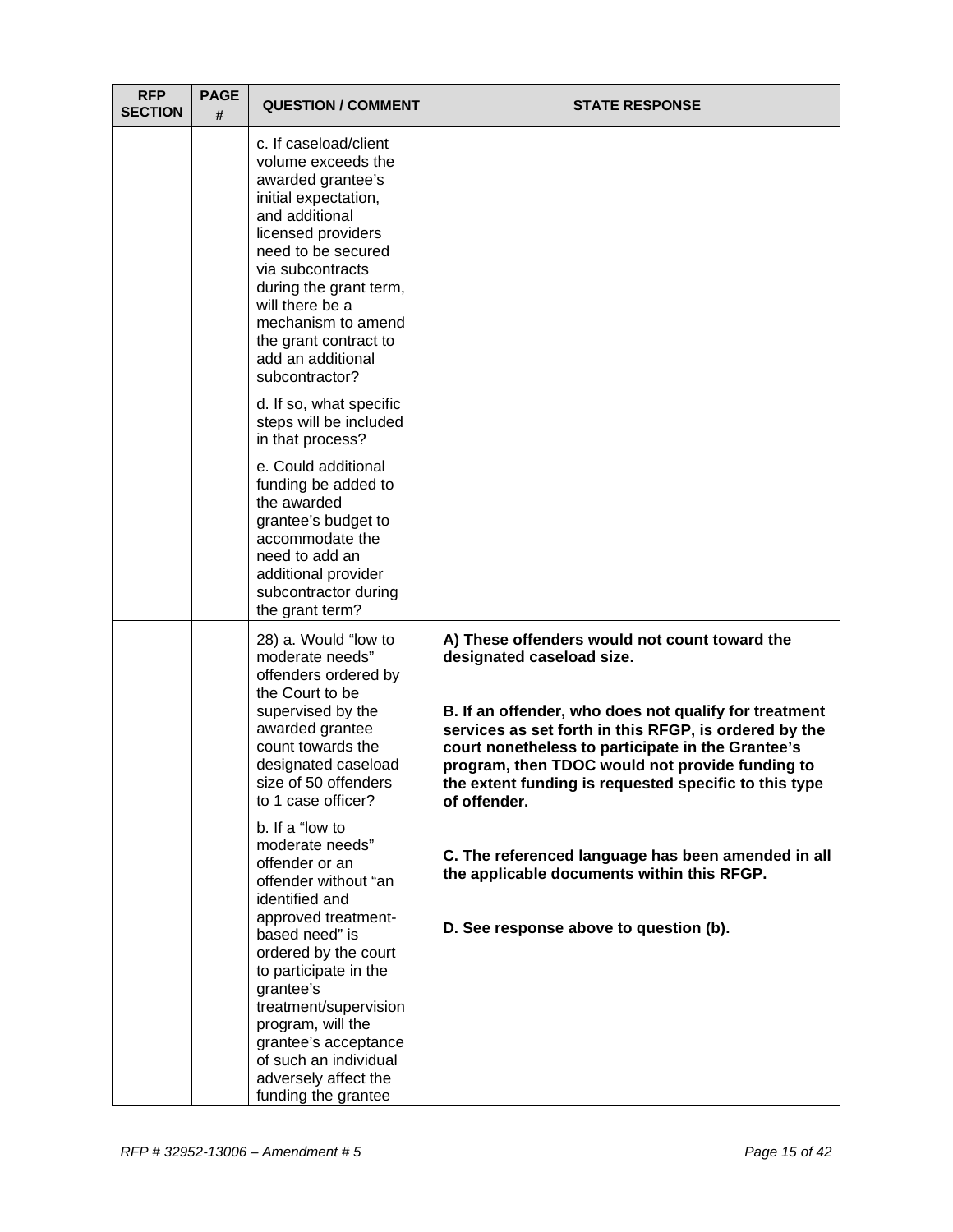| <b>RFP</b><br><b>SECTION</b> | <b>PAGE</b><br># | <b>QUESTION / COMMENT</b>                                                                                                                                                                                                                                                                                                                                                                                                                                   | <b>STATE RESPONSE</b>                                                                                                                                                                                                                                     |
|------------------------------|------------------|-------------------------------------------------------------------------------------------------------------------------------------------------------------------------------------------------------------------------------------------------------------------------------------------------------------------------------------------------------------------------------------------------------------------------------------------------------------|-----------------------------------------------------------------------------------------------------------------------------------------------------------------------------------------------------------------------------------------------------------|
|                              |                  | receives in any way?<br>If so, please explain<br>how.                                                                                                                                                                                                                                                                                                                                                                                                       |                                                                                                                                                                                                                                                           |
|                              |                  | c. In the proposed<br>contract for non-<br>governmental entities,<br>paragraph A.7, there<br>is a sentence that<br>reads as follows: The<br>Grantee shall not<br>accept an Offender<br>for supervision<br>services only. If a<br>Grantee accepts an<br>Offender for<br>supervision services<br>only, the Grantee<br>shall be considered in<br>violation of this grant<br>contract and shall be<br>subject to grant<br>contract termination<br>by the State. |                                                                                                                                                                                                                                                           |
|                              |                  | <b>Comment: This</b><br>seems to be a<br>contradiction, i.e.,<br>the grantee is<br>obliged to follow the<br>orders of the court<br>even if doing so<br>forces it to violate<br>the grant contract,<br>which per TDOC,<br>could result in<br>termination.                                                                                                                                                                                                    |                                                                                                                                                                                                                                                           |
|                              |                  | d. Is it TDOC's intent<br>to pursue contractual<br>breach remedies<br>(aside from<br>termination) against a<br>grantee if the grantee<br>follows a court order<br>to supervise or treat<br>ineligible offenders?                                                                                                                                                                                                                                            |                                                                                                                                                                                                                                                           |
|                              |                  | 29) a. If a current<br>grantee already<br>promoted a staff<br>member who is<br>lacking the "required<br>degree" to a<br>supervisory position<br>well before this RFGP<br>and the new rules                                                                                                                                                                                                                                                                  | The Grantee would need to provide evidence that the<br>promotion occurred before the release of this RFGP. At<br>which point, the State would make a determination on a<br>case-by-case basis as to whether this individual would<br>be grandfathered in. |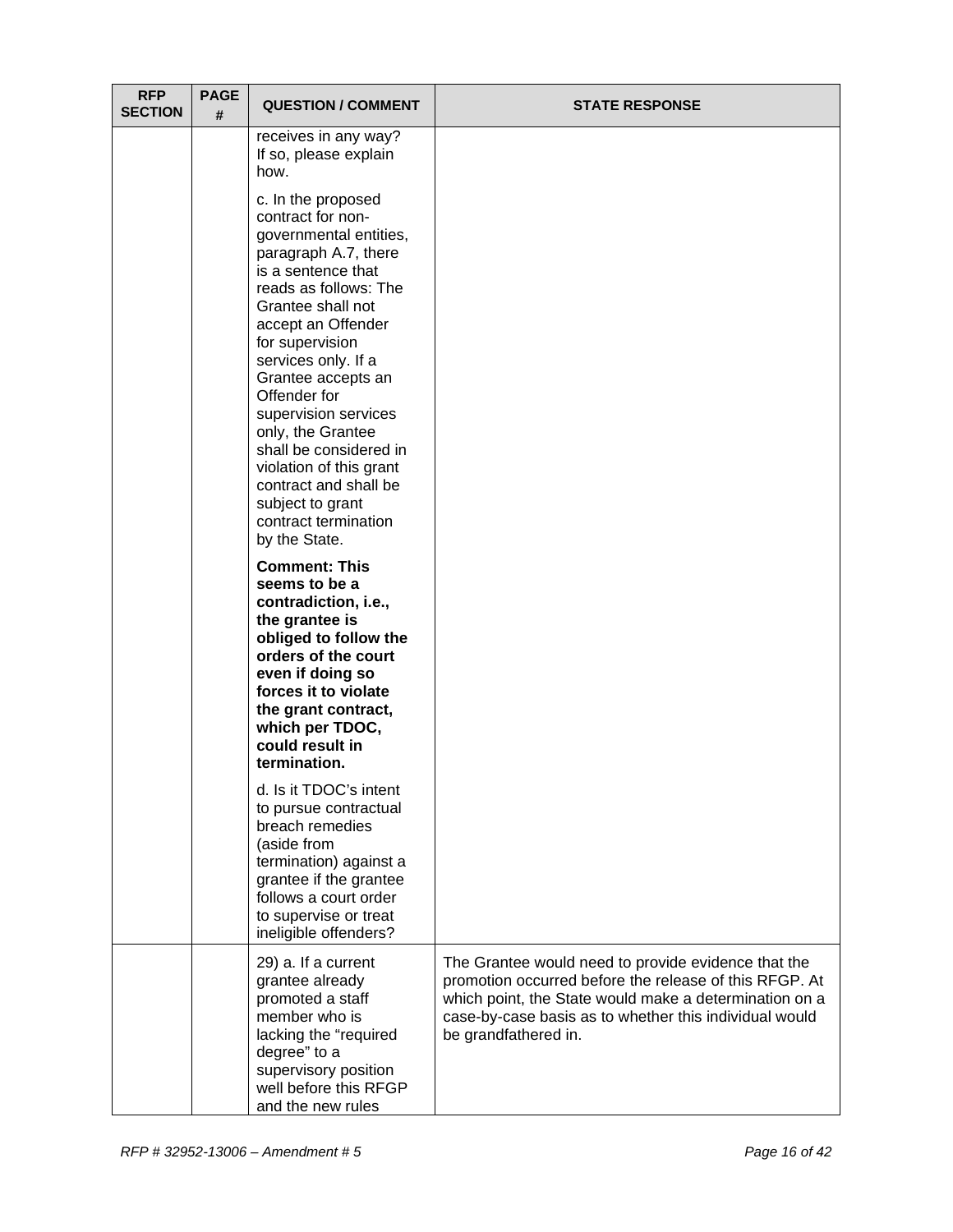| <b>RFP</b><br><b>SECTION</b> | <b>PAGE</b><br># | <b>QUESTION / COMMENT</b>                                                                                                                                                                                                                                                                                                                                            | <b>STATE RESPONSE</b>                                                                                                                                                                                                                                                                                                                                                                                                                                                                                                                          |
|------------------------------|------------------|----------------------------------------------------------------------------------------------------------------------------------------------------------------------------------------------------------------------------------------------------------------------------------------------------------------------------------------------------------------------|------------------------------------------------------------------------------------------------------------------------------------------------------------------------------------------------------------------------------------------------------------------------------------------------------------------------------------------------------------------------------------------------------------------------------------------------------------------------------------------------------------------------------------------------|
|                              |                  | came out, will TDOC<br>allow such an<br>individual be<br>"grandfathered" as<br>well?                                                                                                                                                                                                                                                                                 |                                                                                                                                                                                                                                                                                                                                                                                                                                                                                                                                                |
|                              |                  | b. Or, alternatively,<br>would TDOC force<br>the grantee to demote<br>this individual to a<br>non-supervisory role?                                                                                                                                                                                                                                                  |                                                                                                                                                                                                                                                                                                                                                                                                                                                                                                                                                |
|                              |                  | 30) Health Boards<br>issue licenses and<br>monitor individuals<br>who provide clinical<br>services.<br><b>TNDMHSAS</b><br>accredits and<br>monitors the facilities<br>where the Health-<br>Board-licensed<br>individuals work and<br>deliver services.                                                                                                               | Yes. The Facility will need the required accreditation<br>а.<br>from the TNDMHSAS to provide the type of services<br>being proposed. The name on the<br>credentials/license must apply to the proposed<br>facility.<br>b. Yes. The Facility must have the required<br>accreditations/licenses. Additionally, all individuals/staff<br>that are actually providing clinical services are<br>appropriately licensed pursuant to all regulations and<br>health related boards. The point of contact does not<br>have to be a licensed individual. |
|                              |                  | The State's response<br>to Round 1 Question<br>#57 appears to be<br>saying that a license<br>issued to a facility by<br>TNDMHSAS can only<br>be held in the name<br>of individual who hold<br>a clinical license.<br>However, such a<br>requirement does not<br>exist under any TN<br>statutes, rules, or<br>regulations, which<br>raises the following<br>question: |                                                                                                                                                                                                                                                                                                                                                                                                                                                                                                                                                |
|                              |                  | a. Will TDOC approve<br>a respondent's<br><b>TNDMHSAS facility</b><br>license, (i.e., a<br>license tendered in<br>the appropriate<br>category, for<br>appropriately-licensed<br>clinical staff to<br>provide a given<br>service), if the<br>registered name on<br>said facility license is<br>simply the name of                                                     |                                                                                                                                                                                                                                                                                                                                                                                                                                                                                                                                                |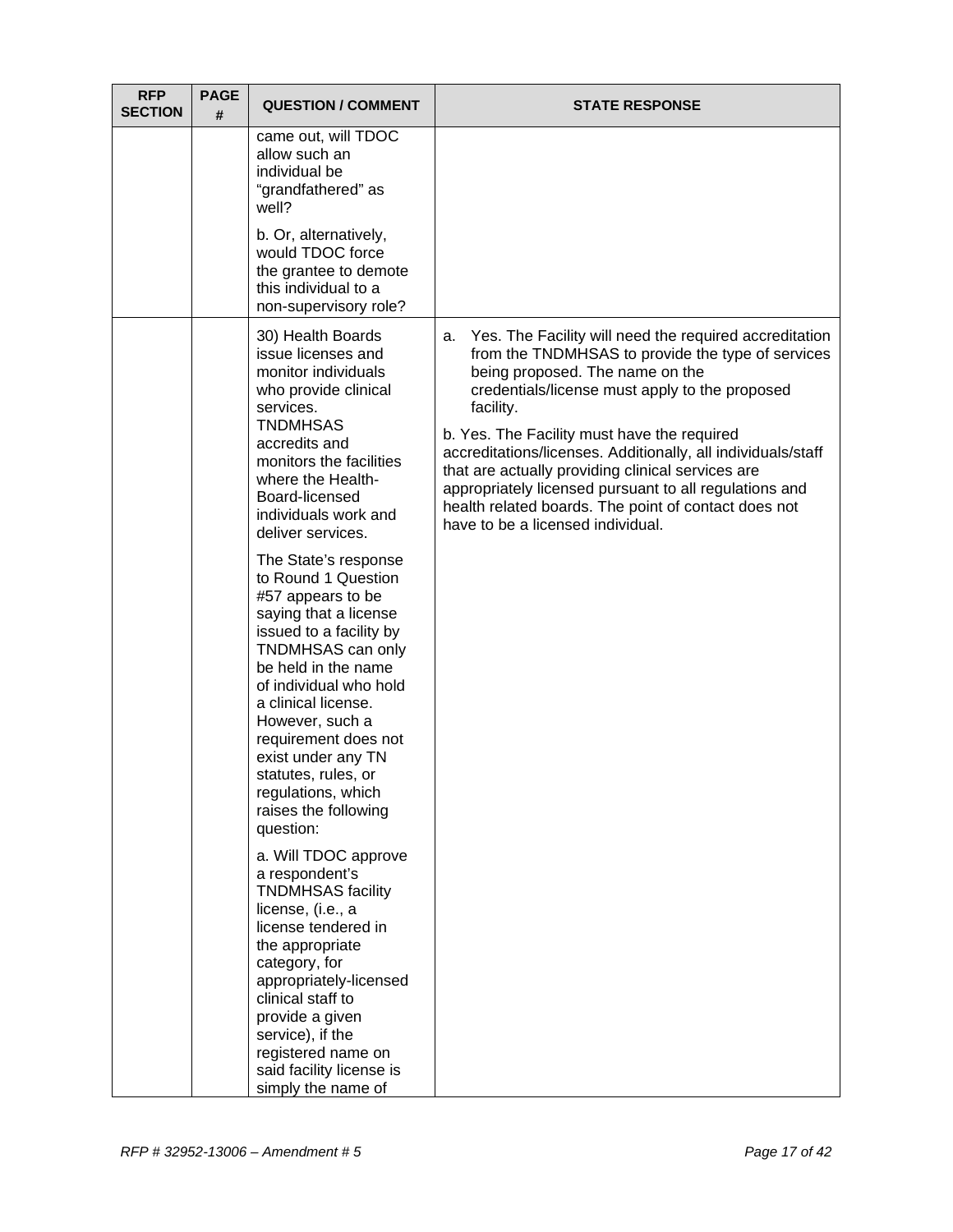| <b>RFP</b><br><b>SECTION</b> | <b>PAGE</b><br># | <b>QUESTION / COMMENT</b>                                                                                                                                                                                                                                                                                                                                                                                                                                                                  | <b>STATE RESPONSE</b>                                                                                                                                                                                                                                                                                                                                                                                                                                                           |
|------------------------------|------------------|--------------------------------------------------------------------------------------------------------------------------------------------------------------------------------------------------------------------------------------------------------------------------------------------------------------------------------------------------------------------------------------------------------------------------------------------------------------------------------------------|---------------------------------------------------------------------------------------------------------------------------------------------------------------------------------------------------------------------------------------------------------------------------------------------------------------------------------------------------------------------------------------------------------------------------------------------------------------------------------|
|                              |                  | the grantee's<br>organization?<br>b. Will TDOC approve<br>a respondent's<br><b>TNDMHSAS facility</b><br>license, (i.e., a<br>license tendered in<br>the appropriate<br>category, for<br>appropriately-licensed<br>clinical staff to<br>provide a given<br>service), if the point of<br>contact listed on the<br>facility license<br>application is an<br>executive staff<br>member who does<br>not personally hold<br>any Health Board<br>certification or license<br>to provide treatment |                                                                                                                                                                                                                                                                                                                                                                                                                                                                                 |
|                              |                  | services?<br>31) Our organization<br>has over 400<br>employees and a<br>highly diverse client<br>base, spanning<br>dozens of public<br>service programs with<br>a variety of eligible<br>recipients. Can the<br>State clarify whether<br>it wants the<br>respondent's entire<br>operations included in<br>this narrative (Item<br>Ref. A.14), or just that<br>applicable to its<br>current CC program<br>and/or related<br>administrative staff?                                           | The State is seeking in-depth details on a Respondent's<br>current treatment and supervision operations.                                                                                                                                                                                                                                                                                                                                                                        |
|                              |                  | 32) a. Can the State<br>further elaborate on<br>"the process" it is<br>referring to in this<br>response?<br>b. If a Court<br>sentences an<br>offender with<br>assessed needs in<br>the "low" category<br>based upon the                                                                                                                                                                                                                                                                    | a-b) TDOC will work in cooperation with the Grantee to<br>obtain the necessary orders from the Court regarding<br>the referenced offenders who do not qualify for services<br>under the new RFGP.<br>c) The Grantee will be expected to notify TDOC of any<br>offender who is sentenced to them by the Court that<br>does not qualify for services under the terms of this<br>RFGP. TDOC will then work with the Grantee to<br>approach the Court to amend the order.<br>d) Yes |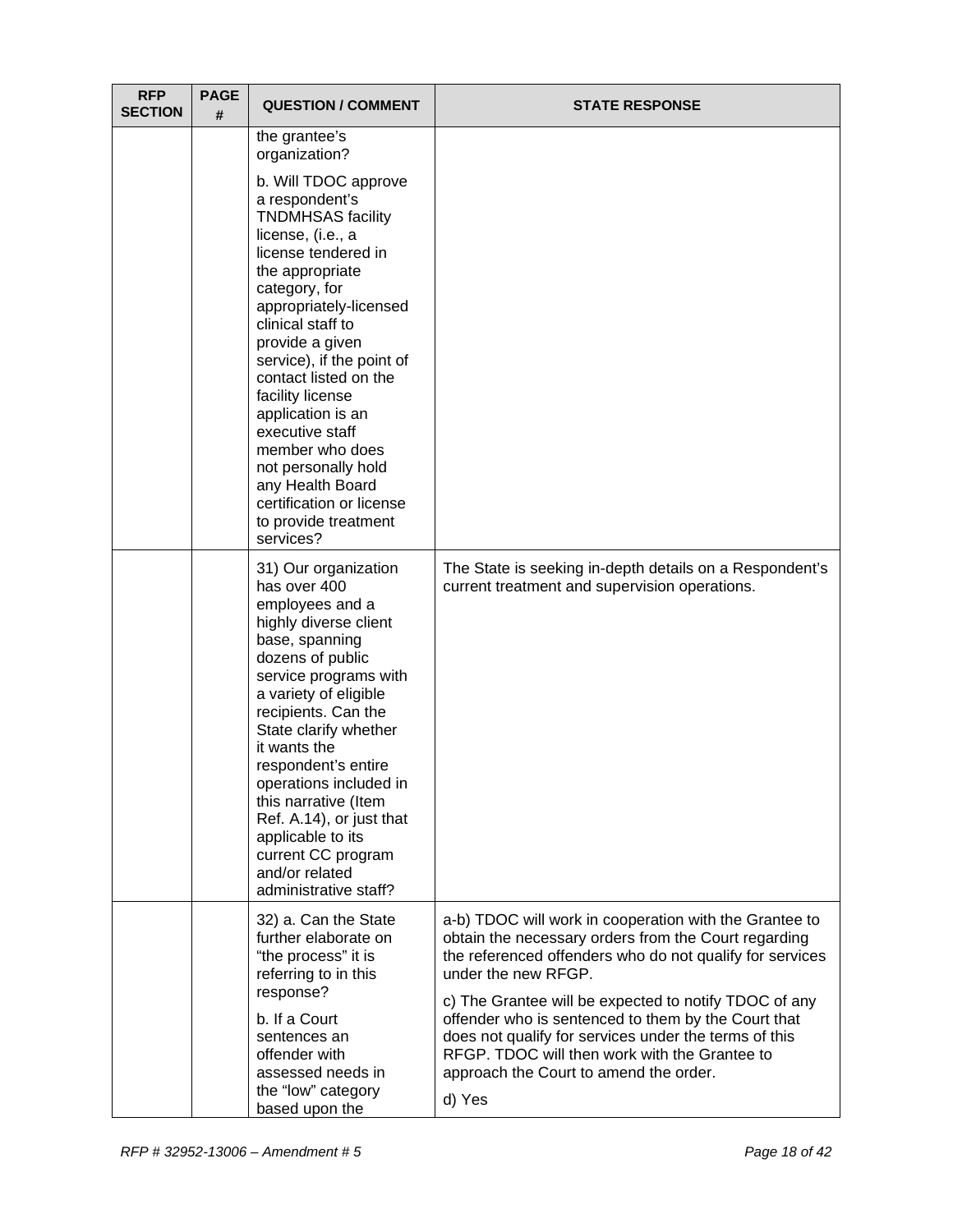| <b>RFP</b><br><b>SECTION</b> | <b>PAGE</b><br># | <b>QUESTION / COMMENT</b>                                                                                                                                                                                                                                                                                                                                                                                                      | <b>STATE RESPONSE</b>                                                                                                                                                                                                                                                            |
|------------------------------|------------------|--------------------------------------------------------------------------------------------------------------------------------------------------------------------------------------------------------------------------------------------------------------------------------------------------------------------------------------------------------------------------------------------------------------------------------|----------------------------------------------------------------------------------------------------------------------------------------------------------------------------------------------------------------------------------------------------------------------------------|
|                              |                  | VRNA, to community<br>supervision by the<br>awarded grantee, and<br>(as set forth in the<br>State's response to<br>round 1 question #14)<br>"The State is<br>obligated to abide by<br>the orders of the<br>Court," what specific<br>"process" will the<br>State require the<br>grantee to follow in<br>order to compel the<br>Court to change its<br>initial order and<br>transition the offender<br>to TDOC's<br>supervision? | e) N/A                                                                                                                                                                                                                                                                           |
|                              |                  | c. What specific role<br>will the grantee's staff<br>be expected to play in<br>this "process"?                                                                                                                                                                                                                                                                                                                                 |                                                                                                                                                                                                                                                                                  |
|                              |                  | d. Will the same<br>"process" identified<br>above be used to<br>compel the Court to<br>change its existing<br>sentencing orders for<br>offenders currently<br>sentenced to CC, as<br>of July 1, 2022?                                                                                                                                                                                                                          |                                                                                                                                                                                                                                                                                  |
|                              |                  | e. If the State's<br>response to item (d)<br>above is no, then<br>please describe the<br>separate process<br>current CC programs<br>are expected to follow<br>to compel the Court<br>to amend its existing<br>orders related to<br>current program<br>clients.                                                                                                                                                                 |                                                                                                                                                                                                                                                                                  |
|                              |                  | 33) Can the State<br>explain the<br>circumstances under<br>which the treatment<br>services being<br>provided would<br>require sanctions<br>different from those<br>set forth in TDOC's                                                                                                                                                                                                                                         | TDOC sanctions policy is supervision centered. There<br>are aspects of a treatment program that may require<br>different or additional sanctions. These would be<br>identified and implemented by the treatment provider as<br>appropriate and required based on best practices. |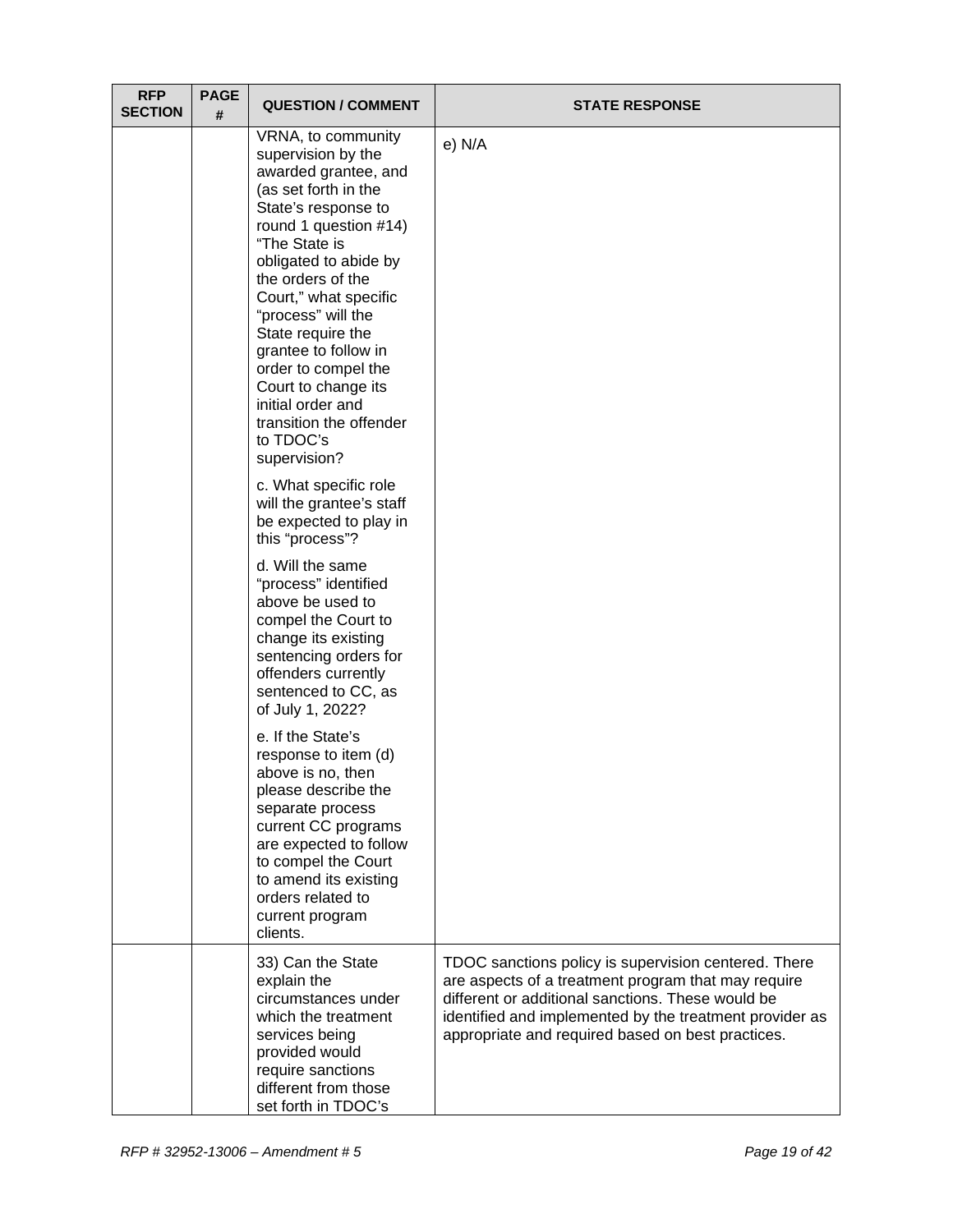| <b>RFP</b><br><b>SECTION</b> | <b>PAGE</b><br># | <b>QUESTION / COMMENT</b>                                                                                                                                                                                                                                                                                                                                                                                                                                                                                         | <b>STATE RESPONSE</b>                                                                                                                                                                                                                                                                                                                                                                   |
|------------------------------|------------------|-------------------------------------------------------------------------------------------------------------------------------------------------------------------------------------------------------------------------------------------------------------------------------------------------------------------------------------------------------------------------------------------------------------------------------------------------------------------------------------------------------------------|-----------------------------------------------------------------------------------------------------------------------------------------------------------------------------------------------------------------------------------------------------------------------------------------------------------------------------------------------------------------------------------------|
|                              |                  | <b>Sanction Policy</b><br>#704.10?                                                                                                                                                                                                                                                                                                                                                                                                                                                                                |                                                                                                                                                                                                                                                                                                                                                                                         |
|                              |                  | 34) For clarification of<br>the above cited State<br>response, please<br>indicate whether the<br>following statements<br>are True or False,<br>and if False, please<br>elaborate on how the<br>statement is false:                                                                                                                                                                                                                                                                                                | a. True – the State will review the services provided by<br>the Recovery Court and approve its use if the services<br>are consistent with those provided by licensed IOP<br>providers.<br>b. True<br>c. IDR does not appear in any of the RFGP documents.<br>As such, without more information/context, the State is<br>unable to determine what "IDR" could stand for.                 |
|                              |                  | a. It is possible for a<br>Recovery Court to be<br>approved by TDOC<br>as an IOP<br>subcontract provider,<br>despite the fact said<br>Court does not hold a<br>license from<br>TNDMHSAS.                                                                                                                                                                                                                                                                                                                          |                                                                                                                                                                                                                                                                                                                                                                                         |
|                              |                  | b. To obtain approval<br>from TDOC to use a<br>Recovery Court as a<br>treatment option, the<br>Respondent must (1)<br>submit documentation<br>that shows the Court<br>is willing to enter a<br>contract with the<br>Respondent, and (2)<br>submit documentation<br>that the proposed<br>Recovery Court either<br>(a) has a<br><b>TNDMHSAS</b> facility<br>license, or (b) that it<br>provides services that<br>qualify as IOP or IRD<br>equivalent, as<br>determined by<br>TDOC's discretion.<br>c. What does IDR |                                                                                                                                                                                                                                                                                                                                                                                         |
|                              |                  | stand for?<br>35) a. Will TDOC<br>approve a proposed<br>clinical staff member<br>who holds a current<br><b>TN Health Board</b><br>License as a LADAC<br>2 to serve in the new<br>program, if said                                                                                                                                                                                                                                                                                                                 | a-b. Yes, the State would approve this license. The<br>Grantee would need to provide verification that the<br>health-related board authorized the grandfather status<br>of the individual lacking a degree. This is typically<br>contained in a letter from the board, or it may be on the<br>license verification page for that person, which can be<br>located on the TN.GOV website. |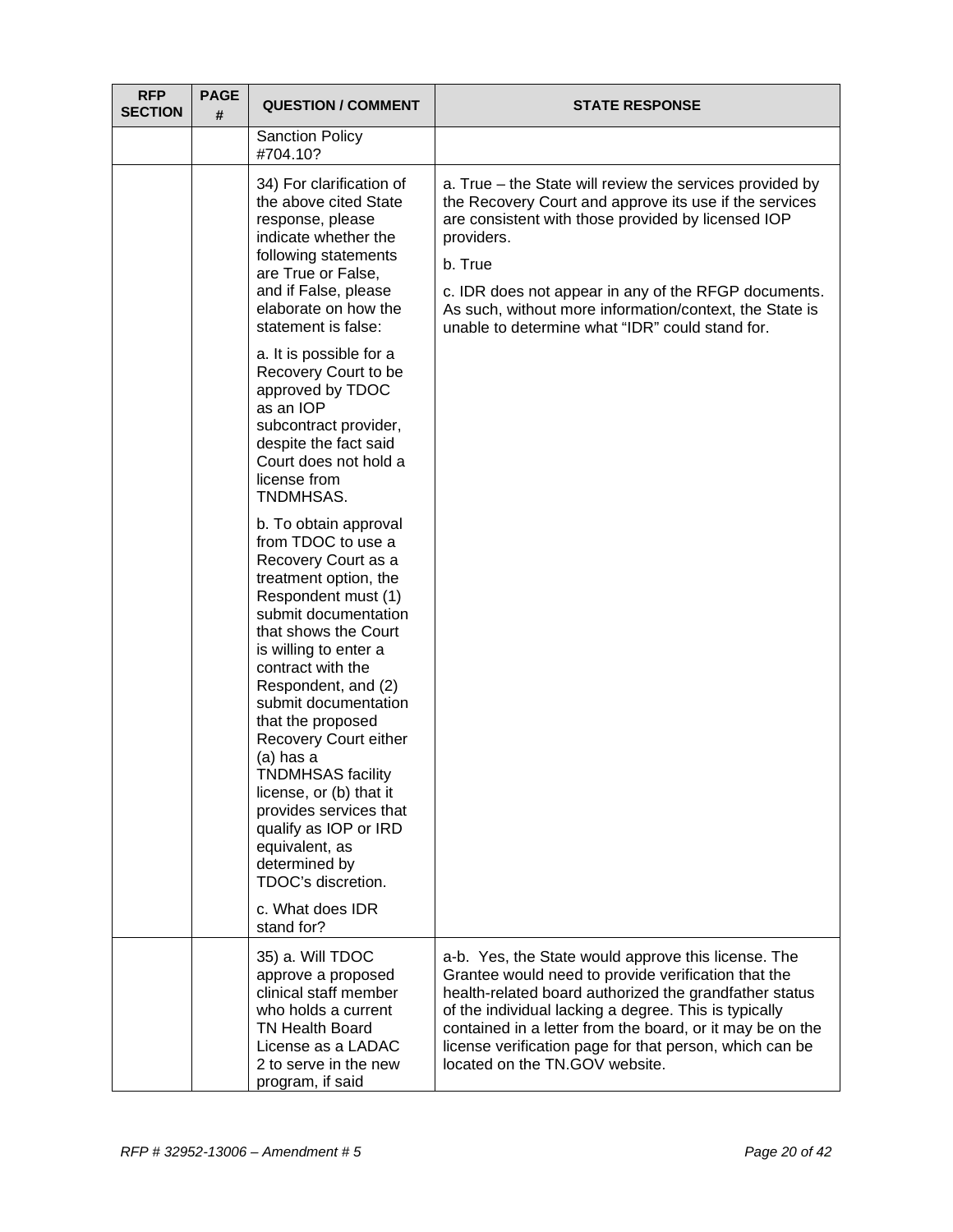| <b>RFP</b><br><b>SECTION</b> | <b>PAGE</b><br># | <b>QUESTION / COMMENT</b>                                                                                                                                                                                                                                                                                                             | <b>STATE RESPONSE</b>                                                                       |
|------------------------------|------------------|---------------------------------------------------------------------------------------------------------------------------------------------------------------------------------------------------------------------------------------------------------------------------------------------------------------------------------------|---------------------------------------------------------------------------------------------|
|                              |                  | individual lacks a<br>degree?                                                                                                                                                                                                                                                                                                         |                                                                                             |
|                              |                  | Our organization has<br>a staff member who is<br>currently certified and<br>providing services as<br>a LADAC 2, but she<br>received this<br>certification prior to a<br>2016 regulatory<br>change that imposed<br>new degree<br>requirements. The<br>state health board<br>has authorized her to<br>continue working as a<br>LADAC 2. |                                                                                             |
|                              |                  | b. To phrase the<br>question another way,<br>will TDOC honor the<br>health board's<br>LADAC 2 certification<br>even in the absence<br>of the requisite<br>degree(s)?                                                                                                                                                                  |                                                                                             |
|                              |                  | 36) In regards to<br>Technical<br>Professional<br>Liability/Cyber<br>Liability Insurance<br>requirement of<br>\$10,000,000, why do<br>the liability award<br>limits imposed by the<br><b>TN Governmental</b><br>Tort Liability Act not<br>apply, particularly for<br>respondents covered<br>by the GTLA.                              | See the State's response to Question #24.                                                   |
|                              |                  | 37) SB767/HB784<br>(referenced in RFGP<br>Release 2, Item Ref.<br>B.1, page 23) has a<br>fiscal note that there<br>will be "a recurring<br>decrease in state<br>expenditures from the<br>General Fund of<br>\$9,000,000". Does<br>this mean that the<br>\$14,700,000 in<br>funding currently<br>received for                          | No. The cited legislation was revised and the program<br>budget remains at \$14,700,000.00. |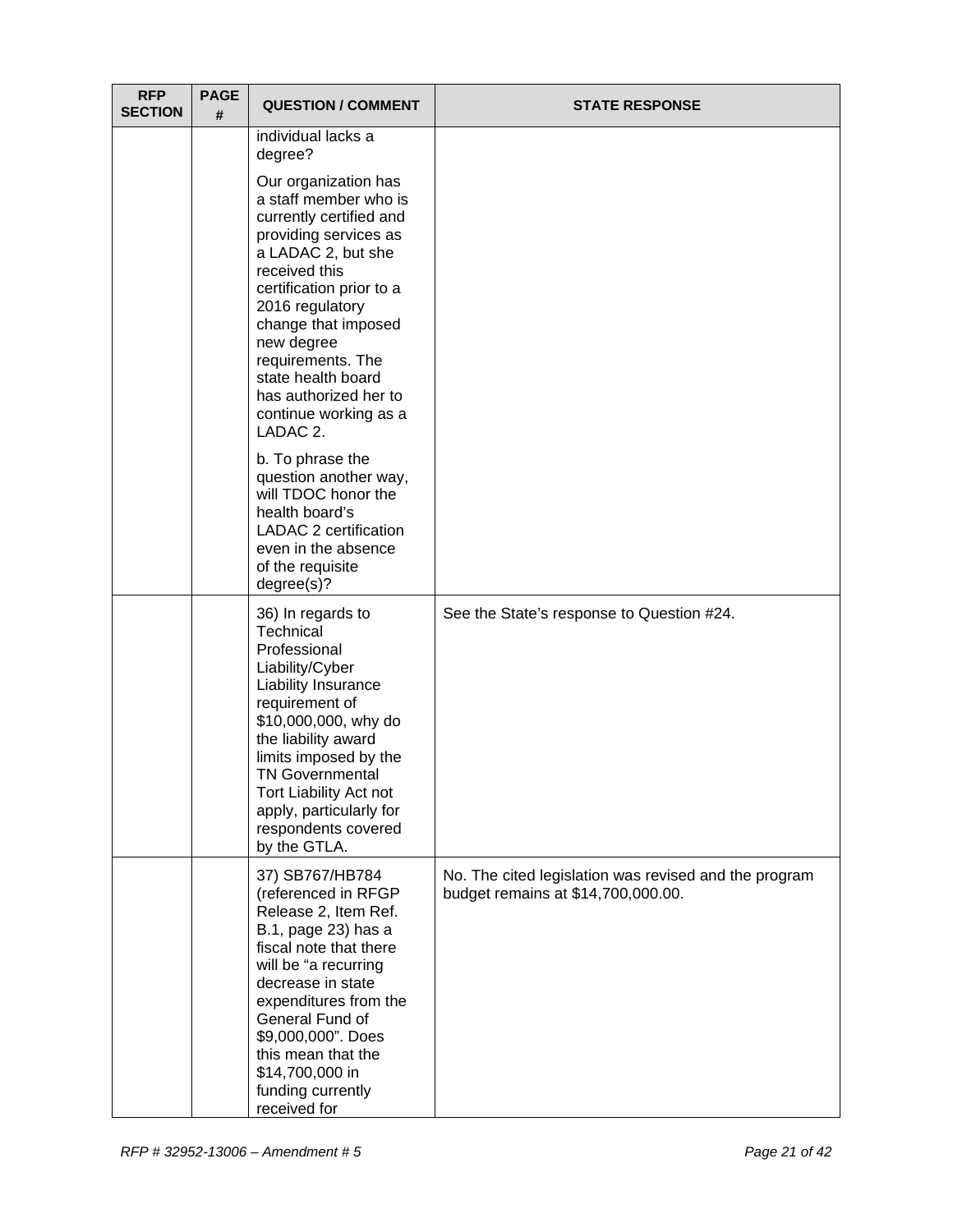| <b>RFP</b><br><b>SECTION</b> | <b>PAGE</b><br># | <b>QUESTION / COMMENT</b>                                                                                                                                                                                                                                                                                                                                                                                                                                                                                                                                                   | <b>STATE RESPONSE</b>                                                                                                                                                                                                                                                                                                                                                                                                                                                                                                    |
|------------------------------|------------------|-----------------------------------------------------------------------------------------------------------------------------------------------------------------------------------------------------------------------------------------------------------------------------------------------------------------------------------------------------------------------------------------------------------------------------------------------------------------------------------------------------------------------------------------------------------------------------|--------------------------------------------------------------------------------------------------------------------------------------------------------------------------------------------------------------------------------------------------------------------------------------------------------------------------------------------------------------------------------------------------------------------------------------------------------------------------------------------------------------------------|
|                              |                  | Community<br>Corrections will be<br>reduced by that<br>\$9,000,000, thereby<br>leaving \$5,700,000 to<br>fund these new<br>program proposals?                                                                                                                                                                                                                                                                                                                                                                                                                               |                                                                                                                                                                                                                                                                                                                                                                                                                                                                                                                          |
|                              |                  | 38) a. If an offender<br>initially scores<br>"moderate to high" on<br>the VRNA, gets<br>placed on the<br>grantee's treatment +<br>supervision program,<br>successfully<br>completes said<br>program, and then<br>upon subsequent<br>annual re-<br>assessment, scores<br>"low" on the VRNA,<br>will that offender<br>remain under the<br>grantee's<br>supervision?<br>b. Or, at that point,<br>would the grantee be<br>required to initiate a<br>transfer of said<br>offender to TDOC's<br>supervision?<br>c. Or will some other<br>outcome arise? If so,<br>please specify. | Once the offender has completed treatment, then the<br>process would be initiated to transfer that offender to<br>TDOC supervision via appropriate court order. TDOC<br>will work with the Grantee to accomplish this transfer.                                                                                                                                                                                                                                                                                          |
|                              |                  | 39) a. Can a non-<br>Health-Board-<br>Licensed<br>(Administrative)<br>Program Manager<br>approve time sheets,<br>travel<br>reimbursements,<br>leave requests, and<br>other similar<br>administrative<br>matters/personnel<br>management tasks<br>for clinical staff<br>members?<br>b. Or can such tasks<br>only be performed by                                                                                                                                                                                                                                             | a. Yes, a non-licensed program manager may provide<br>administrative support for clinical staff.<br>b. A non-licensed program manager may provide<br>administrative support for clinical staff.<br>c. Yes, if the program manager oversees licensed<br>clinical staff, then the program manger must be<br>licensed.<br>d. If a Respondent's program manager will oversee all<br>clinical and non-clinical staff, then the program manager<br>must be licensed consistent with Section A.9. of the pro<br>forma contract. |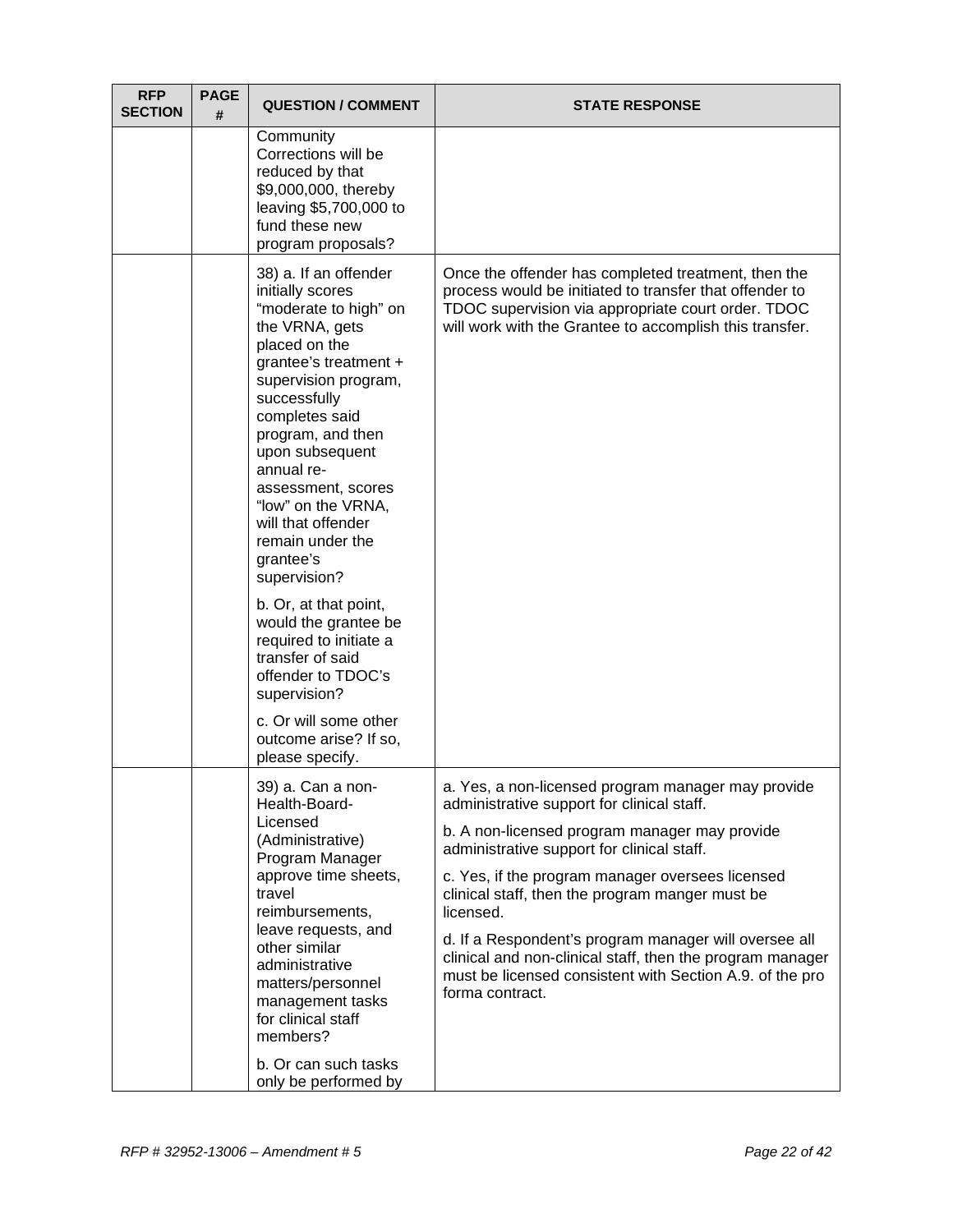| <b>RFP</b><br><b>SECTION</b> | <b>PAGE</b><br># | <b>QUESTION / COMMENT</b>                                                                                                                                                                                                                                                                                          | <b>STATE RESPONSE</b>                                                                                                                                                                                                                                                                                                                                                                                                                                                                                                     |
|------------------------------|------------------|--------------------------------------------------------------------------------------------------------------------------------------------------------------------------------------------------------------------------------------------------------------------------------------------------------------------|---------------------------------------------------------------------------------------------------------------------------------------------------------------------------------------------------------------------------------------------------------------------------------------------------------------------------------------------------------------------------------------------------------------------------------------------------------------------------------------------------------------------------|
|                              |                  | a health-board<br>licensed individual?                                                                                                                                                                                                                                                                             |                                                                                                                                                                                                                                                                                                                                                                                                                                                                                                                           |
|                              |                  | c. If the grantee<br>employs only one or<br>two licensed clinical<br>staff members, is the<br>grantee also required<br>to hire a clinical<br>program manager?                                                                                                                                                      |                                                                                                                                                                                                                                                                                                                                                                                                                                                                                                                           |
|                              |                  | d. To ask the<br>question above<br>another way, is the<br>"Clinical Program<br>Manager" position<br>(referenced in<br>paragraph A.9 of the<br>proposed grant<br>contract) a mandatory<br>component of the<br>proposal, such that<br>respondents who fail<br>to include it will be<br>penalized or<br>disqualified? |                                                                                                                                                                                                                                                                                                                                                                                                                                                                                                                           |
|                              |                  | 40) a. Will TDOC pay<br>a grantee's indirect<br>cost rate in full,<br>pursuant to the rate<br>approved by their<br>cognizant federal<br>agency?<br>b. If not, then how will                                                                                                                                        | a. For the funding of indirect cost rates, TDOC follows<br>State Policy Number 2013-007. As a Grantor State<br>Agency, TDOC must abide by the Cost Allocation Plan<br>approved by the Cognizant State Agency (which may<br>not be TDOC) but TDOC is not required to fully fund the<br>costs if such costs are not allowable under the<br>agreement with the Recipient or exceed the prescribed<br>funding percentage or budgets.                                                                                          |
|                              |                  | TDOC compensate<br>the grantee for its<br>indirect costs? Please<br>be as specific as<br>possible.                                                                                                                                                                                                                 | b. TDOC can only fund the grantees up to the maximum<br>liability on the grant contract and the approved<br>proposed grant contract budget.                                                                                                                                                                                                                                                                                                                                                                               |
|                              |                  | 41) a. Page 2 of the<br><b>RFGP prohibits</b><br>respondents from<br>engaging in<br>"unauthorized contact<br>about the RFGP with<br>employees or officials<br>of the State of<br>Tennessee" - Can<br>the State define, and<br>perhaps provide<br>examples of,<br>"unauthorized<br>contact", including              | Unauthorized contact is contact made directly or<br>through another party for the purpose of gaining an<br>advantage in the procurement or to sabotage or<br>undermine the integrity of the procurement.<br>An example of such unauthorized contact would be a<br>communication with legislators or other individuals<br>wherein the potential bidder is attempting to convince<br>others to take action to undermine a current<br>procurement.<br>This response addresses all subsections of the question<br>posed here. |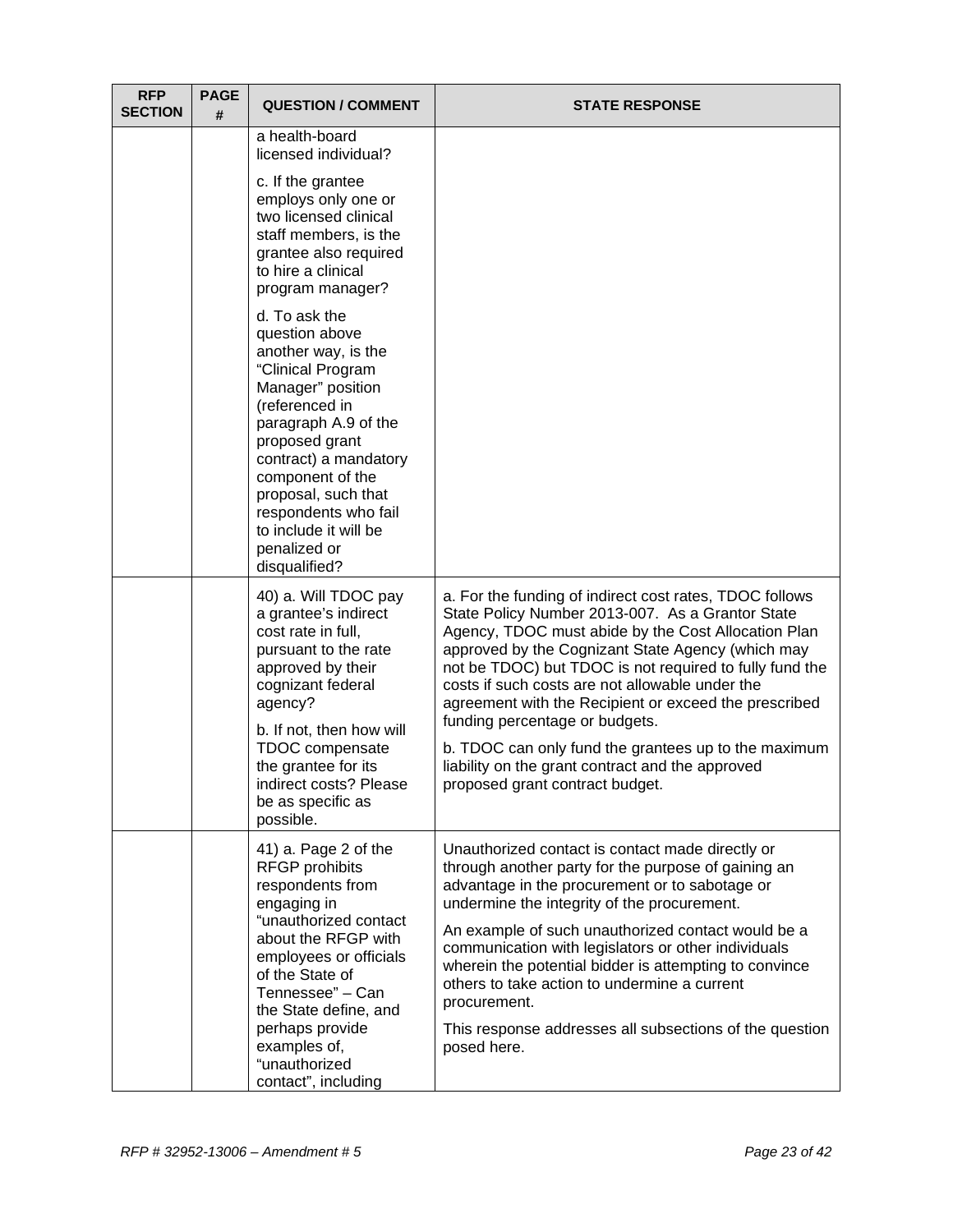| <b>RFP</b><br><b>SECTION</b> | <b>PAGE</b><br># | <b>QUESTION / COMMENT</b>                                                                                                                                                | <b>STATE RESPONSE</b> |
|------------------------------|------------------|--------------------------------------------------------------------------------------------------------------------------------------------------------------------------|-----------------------|
|                              |                  | how it differs from<br>"authorized contact"?                                                                                                                             |                       |
|                              |                  | b. Is a respondent<br>"authorized" to speak<br>to members of their<br><b>Board of Directors</b><br>about the RFGP?                                                       |                       |
|                              |                  | c. Does the answer to<br>$(17)(b)$ above change<br>if the respondent's<br>Board of Directors is<br>comprised of several<br>members of the TN<br><b>General Assembly?</b> |                       |
|                              |                  | d. Would the State<br>disqualify a<br>respondent's<br>proposal for any of<br>the following:                                                                              |                       |
|                              |                  | i. A respondent's staff<br>member contacting<br>their own legislators<br>about the RFGP                                                                                  |                       |
|                              |                  | ii. A respondent's<br>board member<br>contacting any<br>legislator about the<br><b>RFGP</b>                                                                              |                       |
|                              |                  | iii. A respondent's<br>local elected official<br>contacting any<br>legislator about the<br><b>RFGP</b>                                                                   |                       |
|                              |                  | iv. A member of the<br>judiciary in the<br>respondent's district<br>communicating with<br>any legislator about<br>the RFGP                                               |                       |
|                              |                  | v. A respondent's<br>staff member<br>contacting the<br>governor's office<br>about the RFGP                                                                               |                       |
|                              |                  | vi. A respondent's<br>board member<br>contacting the<br>governor's office<br>about the RFGP                                                                              |                       |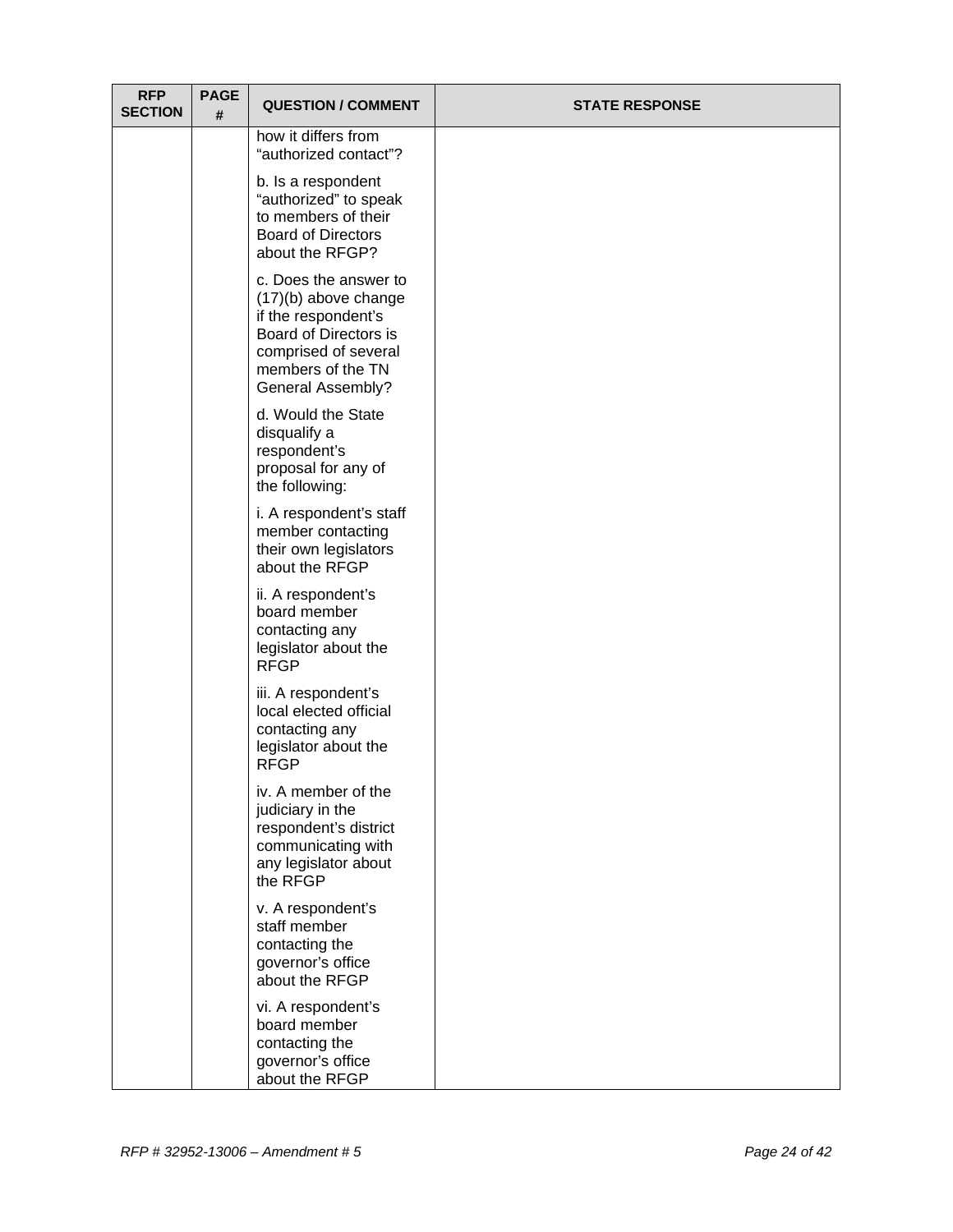| <b>RFP</b><br><b>SECTION</b> | <b>PAGE</b><br># | <b>QUESTION / COMMENT</b>                                                                                                                                                                                                                                                                                     | <b>STATE RESPONSE</b>                                                                                                                                                                                                                                                                                                                                                                                                                                    |
|------------------------------|------------------|---------------------------------------------------------------------------------------------------------------------------------------------------------------------------------------------------------------------------------------------------------------------------------------------------------------|----------------------------------------------------------------------------------------------------------------------------------------------------------------------------------------------------------------------------------------------------------------------------------------------------------------------------------------------------------------------------------------------------------------------------------------------------------|
|                              |                  | vii. A respondent's<br>local elected official<br>contacting the<br>governor's office<br>about the RFGP                                                                                                                                                                                                        |                                                                                                                                                                                                                                                                                                                                                                                                                                                          |
|                              |                  | viii. A member of the<br>judiciary in the<br>respondent's district<br>communicating with<br>the governor's office<br>about the RFGP.                                                                                                                                                                          |                                                                                                                                                                                                                                                                                                                                                                                                                                                          |
|                              |                  | 42) If awarded the<br>contract, could a<br>grantee ever be<br>required to accept<br>misdemeanor<br>offenders into its<br>treatment<br>program(s)?                                                                                                                                                             | No-misdemeanor offenders do not qualify under the law<br>for consideration for Community Corrections.                                                                                                                                                                                                                                                                                                                                                    |
|                              |                  | 43) a. If offenders<br>currently sentenced<br>to a grantee's CC<br>program are deemed<br>ineligible to remain in<br>the grantee's program<br>as of July 1, 2022,<br>and they are<br>transitioned to State<br>Probation, would<br>such an offender be<br>placed on supervised<br>or unsupervised<br>probation? | They would be placed on supervised probation.<br>А.<br>В.<br>Once an offender is assigned to State Probation<br>their supervision level is based on the RNA and<br>criteria set forth in TDOC Policy.<br>C. No, once an offender's supervision is<br>transferred to State Probation the CC grantee<br>would have no role in their supervision.<br>D. Yes-while the offender is in DRC aftercare, they<br>would remain under the CC grantees supervision. |
|                              |                  | b. How will the<br>determination of<br>supervised or<br>unsupervised be<br>made? What factors<br>will be considered?                                                                                                                                                                                          |                                                                                                                                                                                                                                                                                                                                                                                                                                                          |
|                              |                  | c. Will the former<br>supervising agency<br>(aka grantee) play<br>any role in the<br>offender's case after<br>transition to State<br>Probation occurs?                                                                                                                                                        |                                                                                                                                                                                                                                                                                                                                                                                                                                                          |
|                              |                  | d. Will offenders<br>participating in the<br>grantee's program be<br>permitted to remain<br>under the grantee's                                                                                                                                                                                               |                                                                                                                                                                                                                                                                                                                                                                                                                                                          |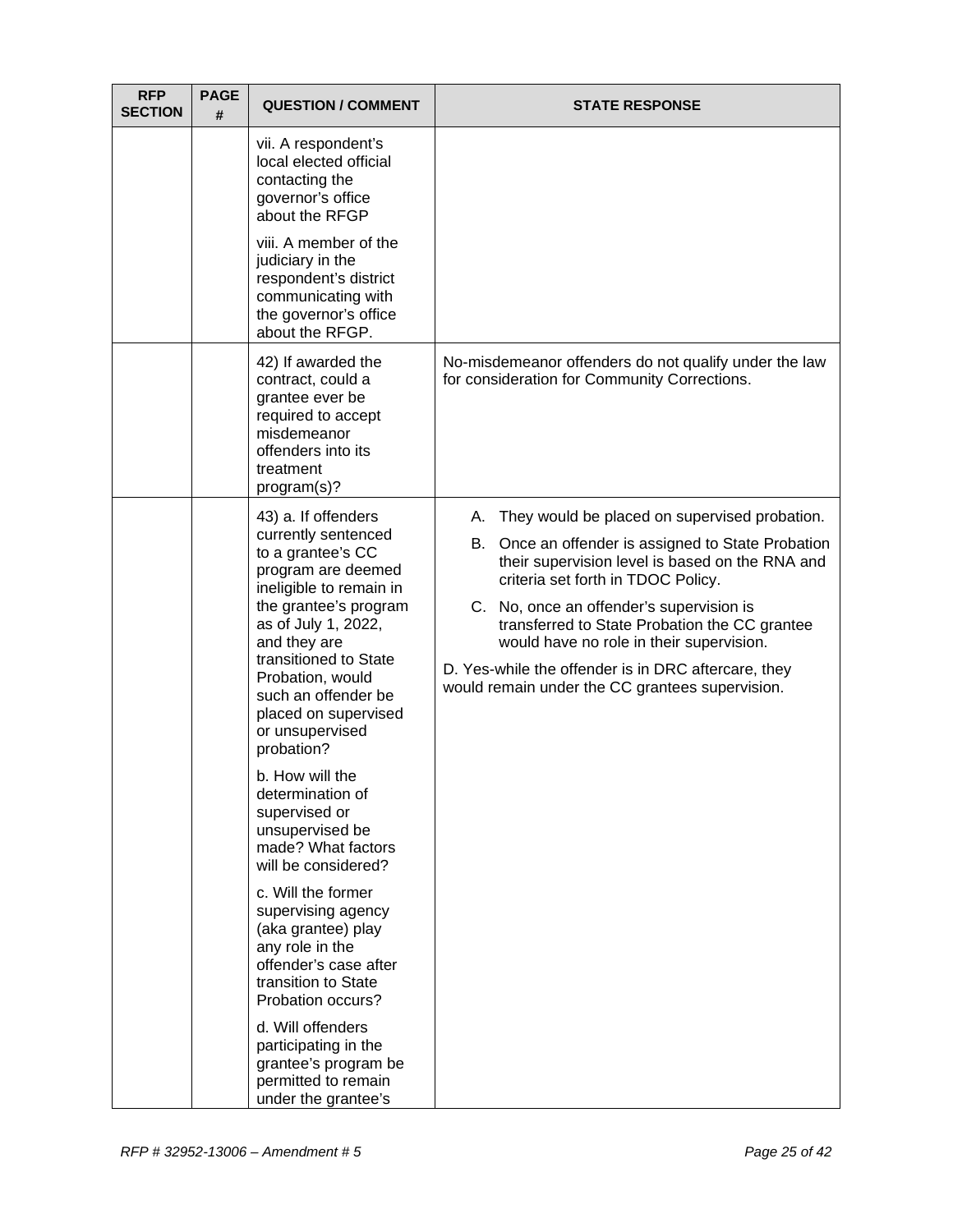| <b>RFP</b><br><b>SECTION</b> | <b>PAGE</b><br># | <b>QUESTION / COMMENT</b>                                                                                                                                                                                                                                                                                                                                                                                                                                                                                                                                                                                                                                                                                                     | <b>STATE RESPONSE</b>                                                                                                                                                                                                                                                                                                                                                                                                                                                                                                                                                                                                                                                                                                                                                   |
|------------------------------|------------------|-------------------------------------------------------------------------------------------------------------------------------------------------------------------------------------------------------------------------------------------------------------------------------------------------------------------------------------------------------------------------------------------------------------------------------------------------------------------------------------------------------------------------------------------------------------------------------------------------------------------------------------------------------------------------------------------------------------------------------|-------------------------------------------------------------------------------------------------------------------------------------------------------------------------------------------------------------------------------------------------------------------------------------------------------------------------------------------------------------------------------------------------------------------------------------------------------------------------------------------------------------------------------------------------------------------------------------------------------------------------------------------------------------------------------------------------------------------------------------------------------------------------|
|                              |                  | supervision during the<br>"aftercare" period<br>(see TDOC<br>Standards DR1.01,<br>#6                                                                                                                                                                                                                                                                                                                                                                                                                                                                                                                                                                                                                                          |                                                                                                                                                                                                                                                                                                                                                                                                                                                                                                                                                                                                                                                                                                                                                                         |
|                              |                  | 44) a. Are TDOCs<br><b>Forensic Social</b><br>Workers (FSW)<br>stationed locally?<br>b. Will grantee staff<br>interface directly with<br>FSWs in their district?<br>c. What specific steps<br>will be taken by the<br>FSW to initiate a<br>referral to the<br>grantee's program?<br>d. Will the FSW<br>conduct the initial<br>VRNA or will that be<br>the grantee's<br>responsibility?<br>e. Since the State has<br>been unable to fill<br>many of its current<br>FSW positions across<br>the state, is it<br>possible that some<br>duties that were<br>contemplated to be<br>performed by FSWs<br>might become the<br>responsibility of the<br>grantee?<br>f. If the answer to (d)<br>above is yes, what<br>specific duties? | A. FSWs are located across the state in all TDOC<br>supervision areas.<br>B. FSW's will make treatment referrals to CC<br>grantees for offenders on State Probation. They<br>will interface with CC treatment providers to<br>arrange for assessments and eligibility to<br>participate.<br>C. FSW's will work with offenders who have an<br>identified treatment need. They will then reach<br>out to the CC treatment provider to make the<br>referral and set up diagnostic screening for<br>treatment program eligibility. FSW's do not<br>supervise offenders or monitor program<br>performance-those things are done by the<br>supervising case officer.<br>D. The RNA will already have been completed by<br>the probation team, not the FSW.<br>E. No<br>F. N/A |
|                              |                  | 45) a. If a respondent<br>proposes two or three<br>treatment options,<br>how should<br>supervision and<br>administrative staff<br>salaries be broken<br>down between the<br>two or three required<br>budgets? (See RFGP<br>Release #2, page 7,<br>paragraph 3.1.2)<br>b. If a respondent<br>proposes two                                                                                                                                                                                                                                                                                                                                                                                                                      | a. Whatever proportion of the staff's time is allocated to<br>support the specific treatment type should be reflected<br>in the budgets for multiple treatment options.<br>b. If a Respondent proposes multiple treatment services<br>and is only awarded for one of the services proposed,<br>the State will accept the budget for the awarded<br>treatment service only. The State will not accept a<br>revised budget for the awarded treatment service unless<br>a budget revision is requested by the State.                                                                                                                                                                                                                                                       |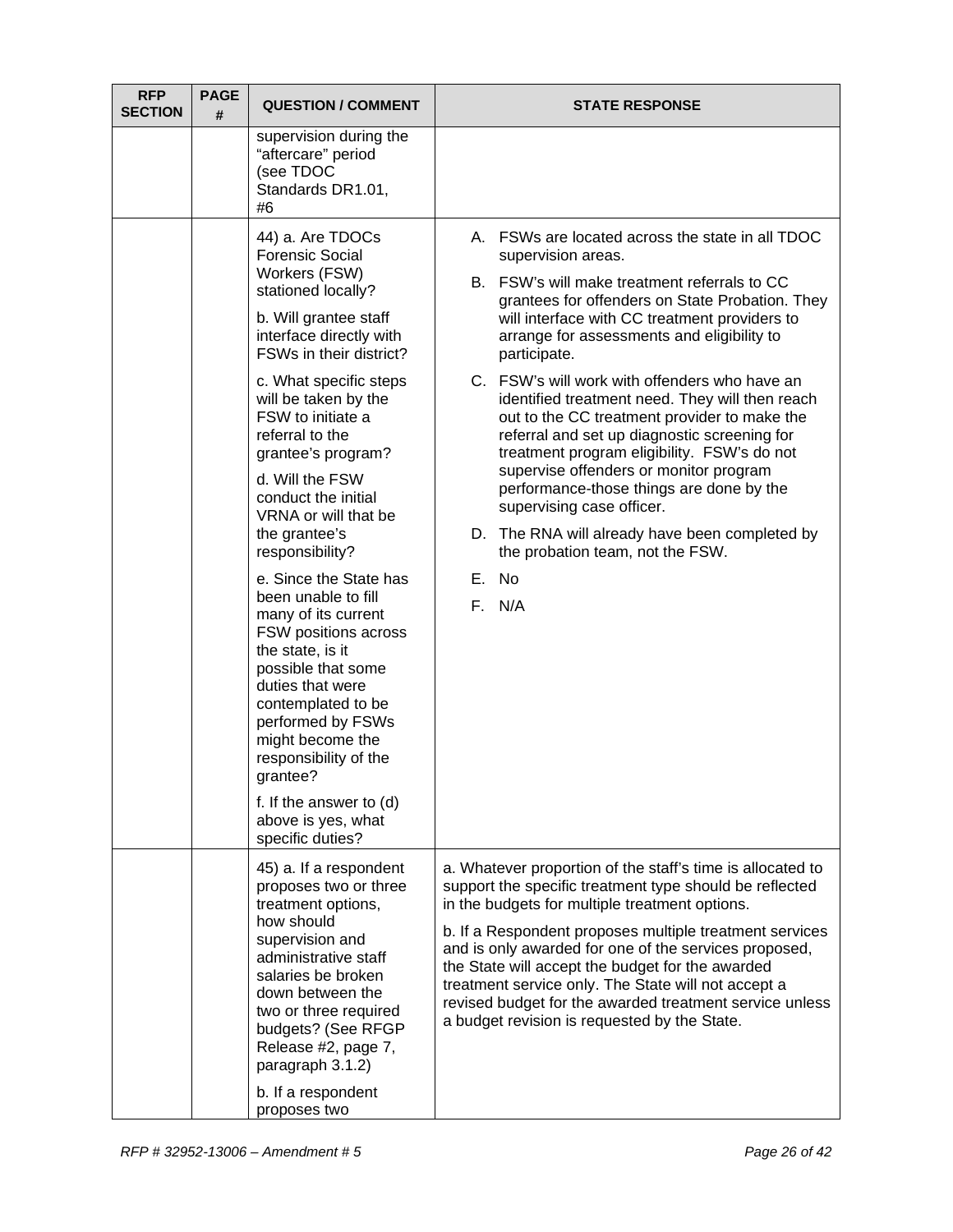| services and is only<br>awarded one, will the<br>respondent have an<br>opportunity to adjust<br>its originally proposed<br>budget to conform to<br>the fact that only one<br>of the service options<br>will be provided?<br>46) Item Ref. A.31,<br>a. The State issued the Reference Questionnaire<br>regarding "customer<br>labeled as Attachment Six to Release #2 of the RFGP<br>references", states:<br>which was issued via email on March 10, 2022. The<br>Reference Questionnaire can also be found on the<br>Provide customer<br>Central Procurement Office website and the TDOC<br>references from<br>website utilizing the following URLs:<br>individuals who are<br>not current or former<br>https://www.tn.gov/generalservices/procurement/central-<br>procurement-office--cpo-/supplier-information/request-<br>State employees for<br>projects similar to the<br>for-proposals--rfp--opportunities1.html<br>goods or services<br>https://www.tn.gov/content/tn/correction/cs/types-of-<br>sought under this<br>release/community-corrections-grant-applications.html<br>RFP and which<br>represent:<br>$\Box$ two (2) accounts<br>b.i. Size refers to the number of clients served, contract<br>Respondent currently<br>max liability and contract duration.<br>services that are<br>b.ii. Size refers to the number of clients served, contract<br>similar in size to the<br>max liability and contract duration.<br>State; and<br>b.iii. Size refers to the number of clients served, contract<br>$\Box$ three (3) completed<br>max liability and contract duration.<br>projects.<br>References from at<br>max liability and contract duration.<br>least three (3)<br>different individuals<br>b.v. The requirement does not preclude a Respondent<br>are required to satisfy<br>seeking references from another State agency. The<br>the requirements<br>Respondent cannot request references from current or<br>past TDOC staff.<br>above, e.g., an<br>individual may<br>b.vi. Yes, the State will accept the Reference from a<br>provide a reference<br>private business partner.<br>about a completed<br>project and another<br>b.vii. Account is the contractual relationship.<br>reference about a<br>b. viii. Account is the business relationship as specified<br>currently serviced<br>by contract requirements.<br>account. The<br>standard reference<br>b.ix. No, a lease agreement with a landlord would not<br>questionnaire, which<br>qualify.<br>must be used and<br>completed, is<br>provided at RFP<br>Attachment 6.4.<br>References that are<br>not completed as<br>required may be | <b>RFP</b><br><b>SECTION</b> | <b>PAGE</b><br># | <b>QUESTION / COMMENT</b> | <b>STATE RESPONSE</b>                                       |
|-----------------------------------------------------------------------------------------------------------------------------------------------------------------------------------------------------------------------------------------------------------------------------------------------------------------------------------------------------------------------------------------------------------------------------------------------------------------------------------------------------------------------------------------------------------------------------------------------------------------------------------------------------------------------------------------------------------------------------------------------------------------------------------------------------------------------------------------------------------------------------------------------------------------------------------------------------------------------------------------------------------------------------------------------------------------------------------------------------------------------------------------------------------------------------------------------------------------------------------------------------------------------------------------------------------------------------------------------------------------------------------------------------------------------------------------------------------------------------------------------------------------------------------------------------------------------------------------------------------------------------------------------------------------------------------------------------------------------------------------------------------------------------------------------------------------------------------------------------------------------------------------------------------------------------------------------------------------------------------------------------------------------------------------------------------------------------------------------------------------------------------------------------------------------------------------------------------------------------------------------------------------------------------------------------------------------------------------------------------------------------------------------------------------------------------------------------------------------------------------------------------------------------------------------------------------------------------------------------------------------|------------------------------|------------------|---------------------------|-------------------------------------------------------------|
|                                                                                                                                                                                                                                                                                                                                                                                                                                                                                                                                                                                                                                                                                                                                                                                                                                                                                                                                                                                                                                                                                                                                                                                                                                                                                                                                                                                                                                                                                                                                                                                                                                                                                                                                                                                                                                                                                                                                                                                                                                                                                                                                                                                                                                                                                                                                                                                                                                                                                                                                                                                                                       |                              |                  |                           |                                                             |
|                                                                                                                                                                                                                                                                                                                                                                                                                                                                                                                                                                                                                                                                                                                                                                                                                                                                                                                                                                                                                                                                                                                                                                                                                                                                                                                                                                                                                                                                                                                                                                                                                                                                                                                                                                                                                                                                                                                                                                                                                                                                                                                                                                                                                                                                                                                                                                                                                                                                                                                                                                                                                       |                              |                  |                           |                                                             |
|                                                                                                                                                                                                                                                                                                                                                                                                                                                                                                                                                                                                                                                                                                                                                                                                                                                                                                                                                                                                                                                                                                                                                                                                                                                                                                                                                                                                                                                                                                                                                                                                                                                                                                                                                                                                                                                                                                                                                                                                                                                                                                                                                                                                                                                                                                                                                                                                                                                                                                                                                                                                                       |                              |                  |                           |                                                             |
|                                                                                                                                                                                                                                                                                                                                                                                                                                                                                                                                                                                                                                                                                                                                                                                                                                                                                                                                                                                                                                                                                                                                                                                                                                                                                                                                                                                                                                                                                                                                                                                                                                                                                                                                                                                                                                                                                                                                                                                                                                                                                                                                                                                                                                                                                                                                                                                                                                                                                                                                                                                                                       |                              |                  |                           |                                                             |
|                                                                                                                                                                                                                                                                                                                                                                                                                                                                                                                                                                                                                                                                                                                                                                                                                                                                                                                                                                                                                                                                                                                                                                                                                                                                                                                                                                                                                                                                                                                                                                                                                                                                                                                                                                                                                                                                                                                                                                                                                                                                                                                                                                                                                                                                                                                                                                                                                                                                                                                                                                                                                       |                              |                  |                           | b.iv. Size refers to the number of clients served, contract |
|                                                                                                                                                                                                                                                                                                                                                                                                                                                                                                                                                                                                                                                                                                                                                                                                                                                                                                                                                                                                                                                                                                                                                                                                                                                                                                                                                                                                                                                                                                                                                                                                                                                                                                                                                                                                                                                                                                                                                                                                                                                                                                                                                                                                                                                                                                                                                                                                                                                                                                                                                                                                                       |                              |                  |                           |                                                             |
|                                                                                                                                                                                                                                                                                                                                                                                                                                                                                                                                                                                                                                                                                                                                                                                                                                                                                                                                                                                                                                                                                                                                                                                                                                                                                                                                                                                                                                                                                                                                                                                                                                                                                                                                                                                                                                                                                                                                                                                                                                                                                                                                                                                                                                                                                                                                                                                                                                                                                                                                                                                                                       |                              |                  |                           |                                                             |
|                                                                                                                                                                                                                                                                                                                                                                                                                                                                                                                                                                                                                                                                                                                                                                                                                                                                                                                                                                                                                                                                                                                                                                                                                                                                                                                                                                                                                                                                                                                                                                                                                                                                                                                                                                                                                                                                                                                                                                                                                                                                                                                                                                                                                                                                                                                                                                                                                                                                                                                                                                                                                       |                              |                  |                           |                                                             |
|                                                                                                                                                                                                                                                                                                                                                                                                                                                                                                                                                                                                                                                                                                                                                                                                                                                                                                                                                                                                                                                                                                                                                                                                                                                                                                                                                                                                                                                                                                                                                                                                                                                                                                                                                                                                                                                                                                                                                                                                                                                                                                                                                                                                                                                                                                                                                                                                                                                                                                                                                                                                                       |                              |                  |                           |                                                             |
| deemed non-                                                                                                                                                                                                                                                                                                                                                                                                                                                                                                                                                                                                                                                                                                                                                                                                                                                                                                                                                                                                                                                                                                                                                                                                                                                                                                                                                                                                                                                                                                                                                                                                                                                                                                                                                                                                                                                                                                                                                                                                                                                                                                                                                                                                                                                                                                                                                                                                                                                                                                                                                                                                           |                              |                  |                           |                                                             |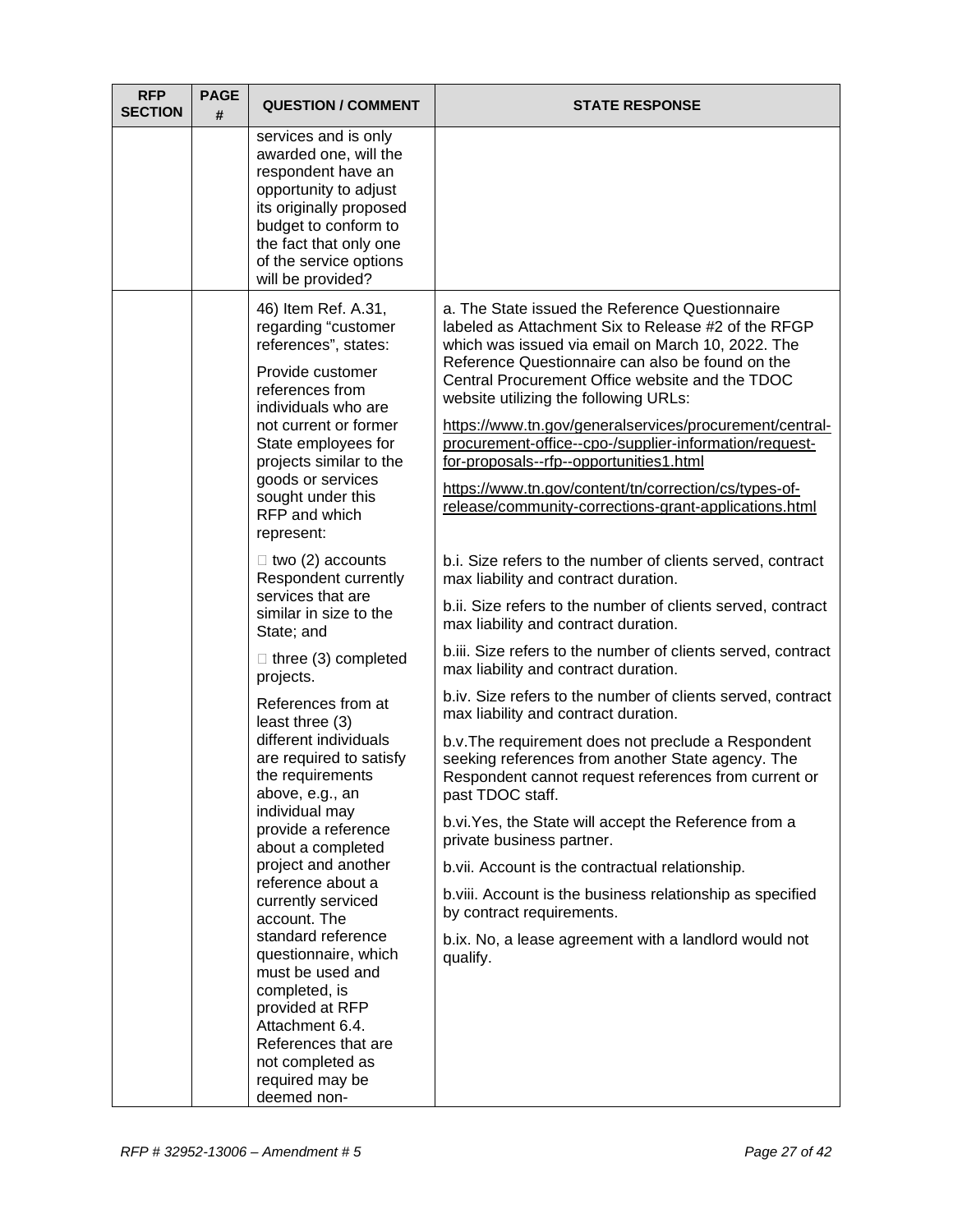| <b>RFP</b><br><b>SECTION</b> | <b>PAGE</b><br># | <b>QUESTION / COMMENT</b>                                                                                                                                                                                                                                                             | <b>STATE RESPONSE</b> |
|------------------------------|------------------|---------------------------------------------------------------------------------------------------------------------------------------------------------------------------------------------------------------------------------------------------------------------------------------|-----------------------|
|                              |                  | responsive and may<br>not be considered.                                                                                                                                                                                                                                              |                       |
|                              |                  | The Respondent will<br>be solely responsible<br>for obtaining fully<br>completed reference<br>questionnaires and<br>including them in the<br>sealed Technical<br>Response. In order to<br>obtain and submit the<br>completed reference<br>questionnaires follow<br>the process below: |                       |
|                              |                  | (a) Add the<br>Respondent's name<br>to the standard<br>reference<br>questionnaire at RFP<br>Attachment 6.4. and<br>make a copy for each<br>reference.                                                                                                                                 |                       |
|                              |                  | (b) Send a reference<br>questionnaire and<br>new, standard #10<br>envelope to each<br>reference.                                                                                                                                                                                      |                       |
|                              |                  | (c) Instruct the<br>reference to:                                                                                                                                                                                                                                                     |                       |
|                              |                  | (i) complete the<br>reference<br>questionnaire;                                                                                                                                                                                                                                       |                       |
|                              |                  | (ii) sign and date the<br>completed reference<br>questionnaire; and                                                                                                                                                                                                                   |                       |
|                              |                  | (iii) return the<br>completed<br>questionnaire via<br>email to the<br>solicitation<br>coordinator                                                                                                                                                                                     |                       |
|                              |                  | NOTES:                                                                                                                                                                                                                                                                                |                       |
|                              |                  | □ The State will not<br>accept late<br>references or<br>references submitted<br>by any means other<br>than that which is<br>described above, and<br>each reference                                                                                                                    |                       |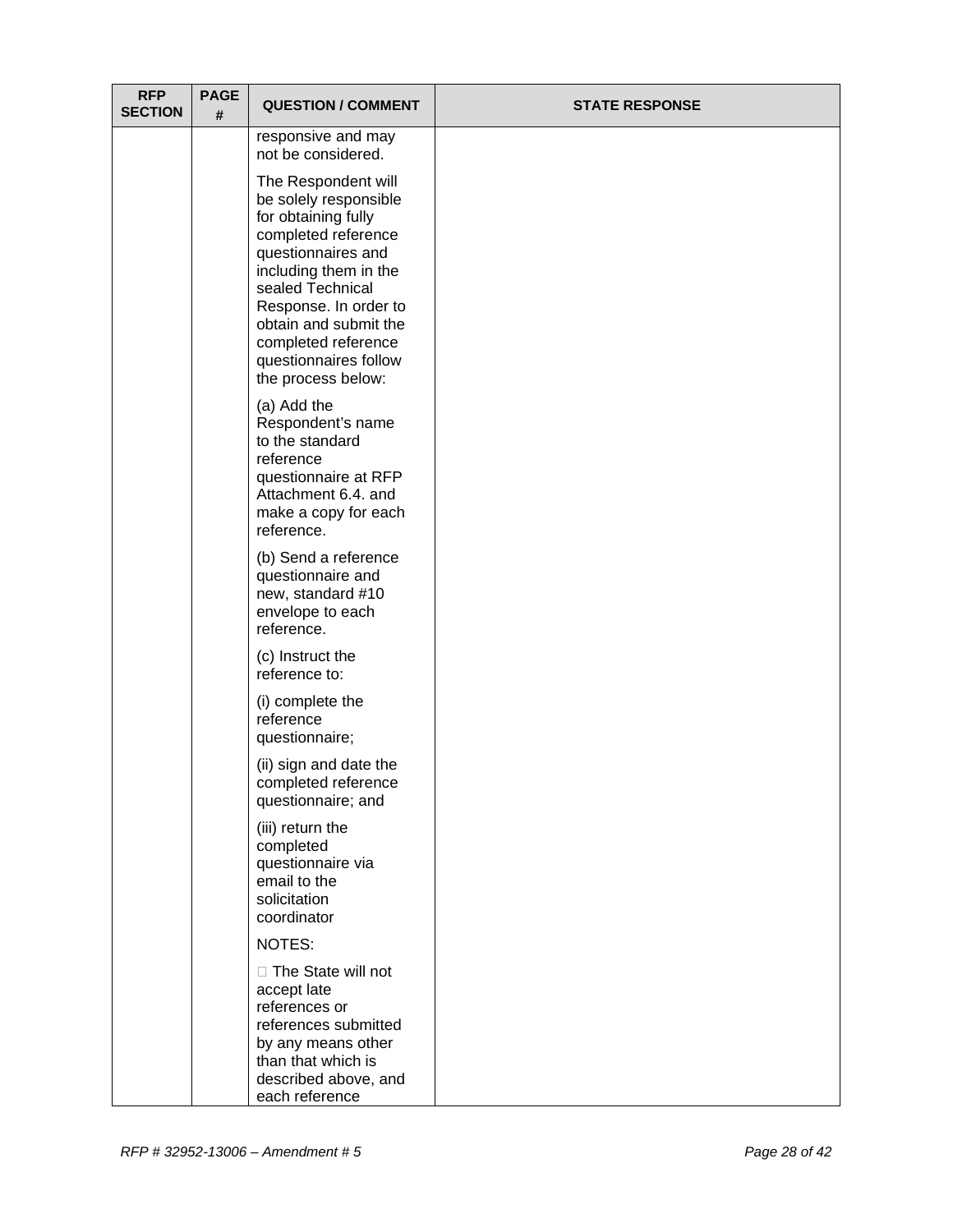| <b>RFP</b><br><b>SECTION</b> | <b>PAGE</b><br># | <b>QUESTION / COMMENT</b>                                                                                                                                                                                                       | <b>STATE RESPONSE</b> |
|------------------------------|------------------|---------------------------------------------------------------------------------------------------------------------------------------------------------------------------------------------------------------------------------|-----------------------|
|                              |                  | questionnaire<br>submitted must be<br>completed as<br>required.                                                                                                                                                                 |                       |
|                              |                  | a. RFGP Attachment<br>6.4 under Release #2<br>is a "Score Summary<br>Matrix" - not a<br>reference<br>questionnaire, will the<br>State provide the<br>required<br>form/questionnaire to<br>respondents? And if<br>so, when?      |                       |
|                              |                  | b. Where it says the<br>references must<br>represent "two (2)<br>accounts Respondent<br>currently serviced that<br>are similar in size to<br>the State", please<br>answer the following:                                        |                       |
|                              |                  | i. What metric does<br>"size" refer to?                                                                                                                                                                                         |                       |
|                              |                  | ii. Does "size" refer to<br>contract price, in<br>terms of dollars?                                                                                                                                                             |                       |
|                              |                  | iii. Does "size" refer to<br>contract duration?                                                                                                                                                                                 |                       |
|                              |                  | iv. Does "size" refer to<br>the quantity of<br>services or goods?                                                                                                                                                               |                       |
|                              |                  | v. How should a<br>respondent address<br>this item if all of its<br>business dealings of<br>"similar size to the<br>State" are with other<br>state agencies who<br>are not authorized to<br>provide the requested<br>reference? |                       |
|                              |                  | vi. If a respondent<br>relies on its past<br>business dealings<br>with a private<br>business vendor to<br>provide this<br>reference, will the<br>State accept such a                                                            |                       |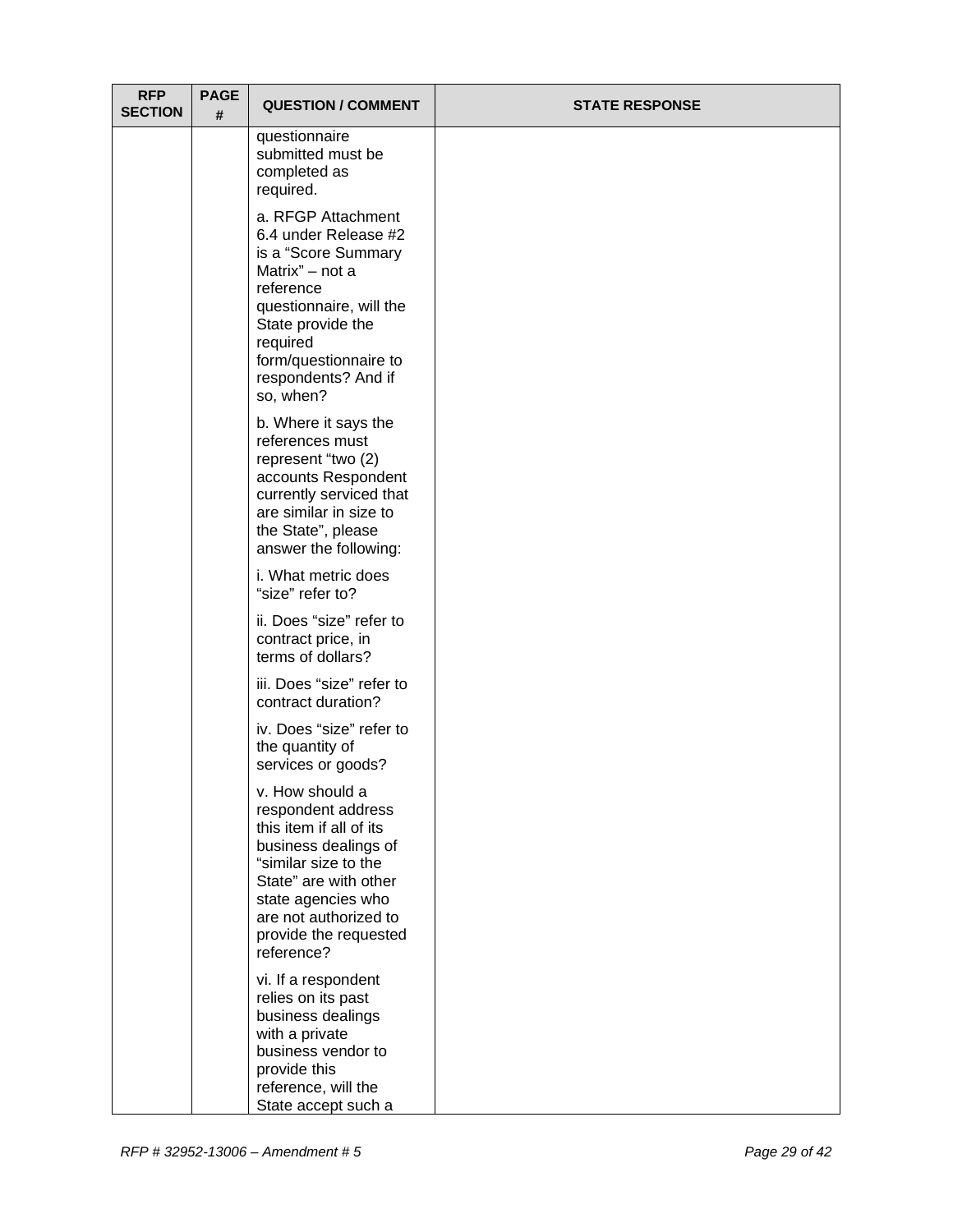| <b>RFP</b><br><b>SECTION</b> | <b>PAGE</b><br># | <b>QUESTION / COMMENT</b>                                                                                                                                                                                                                                                   |    | <b>STATE RESPONSE</b>                                                                                                                                                                                                                          |
|------------------------------|------------------|-----------------------------------------------------------------------------------------------------------------------------------------------------------------------------------------------------------------------------------------------------------------------------|----|------------------------------------------------------------------------------------------------------------------------------------------------------------------------------------------------------------------------------------------------|
|                              |                  | reference as<br>compliant if the<br>underlying contract<br>amount is much<br>smaller (in terms of<br>dollars) than the<br>respondent's budget<br>proposal for this<br>RFGP?                                                                                                 |    |                                                                                                                                                                                                                                                |
|                              |                  | vii. Can the State<br>define the term<br>"account"?                                                                                                                                                                                                                         |    |                                                                                                                                                                                                                                                |
|                              |                  | viii. Does account<br>simply mean<br>"business<br>relationship"?                                                                                                                                                                                                            |    |                                                                                                                                                                                                                                                |
|                              |                  | ix. Would a<br>landlord/tenant<br>business relationship<br>count as an<br>"account"?                                                                                                                                                                                        |    |                                                                                                                                                                                                                                                |
|                              |                  | 47) a. Specifically in<br>counties where<br>TDOC P&P has no<br>physical presence                                                                                                                                                                                            |    | A. Offenders sentenced to Probation and Parole<br>will be supervised consistent with TDOC policy<br>and evidence based best practices.                                                                                                         |
|                              |                  | (i.e., no district office                                                                                                                                                                                                                                                   |    | B. See section A above.                                                                                                                                                                                                                        |
|                              |                  | or field office), where<br>will it send offenders<br>sentenced to CC who                                                                                                                                                                                                    |    | C. See section A above.                                                                                                                                                                                                                        |
|                              |                  |                                                                                                                                                                                                                                                                             |    | D. No                                                                                                                                                                                                                                          |
|                              |                  | do not meet the new<br>program eligibility<br>requirements?                                                                                                                                                                                                                 |    | E. Offenders who are eligible and sentenced to<br>State Probation will be supervised by State<br>Probation regardless of their location.                                                                                                       |
|                              |                  | b. Specifically in<br>counties where<br>TDOC P&P has no<br>physical presence<br>(i.e., no district office<br>or field office), where<br>will it send offenders<br>who have completed<br>a grantee's program<br>and no longer qualify<br>to be supervised by<br>the grantee? | F. | Offenders who are ineligible for a CC treatment<br>program and are eligible for probation will be<br>supervised by state probation. The court shall<br>determine the manner of sentence for the<br>offenders who are ineligible for probation. |
|                              |                  | c. Will TDOC require<br>such offenders to<br>travel across county<br>lines to be supervised<br>by TDOC P&P?                                                                                                                                                                 |    |                                                                                                                                                                                                                                                |
|                              |                  | d. Does TDOC<br>currently have any                                                                                                                                                                                                                                          |    |                                                                                                                                                                                                                                                |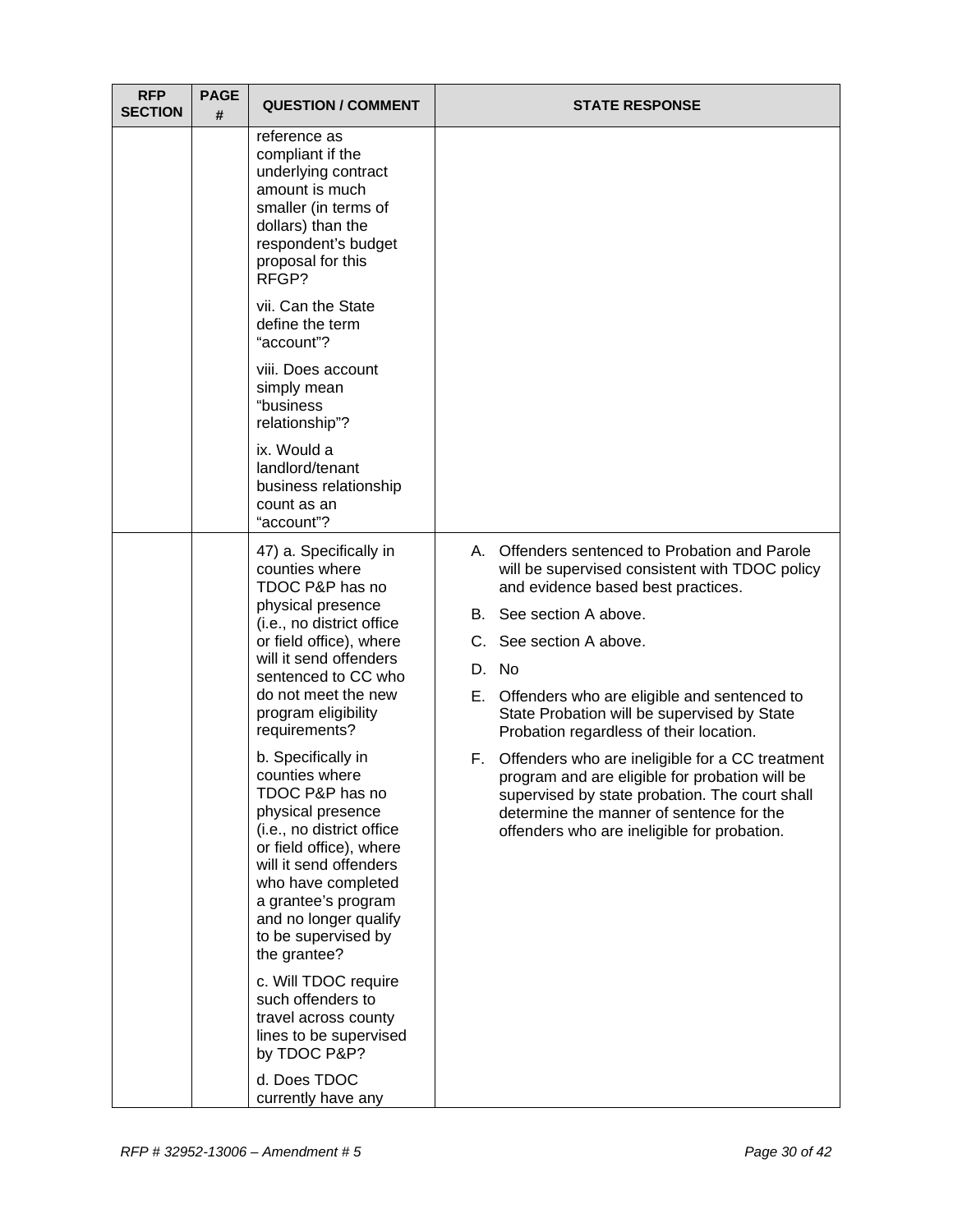| <b>RFP</b><br><b>SECTION</b> | <b>PAGE</b><br># | <b>QUESTION / COMMENT</b>                                                                                                                                                                                                                              |    | <b>STATE RESPONSE</b>                                                                                                                                                                                                                                                                                                                                                                                                                                                                                                                             |
|------------------------------|------------------|--------------------------------------------------------------------------------------------------------------------------------------------------------------------------------------------------------------------------------------------------------|----|---------------------------------------------------------------------------------------------------------------------------------------------------------------------------------------------------------------------------------------------------------------------------------------------------------------------------------------------------------------------------------------------------------------------------------------------------------------------------------------------------------------------------------------------------|
|                              |                  | policy or rule that<br>places limitations on<br>how far offenders can<br>be required to travel<br>to meet weekly<br>treatment and/or<br>supervision<br>requirements?                                                                                   |    |                                                                                                                                                                                                                                                                                                                                                                                                                                                                                                                                                   |
|                              |                  | e. Will TDOC send<br>ineligible offenders to<br>jail if neither State<br>P&P, nor any<br>awarded grantee, is<br>able to supervise<br>them?                                                                                                             |    |                                                                                                                                                                                                                                                                                                                                                                                                                                                                                                                                                   |
|                              |                  | f. Will TDOC seek to<br>place ineligible<br>offenders on<br>unsupervised<br>probation if neither<br>State P&P, nor any<br>awarded grantee, is<br>able to supervise<br>them?                                                                            |    |                                                                                                                                                                                                                                                                                                                                                                                                                                                                                                                                                   |
|                              |                  | 48) (See<br>Comment/Question<br>#1 and State<br>Response - Page 2<br>of RFGP Amendment<br>#2)                                                                                                                                                          | А. | TDOC cannot estimate the number of offenders<br>who will no longer qualify for Community<br>Corrections as the population is everchanging<br>and we do not yet know how many proposals<br>will be submitted and, of those submitted, how<br>many will be awarded and funded.                                                                                                                                                                                                                                                                      |
|                              |                  | a. How many current<br>CC clients does<br><b>TDOC</b> estimate will<br>no longer qualify to<br>remain in grantee CC<br>programs after July 1,<br>2022?<br>b. Can TDOC please<br>confirm that the State<br>will be taking full                          | В. | Scenario 1 – For Current Grantees who are not<br>awarded a contract TDOC will be responsible<br>for conducting RNAs on all current offenders to<br>determine eligibility for CC services in order to<br>facilitate transfer to either State probation or<br>another awarded CC agency. The current<br>Grantee, in their proposal, is required to provide<br>a transition plan to also illustrate procedures for<br>offenders to be evaluated and transitioned from<br>the current vendor.                                                         |
|                              |                  | responsibility, fiscal<br>and operational, for<br>completing all<br>necessary<br>assessments on the<br>current CC population<br>as of July 1, 2022 to<br>determine their<br>individual eligibility to<br>remain in the<br>grantee's new<br>program(s)? |    | Scenario 2 - For Current Grantees who receive<br>a grant contract. The Grantee will be<br>responsible for the assessment of all its current<br>offenders to determine continued eligibility. The<br>Grantee will notify TDOC of the offenders that<br>no longer qualify and work in cooperation with<br>TDOC to obtain necessary court orders to<br>transfer those offenders to State probation.<br>Scenario 3 - For new Community Correction<br>Grantees. The Grantee will be responsible for<br>assessment of all offenders that are ordered to |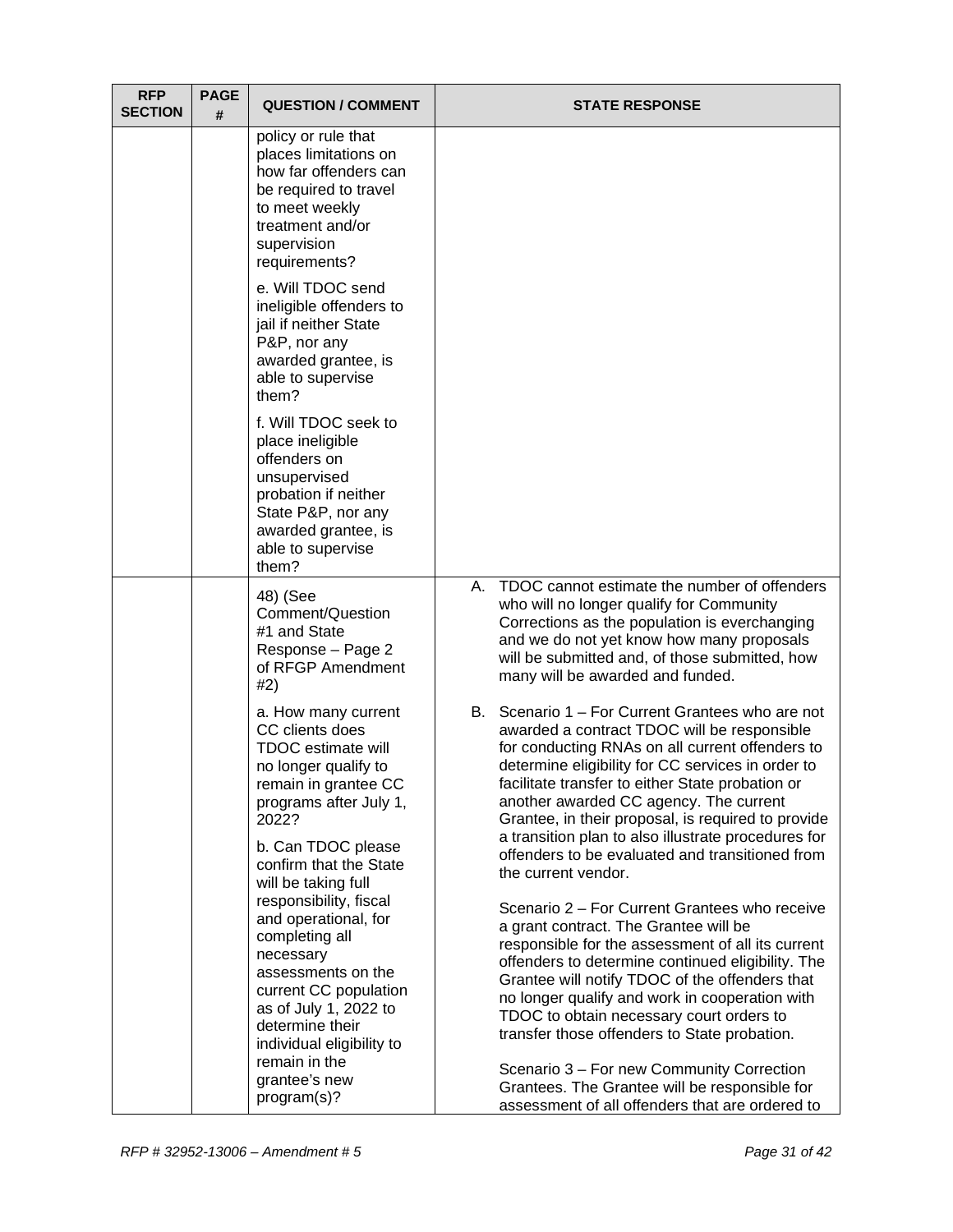| <b>RFP</b><br><b>SECTION</b> | <b>PAGE</b><br># | <b>QUESTION / COMMENT</b>                                                                                                                                                                                                                                                                                                                                                                                                                                                                                                                                                                                                                                                                                                                                                                                                                                                                                                                                                                                                                                             | <b>STATE RESPONSE</b>                                                                                                                                                                                                                                                                                                                                                                                                                                                                                                 |
|------------------------------|------------------|-----------------------------------------------------------------------------------------------------------------------------------------------------------------------------------------------------------------------------------------------------------------------------------------------------------------------------------------------------------------------------------------------------------------------------------------------------------------------------------------------------------------------------------------------------------------------------------------------------------------------------------------------------------------------------------------------------------------------------------------------------------------------------------------------------------------------------------------------------------------------------------------------------------------------------------------------------------------------------------------------------------------------------------------------------------------------|-----------------------------------------------------------------------------------------------------------------------------------------------------------------------------------------------------------------------------------------------------------------------------------------------------------------------------------------------------------------------------------------------------------------------------------------------------------------------------------------------------------------------|
|                              |                  |                                                                                                                                                                                                                                                                                                                                                                                                                                                                                                                                                                                                                                                                                                                                                                                                                                                                                                                                                                                                                                                                       | services by the Grantee.                                                                                                                                                                                                                                                                                                                                                                                                                                                                                              |
|                              |                  | 49) In the proposed<br>contract for non-<br>governmental entities,<br>paragraph A.7, there<br>is a sentence that<br>reads:<br>The local sentencing<br>court shall be<br>required to refer the<br>identified Offender(s)<br>to the State-approved<br>Grantee for<br>assessment and<br>evaluation of<br>programmatic needs,<br>to include but not be<br>limited to a Validated<br><b>Risk &amp; Needs</b><br>Assessment and<br>other available<br>assessments and<br>screening tools as<br>approved by the<br>State.<br>a. Can the State<br>provide clarification<br>on the exact process<br>a grantee is expected<br>utilize to enforce this<br>contractual<br>requirement upon the<br>Courts when the<br>Courts are not a party<br>to the contract<br>between the State<br>and the grantee?<br>b. What will the<br>consequences be if a<br>local sentencing court<br>refuses to comply<br>with the terms of the<br>contract between the<br>State and the<br>grantee?<br>c. Can the State<br>modify this clause to<br>reflect the reality that<br>a grantee would have | Courts are bound by statute like any other entity. The<br>community Corrections statutes indicate that TDOC has<br>the authority to set standards under the law related to<br>qualifications for grantees providing community<br>corrections services in the state of Tennessee. As such<br>these criteria have the force of law and are binding on<br>TDOC, the Grantee and the Court as well.<br>a. See Response to Question #32c.<br>b. See Response to Question #28b.<br>c. The language in A.7 has been amended. |
|                              |                  | absolutely no control<br>over the decisions of                                                                                                                                                                                                                                                                                                                                                                                                                                                                                                                                                                                                                                                                                                                                                                                                                                                                                                                                                                                                                        |                                                                                                                                                                                                                                                                                                                                                                                                                                                                                                                       |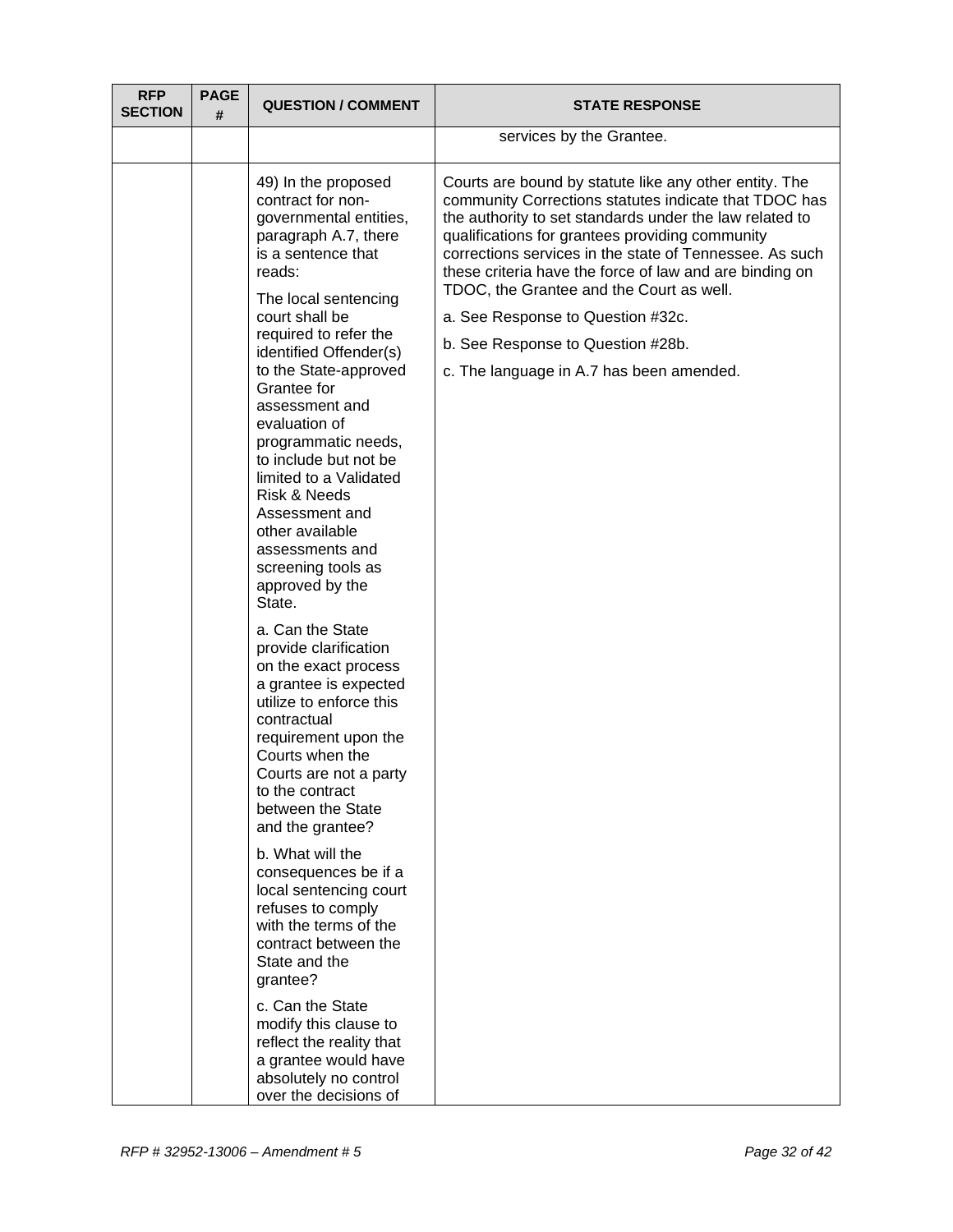| <b>RFP</b><br><b>SECTION</b> | <b>PAGE</b><br># | <b>QUESTION / COMMENT</b>                                                                                                                                                                                                                                                                                                                                                                   | <b>STATE RESPONSE</b>                                                                                                                                                                                                                                                                                              |
|------------------------------|------------------|---------------------------------------------------------------------------------------------------------------------------------------------------------------------------------------------------------------------------------------------------------------------------------------------------------------------------------------------------------------------------------------------|--------------------------------------------------------------------------------------------------------------------------------------------------------------------------------------------------------------------------------------------------------------------------------------------------------------------|
|                              |                  | the Courts, and that<br>such action by a non-<br>party to the contract<br>should not result in<br>the grantee being<br>deemed at fault for<br>breach of contract?                                                                                                                                                                                                                           |                                                                                                                                                                                                                                                                                                                    |
|                              |                  | 50) a. Regarding the<br>50:1 offender to case<br>officer ratio in Item<br>Ref. B.DRC.6, and<br>referenced elsewhere<br>in the RFGP, it<br>appears to include<br>only "active"<br>offenders, can the<br>State confirm that<br>understanding is<br>correct?                                                                                                                                   | A. Confirmed.<br>B. No. The State will not consider/approve a maximum<br>size for inactive caseload.                                                                                                                                                                                                               |
|                              |                  | b. Given that inactive<br>cases often require<br>periodic attention<br>from case officers,<br>does the State have,<br>or will it consider<br>incorporating a<br>maximum size for<br>inactive caseloads?                                                                                                                                                                                     |                                                                                                                                                                                                                                                                                                                    |
|                              |                  | 51) Pursuant to the<br>proposed grant<br>contract paragraph<br>A.7, section (d),<br>TDOC intends to<br>send some of its<br>probation population<br>to the grantee for<br>assessment and<br>placement in a<br>treatment program,<br>and without using the<br>grantee program's<br>supervision<br>component (i.e., the<br>offender would<br>remain under the<br>supervision of State<br>P&P). | A. Grantees should only include a total maximum<br>number limit of participants a treatment grantee<br>can serve at any given time.<br>B. The supervision functions would remain with TDOC.<br>However, the treatment provider should be completing<br>drug screens on the offenders consistent with<br>standards. |
|                              |                  | a. Are respondents<br>permitted to include in<br>their proposals an<br>upper limit on the<br>number of these                                                                                                                                                                                                                                                                                |                                                                                                                                                                                                                                                                                                                    |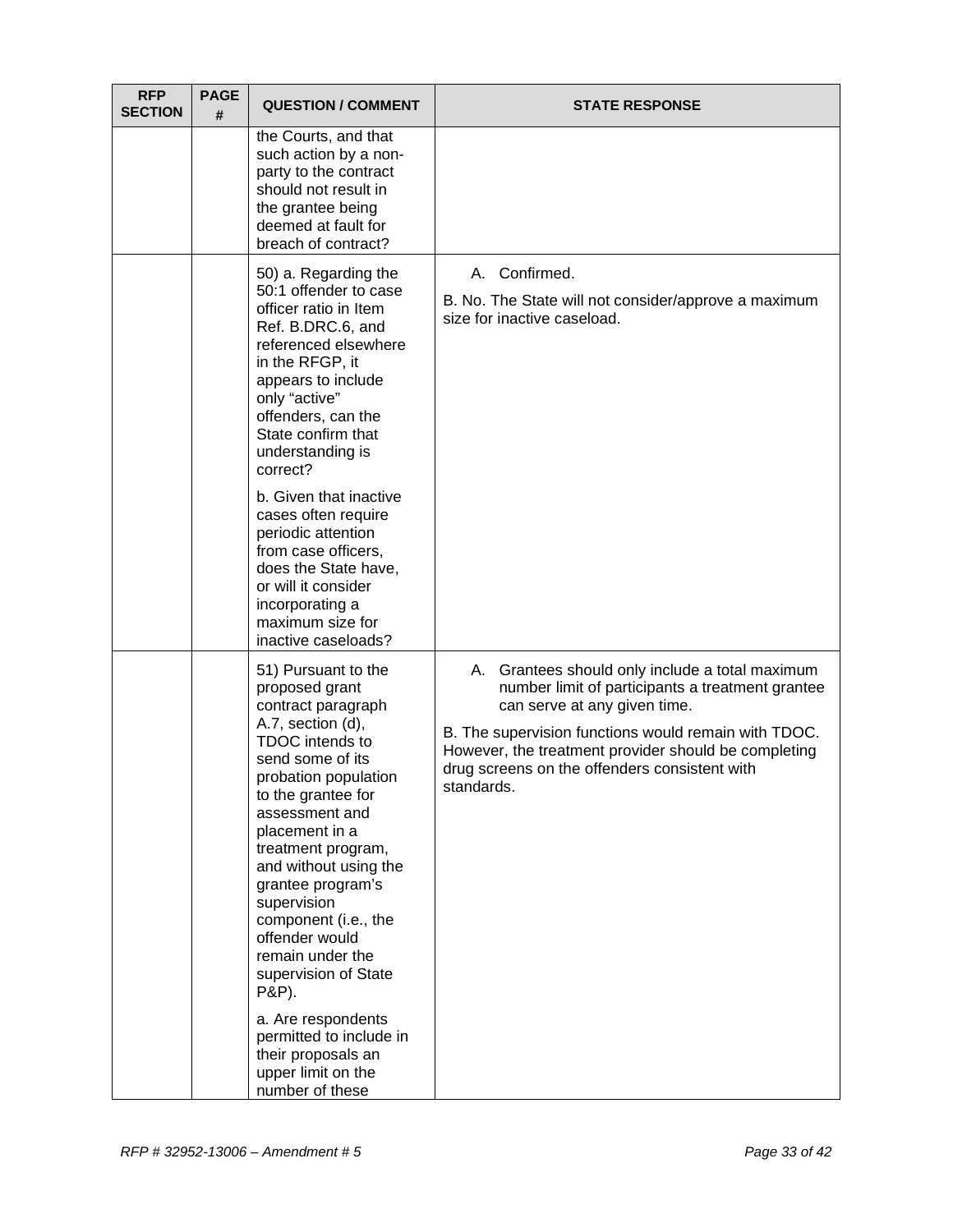| <b>RFP</b><br><b>SECTION</b> | <b>PAGE</b><br># | <b>QUESTION / COMMENT</b>                                                                                                                                                                                                                                                                                                                                                                              | <b>STATE RESPONSE</b>                                                                                                                                                                                                                                                                                                                                                                                |
|------------------------------|------------------|--------------------------------------------------------------------------------------------------------------------------------------------------------------------------------------------------------------------------------------------------------------------------------------------------------------------------------------------------------------------------------------------------------|------------------------------------------------------------------------------------------------------------------------------------------------------------------------------------------------------------------------------------------------------------------------------------------------------------------------------------------------------------------------------------------------------|
|                              |                  | kinds of referrals from<br>TDOC's FSW?                                                                                                                                                                                                                                                                                                                                                                 |                                                                                                                                                                                                                                                                                                                                                                                                      |
|                              |                  | b. In referral-for-<br>treatment-only cases<br>like this, would State<br>P&P remain<br>responsible for all<br>supervision functions,<br>(i.e., assessments,<br>compliance checks,<br>drug screens, office<br>visits, court<br>appearances) such<br>that no such<br>"supervision-based"<br>tasks would flow over<br>and become the<br>responsibility of the<br>grantee's supervision<br>officers/staff? |                                                                                                                                                                                                                                                                                                                                                                                                      |
|                              |                  | 52) Item Ref. B30:<br>What detail is needed<br>to explain "all<br>telecommunication<br>devices to be utilized<br>to notify in the event<br>of an identified<br>medical condition or<br>crisis"?                                                                                                                                                                                                        | Respondents must detail what communication types will<br>be utilized to provide notification in the event of an<br>identified medical condition or crisis. Such<br>communication may include but not be limited to:<br>cellular phone, landline telephone services, text, email<br>etc.                                                                                                              |
|                              |                  | 53) Budget: The grant<br>budget and narrative<br>samples in<br>attachment 6.3 (pp.<br>25-26 of RFGP)<br>appear to be updated<br>versions of the<br>templates provided<br>(called Attachment<br><b>Three Community</b><br><b>Corrections Grant</b><br>Invoice Template).<br>Should applicants<br>revise the templates<br>to match the samples<br>provided in the<br>RFGP?                               | Respondents must utilize the grant budget templates as<br>listed within the RFGP to submit budget proposals for<br>services. The invoice template labeled as Attachment<br>Three "Community Corrections Grant Invoice Template"<br>does not have to be included in the budget proposal and<br>will only be used to submit invoices for reimbursement if<br>a Respondent is awarded a grant contract. |
|                              |                  | 54) Section A.16 (v):<br>If the Contract<br>involves the<br>provisions of service<br>by medical<br>professionals, a                                                                                                                                                                                                                                                                                    | All licensed clinical providers are included in this<br>requirement.                                                                                                                                                                                                                                                                                                                                 |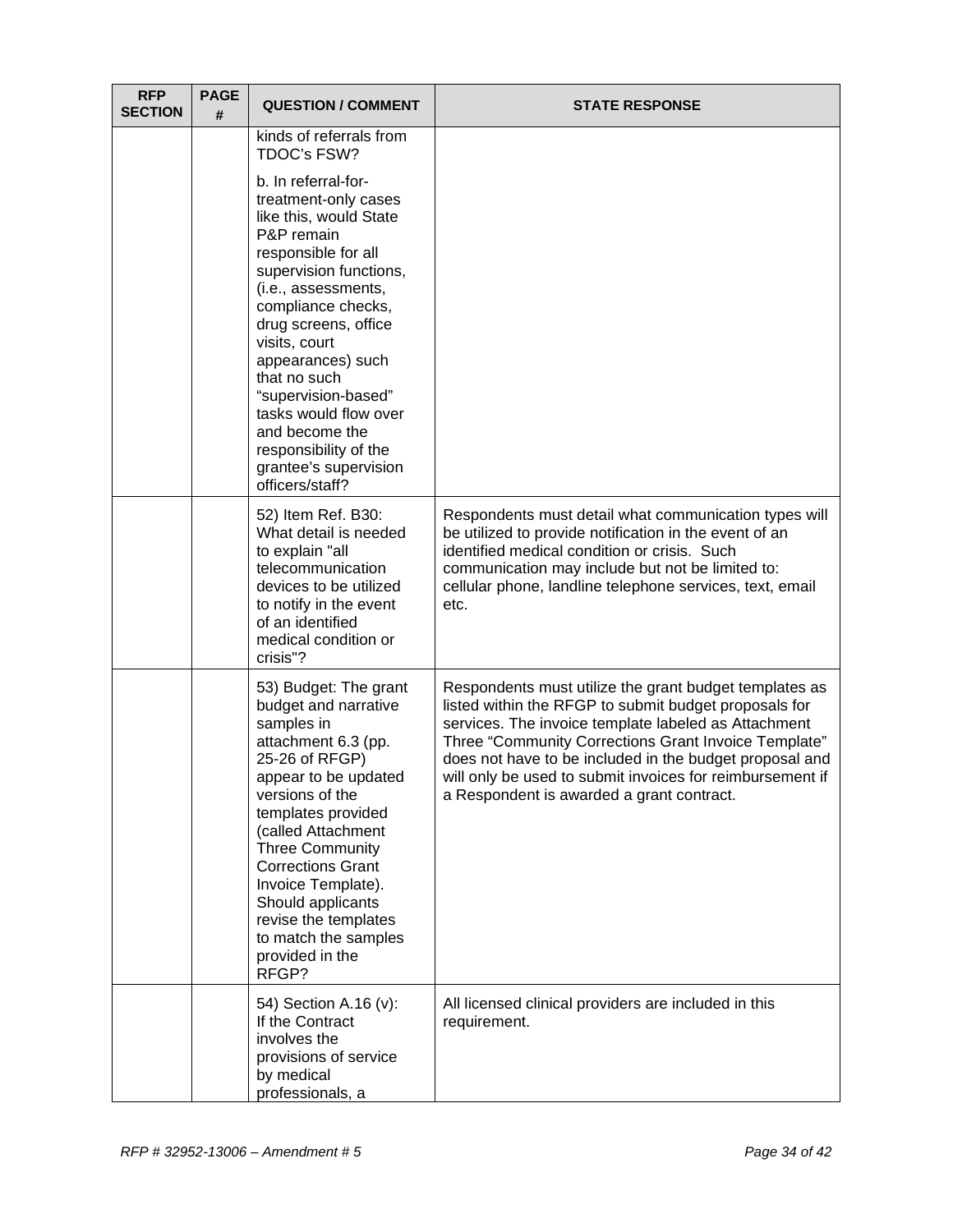| <b>RFP</b><br><b>SECTION</b> | <b>PAGE</b><br># | <b>QUESTION / COMMENT</b>                                                                                                                                                                                                                                                                                                                                                                                                                                                                                                                                                                                                                                                                                                                                                                                                                                                                                                 | <b>STATE RESPONSE</b>                                                                                                                                                                                                                                                                                                                                                                                                                                                                                                                                                                                                                                                                                                                                                                                                                                                                                                                                                                                                                                              |
|------------------------------|------------------|---------------------------------------------------------------------------------------------------------------------------------------------------------------------------------------------------------------------------------------------------------------------------------------------------------------------------------------------------------------------------------------------------------------------------------------------------------------------------------------------------------------------------------------------------------------------------------------------------------------------------------------------------------------------------------------------------------------------------------------------------------------------------------------------------------------------------------------------------------------------------------------------------------------------------|--------------------------------------------------------------------------------------------------------------------------------------------------------------------------------------------------------------------------------------------------------------------------------------------------------------------------------------------------------------------------------------------------------------------------------------------------------------------------------------------------------------------------------------------------------------------------------------------------------------------------------------------------------------------------------------------------------------------------------------------------------------------------------------------------------------------------------------------------------------------------------------------------------------------------------------------------------------------------------------------------------------------------------------------------------------------|
|                              |                  | policy not less than<br>three million<br>(\$3,000,000) per<br>claim and five million<br>dollars (\$5,000,000)<br>in the aggregate for<br>medical malpractice<br>insurance                                                                                                                                                                                                                                                                                                                                                                                                                                                                                                                                                                                                                                                                                                                                                 |                                                                                                                                                                                                                                                                                                                                                                                                                                                                                                                                                                                                                                                                                                                                                                                                                                                                                                                                                                                                                                                                    |
|                              |                  | Question: What<br>medical professionals<br>are included in this<br>requirement?                                                                                                                                                                                                                                                                                                                                                                                                                                                                                                                                                                                                                                                                                                                                                                                                                                           |                                                                                                                                                                                                                                                                                                                                                                                                                                                                                                                                                                                                                                                                                                                                                                                                                                                                                                                                                                                                                                                                    |
|                              |                  | 55) Section A.16 (vi):<br>Technology<br><b>Professional Liability</b><br>(Errors &<br>Omissions)/Cyber<br>Liability with an<br>amount not less than<br>ten million dollars<br>(\$10,000,000) per<br>occurrence or claim<br>and ten million dollars<br>(\$10,000,000) annual<br>aggregate<br>Question: These are<br>two separate<br>insurance coverages.<br>Is this an either / or<br>requirement?<br>Technology<br><b>Professional Liability</b><br>policies are designed<br>to protect from risks<br>that are commonly<br>associated with tech<br>companies for<br>technology errors and<br>omissions and can<br>include cyber liability<br>coverage. When<br>would Technology<br><b>Professional Liability</b><br>be required if there is<br>no work performed as<br>a "tech company,"<br>such as<br>recommending or<br>installing hardware or<br>software?<br>Question: As<br>respects Cyber<br>Liability coverage, in | a. Technology Professional Liability Insurance also<br>known as "Technology Errors & Omissions Insurance" is<br>not solely for "tech companies" it covers things such as:<br>cloud-based data services that fail to back up critical<br>data, software glitches that may cause data to be lost.<br>Cyber liability insurance helps protect agencies from<br>cyberattacks and accidental data leaks, especially<br>confidential data such as PII, PHI, and CJIS information<br>as defined in Section A.1. in the pro forma contracts.<br>b. The State has consulted with CPO Risk Management<br>and the limits applied are considered reasonable and in<br>line based upon the services the State is seeking and<br>the type of information that will be collected, stored and<br>transmitted (PII, PHI, CJIS). The State is not requiring a<br>governmental agency to obtain a policy from a<br>governmental pool, the policy can be purchased from<br>any commercial insurance carrier as long as they are<br>licensed to sell the policy within the State of TN. |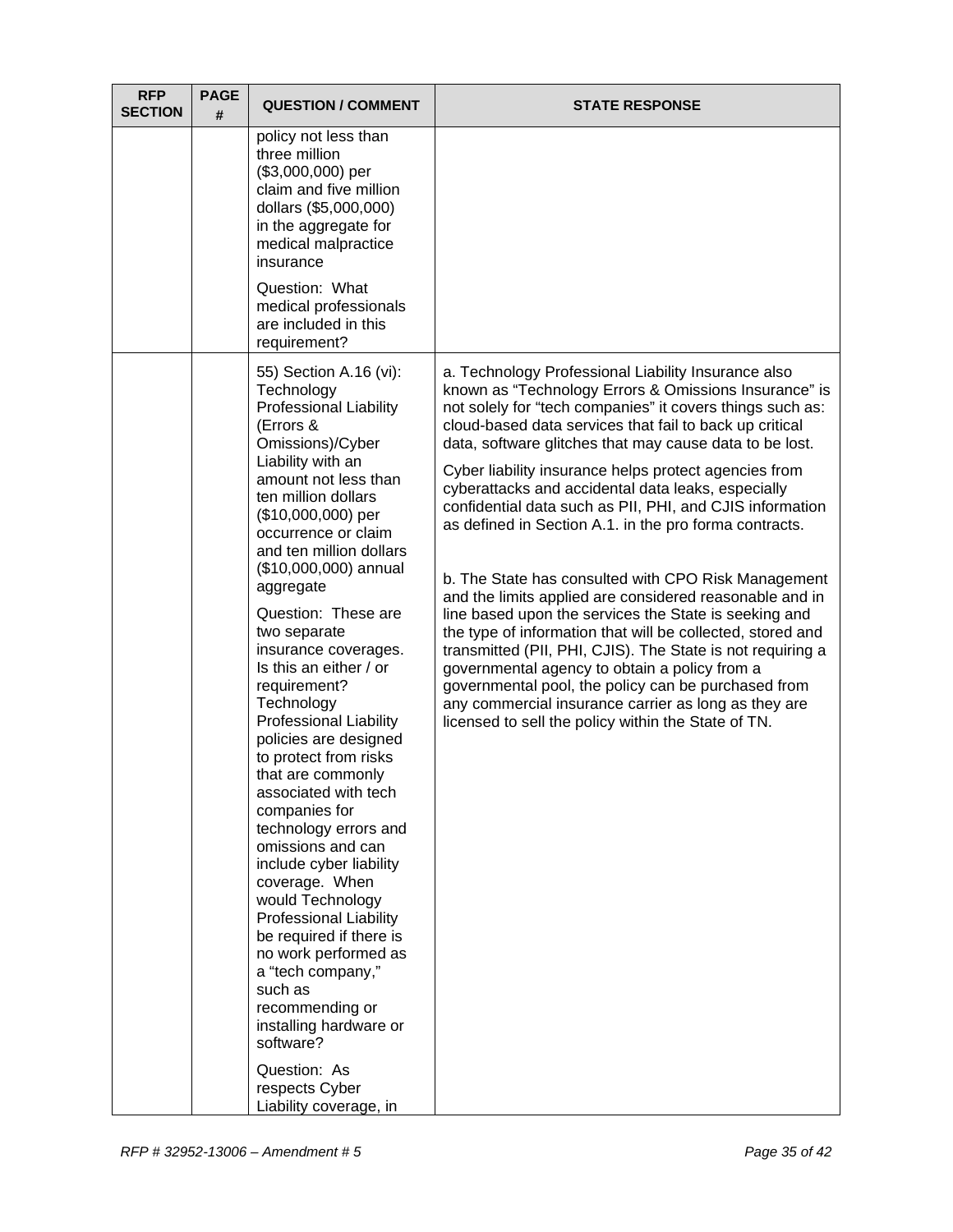| <b>RFP</b><br><b>SECTION</b> | <b>PAGE</b><br># | <b>QUESTION / COMMENT</b>                                                                                                                                                                                                                                                                                                                                                                                                                                                                                                                                                                                                                                                                                                                                                                                                                                                                                                                                                       | <b>STATE RESPONSE</b>                                                                                                                                                                                                                                                                                                                                                                                                                                                                                                                  |
|------------------------------|------------------|---------------------------------------------------------------------------------------------------------------------------------------------------------------------------------------------------------------------------------------------------------------------------------------------------------------------------------------------------------------------------------------------------------------------------------------------------------------------------------------------------------------------------------------------------------------------------------------------------------------------------------------------------------------------------------------------------------------------------------------------------------------------------------------------------------------------------------------------------------------------------------------------------------------------------------------------------------------------------------|----------------------------------------------------------------------------------------------------------------------------------------------------------------------------------------------------------------------------------------------------------------------------------------------------------------------------------------------------------------------------------------------------------------------------------------------------------------------------------------------------------------------------------------|
|                              |                  | the current insurance<br>market, generally a<br>\$10 million limit will<br>need to be layered by<br>more than one<br>insurance carrier and<br>the current average<br>insurance premium is<br>\$175,000. According<br>to Business<br>Insurance in an article<br>posted on 3.1.2022,<br>average ransomware<br>demands increased<br>to \$1.84 million in the<br>second half of 2021.<br>Overall, cybercrime<br>claims severity<br>increased 28% to an<br>average loss of<br>\$197,000 over that<br>same period. The<br>limit required appears<br>to not only be<br>excessive from<br>industry average<br>losses but also<br>untenable due to the<br>cost and availability.<br>In addition, for those<br>Community<br><b>Corrections Agencies</b><br>that are defined as<br>governmental entities<br>and the majority<br>purchase coverage<br>through a<br>governmental pool,<br>the maximum Cyber<br>Liability limit provided<br>by those<br>governmental pools is<br>\$1,000,000. |                                                                                                                                                                                                                                                                                                                                                                                                                                                                                                                                        |
|                              |                  | 56) Section A.16 (vii):<br>Crime Insurance with<br>a limit not less than<br>one million dollars<br>(\$1,000,000) per<br>claim and one million<br>dollars (\$1,000,000)<br>in the aggregate. Any<br>crime insurance<br>policy shall contain a<br>Social Engineering                                                                                                                                                                                                                                                                                                                                                                                                                                                                                                                                                                                                                                                                                                              | a. The State is seeking a Cyber Crime Policy to include<br>coverages but not be limited to: Social Engineering<br>Fraud and Manipulation of Data.<br>b. In relation to the statute referenced, TCA 8-19-101,<br>the statute states that the limits shall be no less than<br>\$400,000.00. Requiring a \$10,000,000.00 coverage is<br>reasonable to the State as statute allows for the limits<br>when necessary.<br>c. Any standard Crime Insurance Policy shall include the<br>coverage limit of no less than of \$250,000 for Social |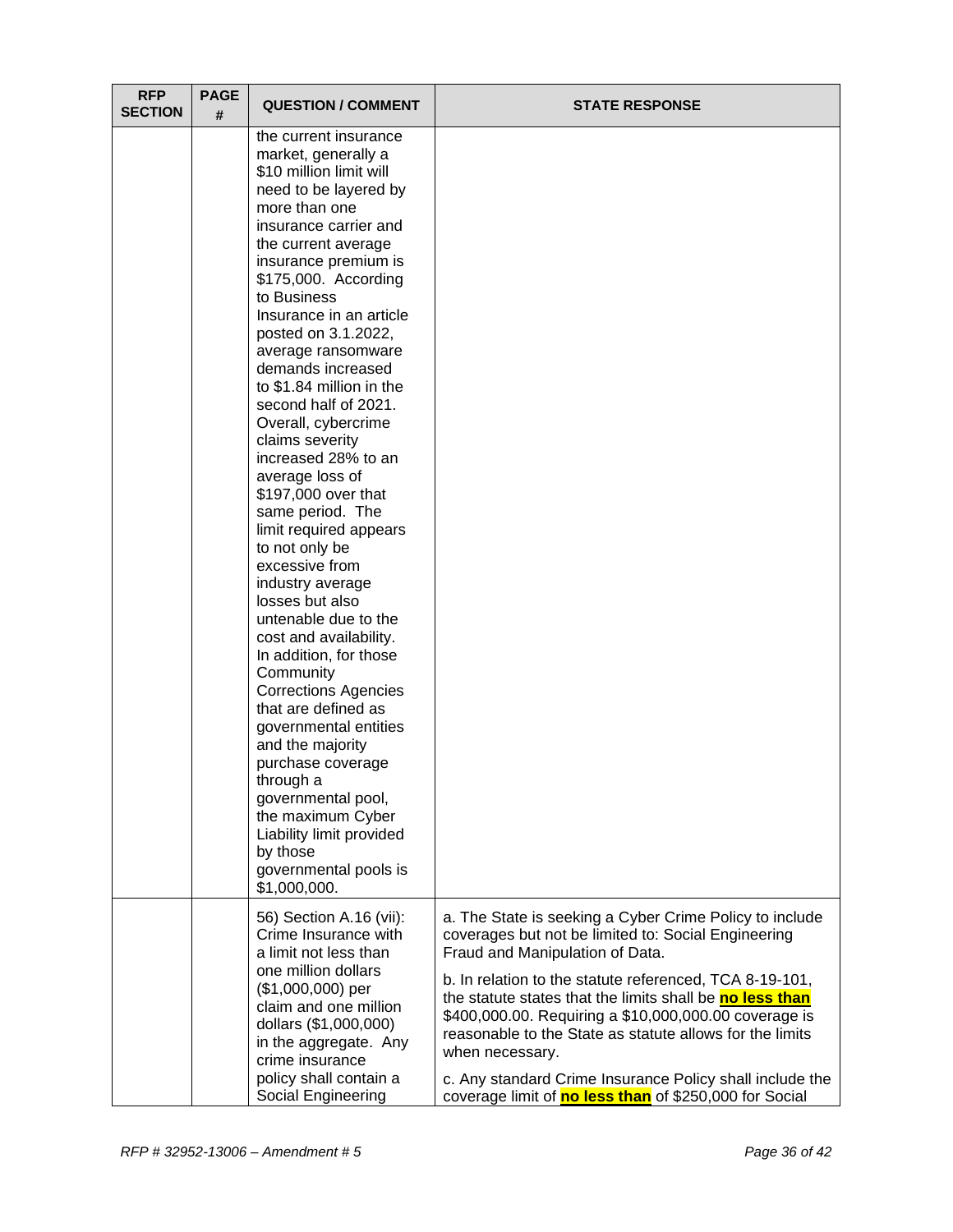| <b>RFP</b><br><b>SECTION</b> | <b>PAGE</b><br># | <b>QUESTION / COMMENT</b>                                                                                                                                                                                                                                                                                                                                              | <b>STATE RESPONSE</b>                                                                                                                                                                                              |
|------------------------------|------------------|------------------------------------------------------------------------------------------------------------------------------------------------------------------------------------------------------------------------------------------------------------------------------------------------------------------------------------------------------------------------|--------------------------------------------------------------------------------------------------------------------------------------------------------------------------------------------------------------------|
|                              |                  | <b>Fraud Endorsement</b><br>with a limit of not less<br>than two hundred and<br>fifty thousand dollar<br>(\$250,000)                                                                                                                                                                                                                                                   | Engineering Fraud. The State will only accept a<br>coverage limit minimum of \$250,000 for Social<br>Engineering Fraud. Any coverage limit less than<br>\$250,000 will not be accepted by the State.               |
|                              |                  | Question: What line<br>of insurance<br>coverage is meant by<br>Crime Insurance as<br>there are dozens of<br>different types of<br>Crime Insurance?<br>Does it mean<br><b>Employee Dishonesty</b><br>coverage? Is Faithful<br>Performance of<br>Duties endorsement<br>required?                                                                                         |                                                                                                                                                                                                                    |
|                              |                  | Question: For those<br>Community<br><b>Corrections Agencies</b><br>that are defined as<br>governmental entities,<br>why would this higher<br>limit be required when<br>the maximum<br>employee dishonesty<br>insurance limit<br>required by TCA 8-<br>19-101 is \$400,000<br>per occurrence and<br>that is the maximum<br>limit provided by the<br>governmental pools? |                                                                                                                                                                                                                    |
|                              |                  | Question: Generally,<br>social engineering<br>fraud is available by<br>endorsement under<br>cyber and privacy<br>insurance policies<br>and typically limited to<br>\$100,000. Is this<br>coverage acceptable<br>under the Cyber<br>coverage?                                                                                                                           |                                                                                                                                                                                                                    |
|                              |                  | 57) If any services<br>are contracted to third<br>party vendors by the<br>Community<br>Corrections Agencies,<br>how do these<br>insurance<br>requirements apply?                                                                                                                                                                                                       | The awarded Grantee shall provide the State evidence<br>that all subcontractors maintain the insurance required<br>as stated within the RFGP or that the subcontractors are<br>included under the Grantees policy. |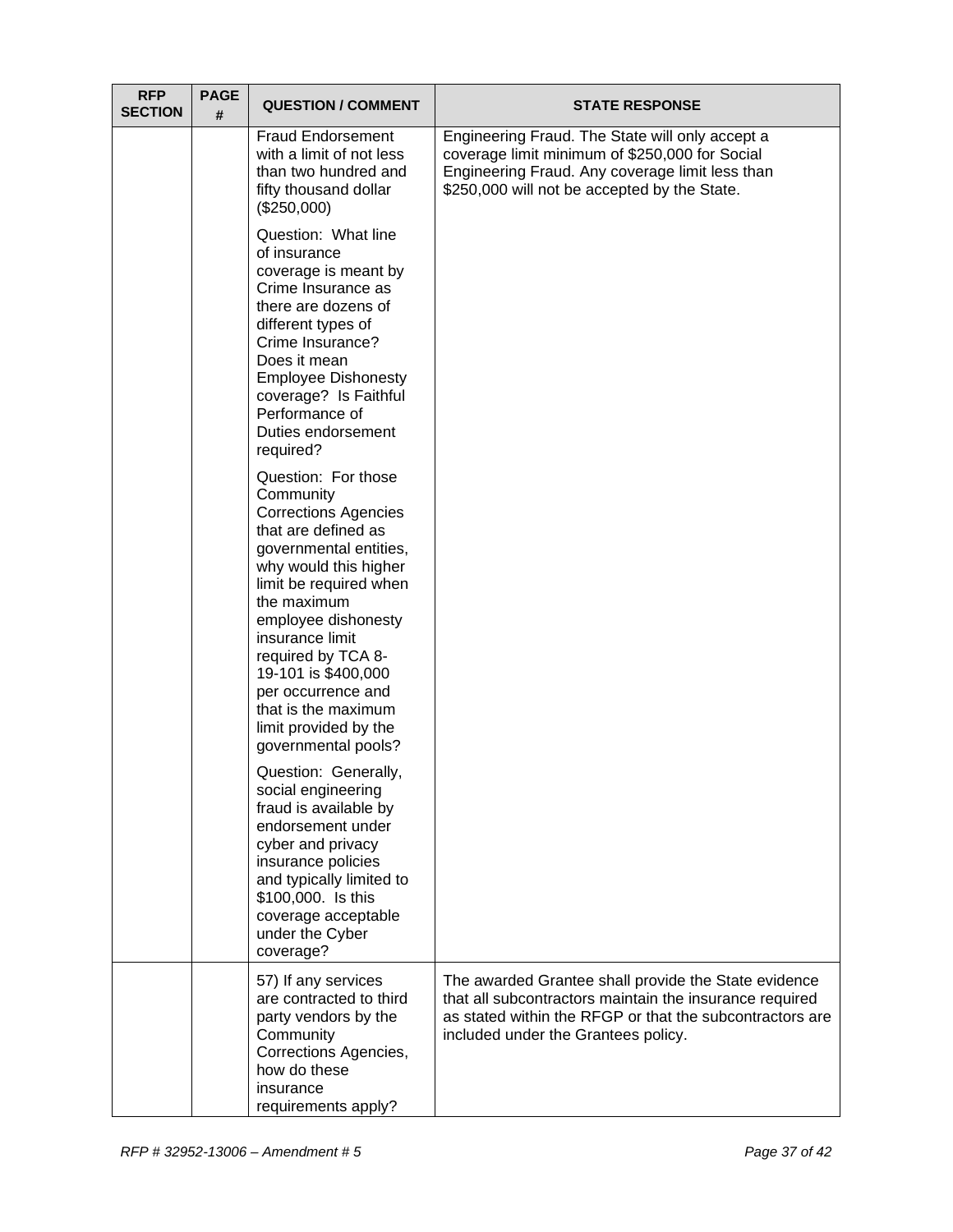| <b>RFP</b><br><b>SECTION</b> | <b>PAGE</b><br># | <b>QUESTION / COMMENT</b>                                                                                                                                                                                                                                                | <b>STATE RESPONSE</b>                                                                                                                                                                                                                                                                                                                     |
|------------------------------|------------------|--------------------------------------------------------------------------------------------------------------------------------------------------------------------------------------------------------------------------------------------------------------------------|-------------------------------------------------------------------------------------------------------------------------------------------------------------------------------------------------------------------------------------------------------------------------------------------------------------------------------------------|
|                              |                  | 58) Is TDOC aware<br>that the insurance<br>requirements they are<br>being requested will<br>cost approximately<br>\$150,000 per year<br>per contract?                                                                                                                    | TDOC has consulted with CPO Risk Management to<br>determine what coverage levels are appropriate for the<br>services being solicited. Respondents need to make<br>sure that all costs of doing business are reflected in the<br>submitted budget proposals.                                                                               |
|                              |                  | 59) If a community<br>corrections program<br>contracts another<br>agency for one of the<br>proposed treatment<br>options (DRC, IOP,<br>RTS), and only<br>provides supervision<br>services in-house will<br>they be penalized<br>under the point<br>system for the grant? | No.                                                                                                                                                                                                                                                                                                                                       |
|                              |                  | 60) If the court orders<br>an offender to remain<br>on community<br>corrections<br>supervision upon<br>completion of the<br>treatment portion of<br>the sentence, will<br>community<br>corrections be<br>reimbursed by the<br>state for that<br>supervision?             | The State and Grantee are obligated to follow the orders<br>of the Court. However, given that this would be in<br>contravention to the rules and standards established by<br>TDOC pursuant to law, the Grantee would not be<br>reimbursed for offenders who are placed or remain with<br>the grantee that do not qualify for CC services. |
|                              |                  | 61) Are documents<br>included in the<br>Appendix to the<br>RFGP included or<br>exempt from the 100-<br>page limit for the<br>RFGP?                                                                                                                                       | Appendices submitted are exempt from the 100-page<br>limit.                                                                                                                                                                                                                                                                               |
|                              |                  | 62) When will OMS<br>training be provided<br>in order for the<br>grantee to be<br>operational by July 1,<br>2022?                                                                                                                                                        | Once the contract is executed, TDOC will schedule<br>necessary training for the Grantee.                                                                                                                                                                                                                                                  |
|                              |                  | 63) Is CBIP still a<br>requirement of<br>community<br>corrections<br>supervision?                                                                                                                                                                                        | CBIP is the cognitive programing provided by TDOC;<br>however, it is not treatment. Any CC grantee proposing<br>to provide treatment and supervision will be expected to<br>offer CBIP or other TDOC pre-approved cognitive based<br>programming to offenders based upon their need as<br>identified via the RNA.                         |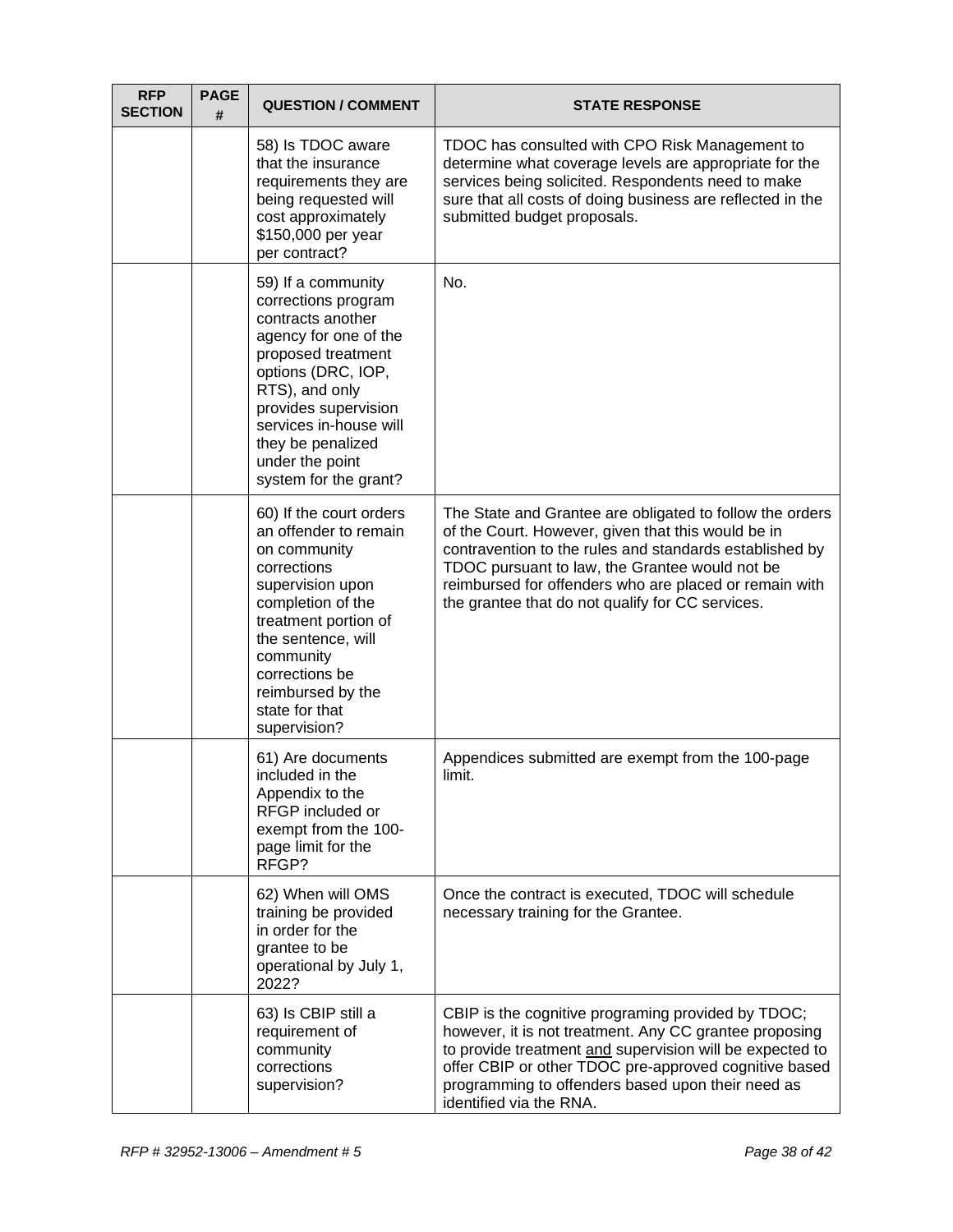| <b>RFP</b><br><b>SECTION</b> | <b>PAGE</b><br># | <b>QUESTION / COMMENT</b>                                                                                                                                                                                                                                                                                                                           | <b>STATE RESPONSE</b>                                                                                                                                                                                                                                                                                                                                                                                                                                                   |
|------------------------------|------------------|-----------------------------------------------------------------------------------------------------------------------------------------------------------------------------------------------------------------------------------------------------------------------------------------------------------------------------------------------------|-------------------------------------------------------------------------------------------------------------------------------------------------------------------------------------------------------------------------------------------------------------------------------------------------------------------------------------------------------------------------------------------------------------------------------------------------------------------------|
|                              |                  | 64) Is community<br>service work no<br>longer a requirement<br>of community<br>corrections<br>supervision?                                                                                                                                                                                                                                          | CSW is not mandatory for every offender, but it is<br>something that may be assigned to any offender as part<br>of a Court's special condition, a sanction, or for<br>unemployed offenders while they seek employment.<br>Any prescribed CSW would need to fit within the<br>confines of evidence-based supervision.                                                                                                                                                    |
|                              |                  | 65) Can trained staff<br>provide non-clinical<br>programming as part<br>of IOP (e.g. CBIP,<br>mindful movement,<br>career development,<br>$etc.$ )?                                                                                                                                                                                                 | For the purposes of this RFPG, non-clinical<br>programming such as: CBIP, mindful movement, and<br>career development do not qualify as treatment. These<br>non-clinical programs are wonderful but are not clinical<br>requirements of this RFGP. A Respondent may elect to<br>provide these services in addition to those required by<br>the RFGP.                                                                                                                    |
|                              |                  | 66) If a community<br>corrections program<br>submits a proposal<br>for IOP and<br>supervision, does it<br>require two Program<br>Managers-one for<br>supervision and<br>another for clinical<br>operations? In other<br>words, can a non-<br>clinical Program<br>Manager supervise<br>an IOP or RTS?                                                | A non-licensed program manager may only oversee<br>administrative operations and any applicable<br>supervision. If the program manager will oversee clinical<br>staff, then the program manager must be licensed.                                                                                                                                                                                                                                                       |
|                              |                  | 67) If IOP, DRC, or<br>RTS is to be<br>operational by July 1,<br>2022 will the state<br>allow revisions in the<br>current grant contract<br>to employ clinical<br>staff? If so, what does<br>this process entail?                                                                                                                                   | See Response to Question #4                                                                                                                                                                                                                                                                                                                                                                                                                                             |
|                              |                  | 68) In Grant Question<br>and Experience A.33:<br>Is this asking for the<br>process for<br>transferring offenders<br>from CC to TDOC<br>upon completion of<br>program<br>requirements or the<br>transfer of<br>supervision if a<br>respondent does not<br>receive a grant or<br>both? If a respondent<br>does not receive a<br>grant will the is the | If a current CC Grantee is not awarded a new grant<br>contract under this RFGP, then the current CC grantee<br>must provide a transition plan detailing how current<br>program operations including all treatment and<br>supervision services for all assigned Offenders will be<br>transferred over to the newly awarded grant contractor<br>or to the State.<br>The intent of the question is to gather information to<br>assist in transition planning by the State. |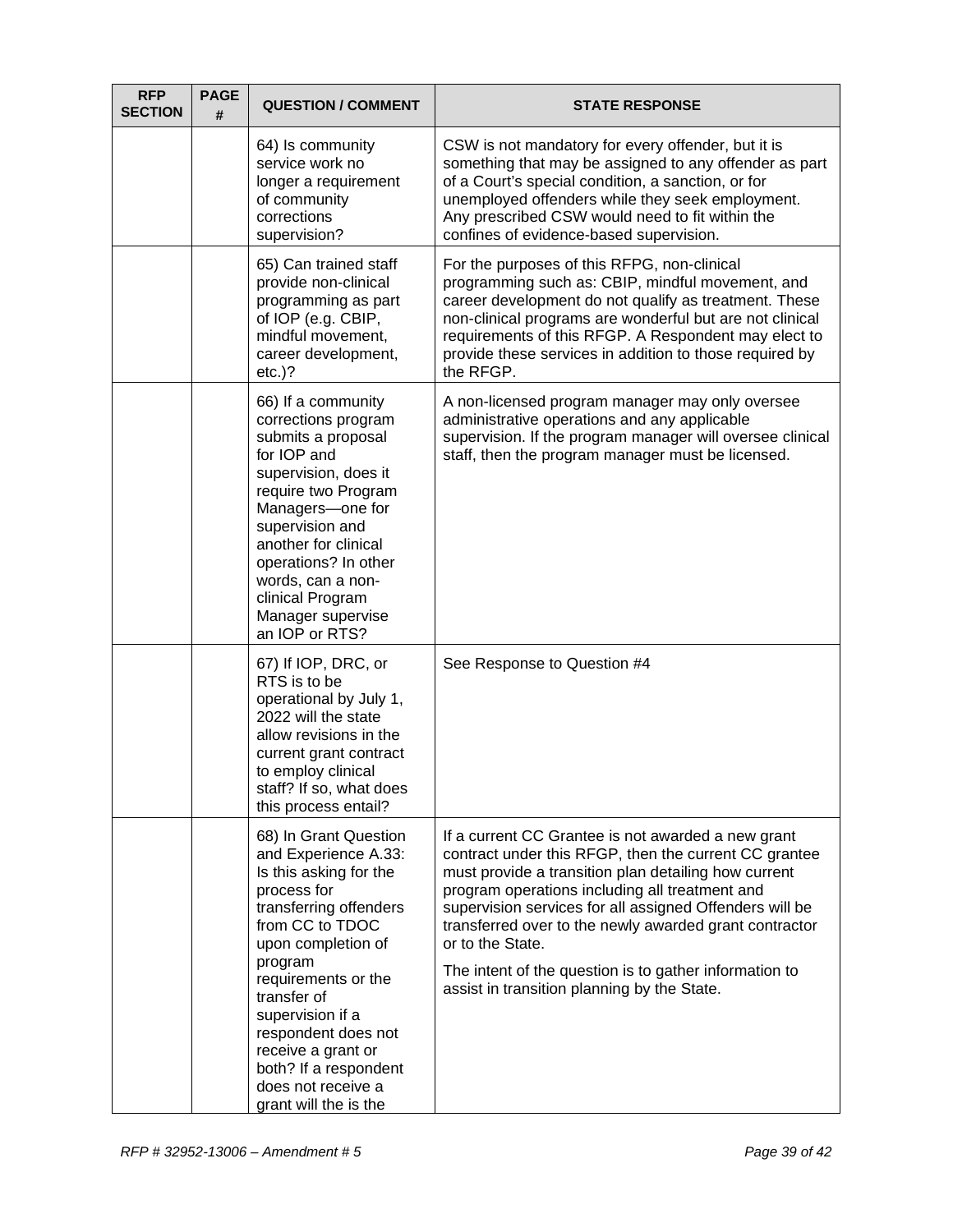| <b>RFP</b><br><b>SECTION</b> | <b>PAGE</b><br># | <b>QUESTION / COMMENT</b>                                                                                                                                                                                                                                                                                                                                                                                  | <b>STATE RESPONSE</b>                                                                                                                                                                                                                                                                                                                                                                                                                                                                                                                      |
|------------------------------|------------------|------------------------------------------------------------------------------------------------------------------------------------------------------------------------------------------------------------------------------------------------------------------------------------------------------------------------------------------------------------------------------------------------------------|--------------------------------------------------------------------------------------------------------------------------------------------------------------------------------------------------------------------------------------------------------------------------------------------------------------------------------------------------------------------------------------------------------------------------------------------------------------------------------------------------------------------------------------------|
|                              |                  | proposed answer to<br>A.33? What is the<br>intent of this<br>question?                                                                                                                                                                                                                                                                                                                                     |                                                                                                                                                                                                                                                                                                                                                                                                                                                                                                                                            |
|                              |                  | 69) IOP Summary<br>Matrix: Who fills out<br>and scores this form?<br>Is it a representative<br>from TDOC or<br>TDMHSAS?                                                                                                                                                                                                                                                                                    | The summary matrix will be totaled and scored by the<br>RFGP solicitation coordinator.                                                                                                                                                                                                                                                                                                                                                                                                                                                     |
|                              |                  | 70) Does a written<br>agreement with a<br>health care provider<br>constitute a<br>subcontract and fulfill<br>the Physician<br>Coverage<br>requirement for an<br>IOP in standards<br>section IP1.02?                                                                                                                                                                                                        | See the State's response to question #14.                                                                                                                                                                                                                                                                                                                                                                                                                                                                                                  |
|                              |                  | 71) If a 10,000,000.00<br>policy for Technology<br><b>Professional Liability</b><br>is commercially<br>unavailable will<br>TDOC negotiate an<br>alternative amount or<br>have an alternative<br>recommendation?                                                                                                                                                                                            | TDOC has consulted with CPO Risk Management to<br>determine an alternative coverage amount is reasonable<br>and acceptable to the State. The State will accept a<br>policy coverage for \$5,000,000.00 for Technology<br>Professional Liability coverage. This level adjustment is<br>appropriate for the services being solicited and has<br>been amended within the RFGP and subsequent pro<br>forma contracts.<br>Respondents need to make sure that all costs of doing<br>business are reflected in the submitted budget<br>proposals. |
|                              |                  | 72) A.12.g. of the<br>contract: To which<br>state agency will<br>written notification of<br>non-compliance be<br>sent TDOC?<br>TDMHSAS? Or does<br>this simply mean an<br>entry into OMS?<br>Clarify "non-<br>compliance." Does<br>non-compliance<br>mean removal from<br>the IOP or does it<br>include minor<br>infractions such as<br>being late for a<br>counseling or<br>therapeutic group<br>meeting? | Any offender's non-compliance with treatment needs to<br>be reported to the supervising agency (probation and<br>parole if they are on state probation). Each treatment<br>program should have their own set of criteria for what is<br>considered non-compliance and an accompanying<br>sanctions matrix for how non-compliance is handled, up<br>to and including offender discharge.                                                                                                                                                    |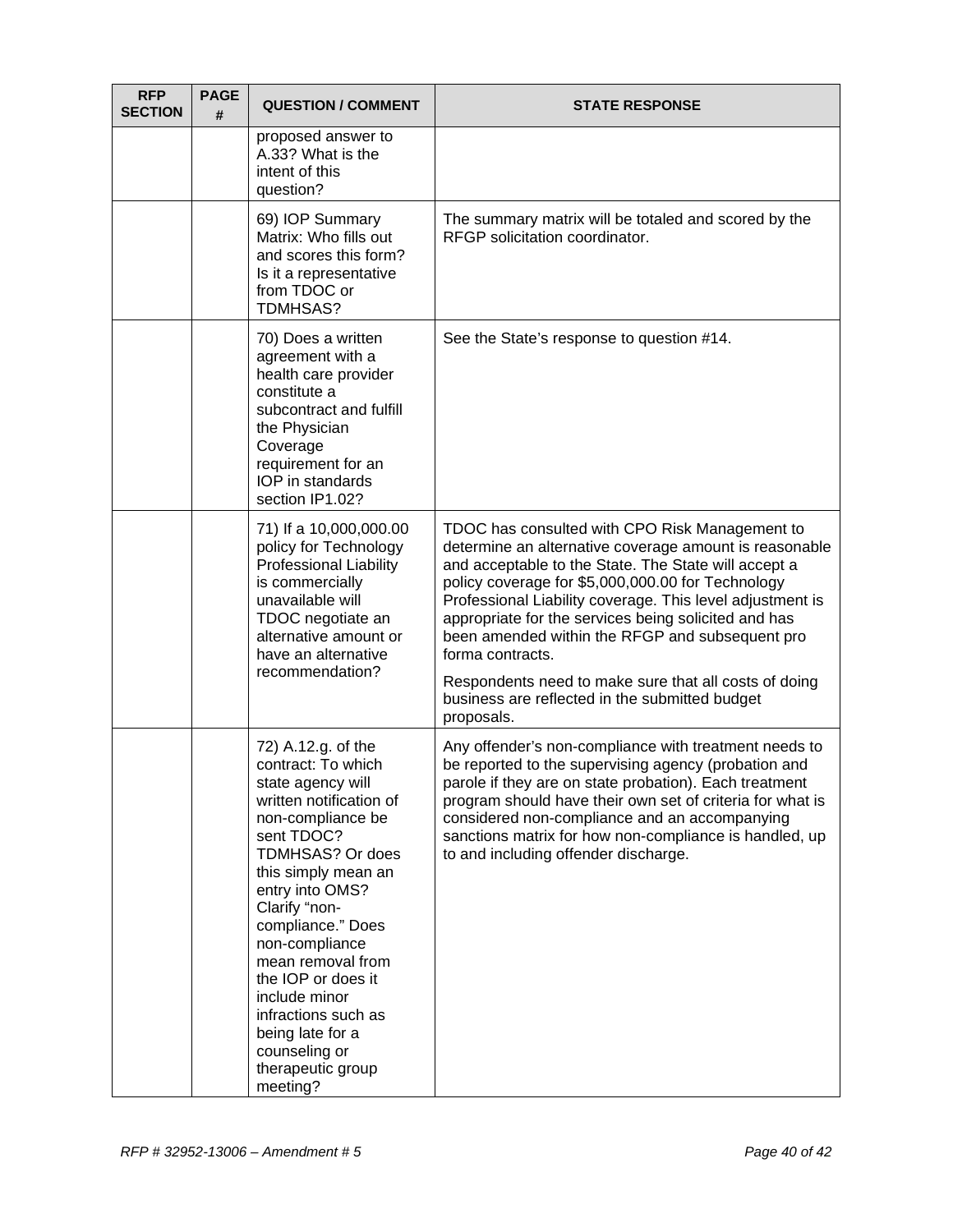| <b>RFP</b><br><b>SECTION</b> | <b>PAGE</b><br># | <b>QUESTION / COMMENT</b>                                                                                                                                                                                                                                                                                                                                                  | <b>STATE RESPONSE</b>                                                                                                                                                                                                                                                                                                                                                                                                                                      |
|------------------------------|------------------|----------------------------------------------------------------------------------------------------------------------------------------------------------------------------------------------------------------------------------------------------------------------------------------------------------------------------------------------------------------------------|------------------------------------------------------------------------------------------------------------------------------------------------------------------------------------------------------------------------------------------------------------------------------------------------------------------------------------------------------------------------------------------------------------------------------------------------------------|
|                              |                  | 73) A.14.a of the<br>contract: "Grantee<br>shall only provide<br>supervision services<br>of Offenders in<br>conjunction with one<br>(sic) of<br>thetreatment<br>options." Does this<br>mean that once an<br>offender has<br>completed the<br>treatment portion of<br>their community<br>corrections<br>supervision they are<br>to transfer him/her to<br>TDOC supervision? | Upon completion of treatment, TDOC will work in<br>cooperation with the Grantee to obtain the necessary<br>Court orders to transfer supervision to TDOC.                                                                                                                                                                                                                                                                                                   |
|                              |                  | 74) Will TDOC<br>reimburse grantees<br>for incentives such as<br>tokens, stickers,<br>snacks, gift<br>certificates as part of<br>best practices for<br>positive<br>reinforcement?                                                                                                                                                                                          | Respondent must include all costs related to evidence-<br>based best practices for treatment services in their<br>budget proposal.                                                                                                                                                                                                                                                                                                                         |
|                              |                  | 75) Standards S3.02:<br>Is it necessary to<br>administer the TCUD<br>for a major life event<br>if the life event did not<br>include drug or<br>alcohol use?                                                                                                                                                                                                                | No, the TCUD is related to substance use and should<br>be given when you suspect a person of substance use<br>and/or when someone enters a substance use<br>treatment program.                                                                                                                                                                                                                                                                             |
|                              |                  | 76) S4.06. 4.- ICOTS<br>Out-does this mean<br>that community<br>corrections will be<br>able to transfer<br>supervision to<br>another state via<br>Interstate Compact?                                                                                                                                                                                                      | Community Corrections will not conduct ICOTS<br>transfers. If the offender is being supervised by State<br>Probation, then State Probation will be responsible for<br>the ICOTS transfer process.                                                                                                                                                                                                                                                          |
|                              |                  | 77) Is there an<br>exception to the<br>Sanction Matrix if an<br>offender participates<br>in a specialty court<br>and receives<br>customized<br>sanctions?                                                                                                                                                                                                                  | If the offender is in a Specialty Court and supervised by<br>State Probation, State Probation would impose<br>sanctions for supervision-related compliance issues and<br>the CC grantee would impose sanctions to treatment-<br>related issues. If the CC grantee is subcontracted with<br>the Specialty Court and provides supervision, they<br>would impose sanctions as set forth in their proposal<br>and in compliance with the TDOC sanction matrix. |